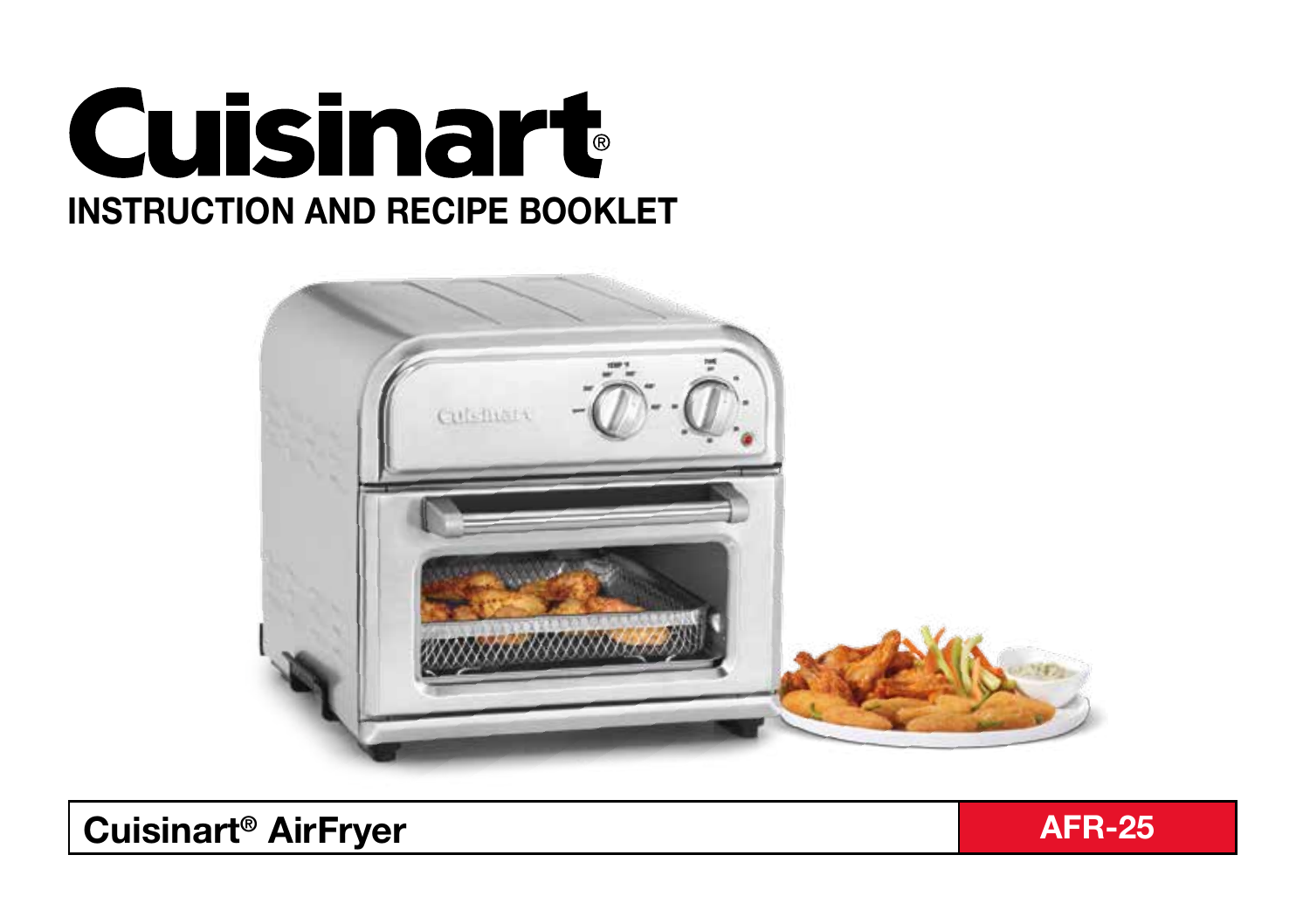## **CONTENTS**

# IMPORTANT SAFEGUARDS

When using an electrical appliance, especially when children are present, basic safety precautions should always be taken, including the following:

- 1. Read all instructions.
- 2. UNPLUG FROM OUTLET WHEN NOT IN USE AND BEFORE CLEANING. Allow to cool before cleaning or handling, putting on or taking off parts.
- 3. Do not touch hot surfaces. Use handles or knobs.
- 4. To protect against electric shock, do not place any part of the Cuisinart® AirFryer in water or other liquids. See instructions for cleaning.
- 5. This appliance should not be used by or near children or individuals with certain disabilities.
- 6. Do not operate any appliance with a damaged cord or plug, or after the appliance has malfunctioned or has been dropped or damaged in any way or is not operating properly. Return the Cuisinart® AirFryer

to the store or retailer where purchased for examination or repair, or adiustment.

- 7. The use of accessory attachments not recommended by Cuisinart may cause injury.
- 8. Do not use outdoors.
- 9. Do not let cord hang over the edge of the table or countertop, where it could be pulled on inadvertently by children or pets, or touch hot surfaces, which could damage the cord.
- 10. Do not place Cuisinart<sup>®</sup> AirFryer on or near a hot gas or electric burner or in a heated oven.
- 11. Do not use this Cuisinart<sup>®</sup> AirFryer for anything other than its intended purpose.
- 12. Extreme caution should be exercised when using containers constructed of materials other than metal or glass in the AirFryer.
- 13. To avoid burns, use extreme caution when removing Cuisinart® AirFryer accessories or disposing of hot grease.
- 14 When not in use, always unplug the unit. Do not store any materials other than manufacturer's recommended ovenproof accessories in this Cuisinart® AirFryer.
- 15. Do not place any of the following materials in the Cuisinart® AirFryer: paper, cardboard, plastic and similar products.
- 16. Do not cover any part of the Cuisinart® AirFryer with metal foil. This will cause overheating.
- 17. Oversized foods, metal foil packages and utensils must not be inserted in the Cuisinart® AirFryer, as they may involve a risk of fire or electric shock.
- 18. A fire may occur if the Cuisinart® AirFryer is covered or touching flammable materials such as curtains, draperies or walls, when in operation. Do not store any items on top of the appliance when in operation. Do not operate under wall cabinets.
- 19. Do not clean with metal scouring pads. Pieces can break off the pad and touch electrical parts, involving a risk of electric shock.
- 20. Do not attempt to dislodge food when the Cuisinart<sup>®</sup> AirFryer is plugged into electrical outlet.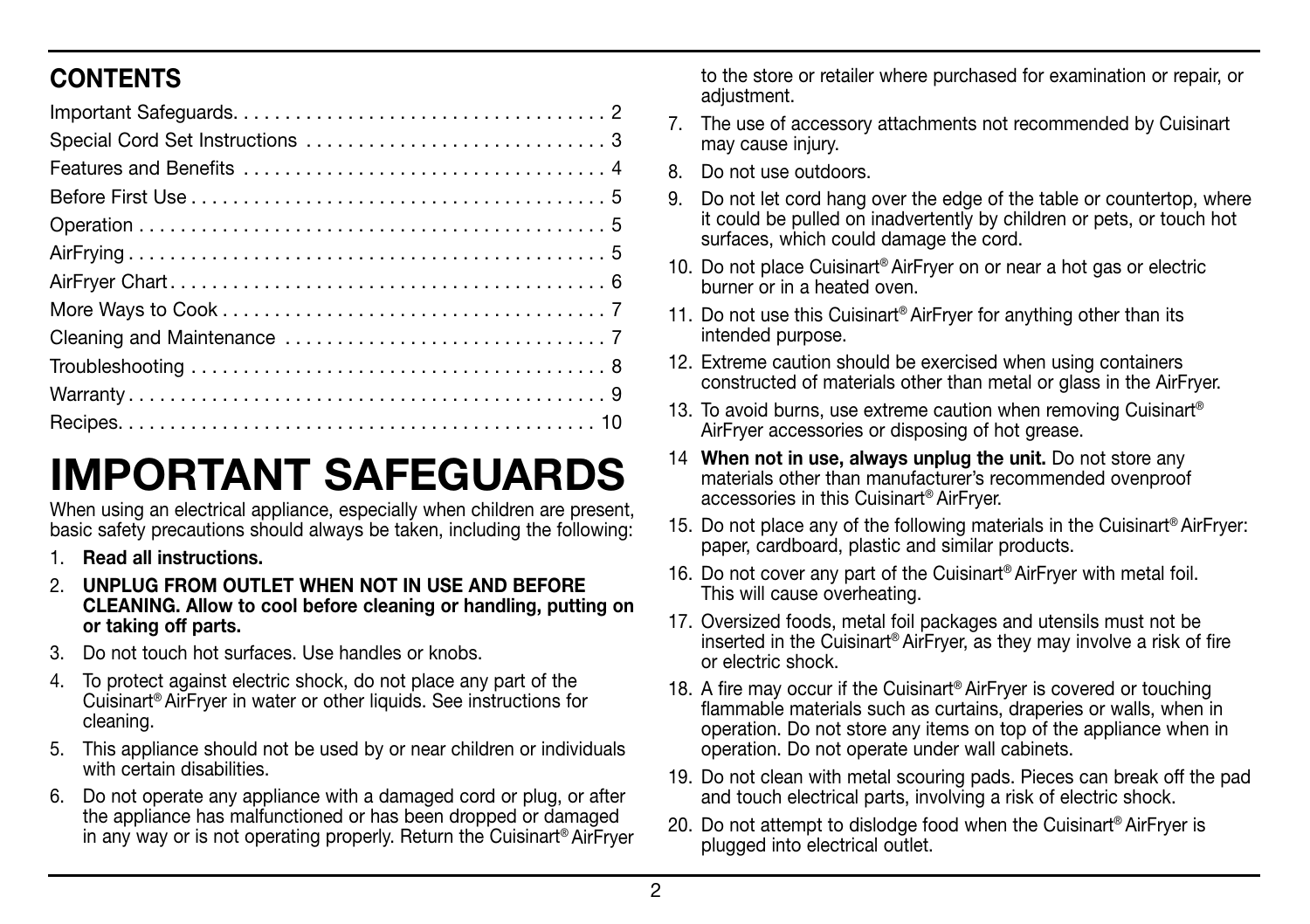- 21. Warning: To avoid possibility of fire, NEVER leave Cuisinart<sup>®</sup> AirFryer unattended during use.
- 22. Use recommended temperature settings for all AirFrying.
- 23. Do not rest cooking utensils or baking dishes on glass door.
- 24. Turn the Timer dial to the OFF position to turn off the Cuisinart® AirFryer.
- 25. Do not operate your appliance in an appliance garage or under a wall cabinet. When storing in an appliance garage, always unplug the unit from the electric outlet. Not doing so could create a risk of fire, especially if the appliance touches the walls of the garage or the door touches the unit as it closes.
- 26. Extreme caution must be used when moving an appliance containing hot oil or other hot liquids.
- 27. To disconnect, turn Timer dial to OFF, then remove plug from wall outlet

# SAVE THESE INSTRUCTIONS

Please read and keep these instructions handy. These instructions will help you use your Cuisinart<sup>®</sup> AirFryer to its fullest so that you will achieve consistent, professional results.

## SPECIAL CORD SET INSTRUCTIONS

A short power-supply cord is provided to reduce the risks resulting from becoming entangled in or tripping over a longer cord.

Extension cords are available and may be used if care is exercised in their use.

If an extension cord is used, the marked electrical rating of the extension cord must be at least as great as the electrical rating of the appliance, and the longer cord should be arranged so that it will not drape over the countertop or tabletop, where it can be tripped over unintentionally or pulled on by children.

#### **NOTICE**

This appliance has a polarized plug (one blade is wider than the other). As a safety feature, this plug will fit in a polarized outlet only one way. If the plug does not fit fully in the outlet, reverse the plug. If it still does not fit, contact a qualified electrician. Do not attempt to defeat this safety feature.

# FOR HOUSEHOLD USE **ONLY** NOT INTENDED FOR COMMERCIAL USE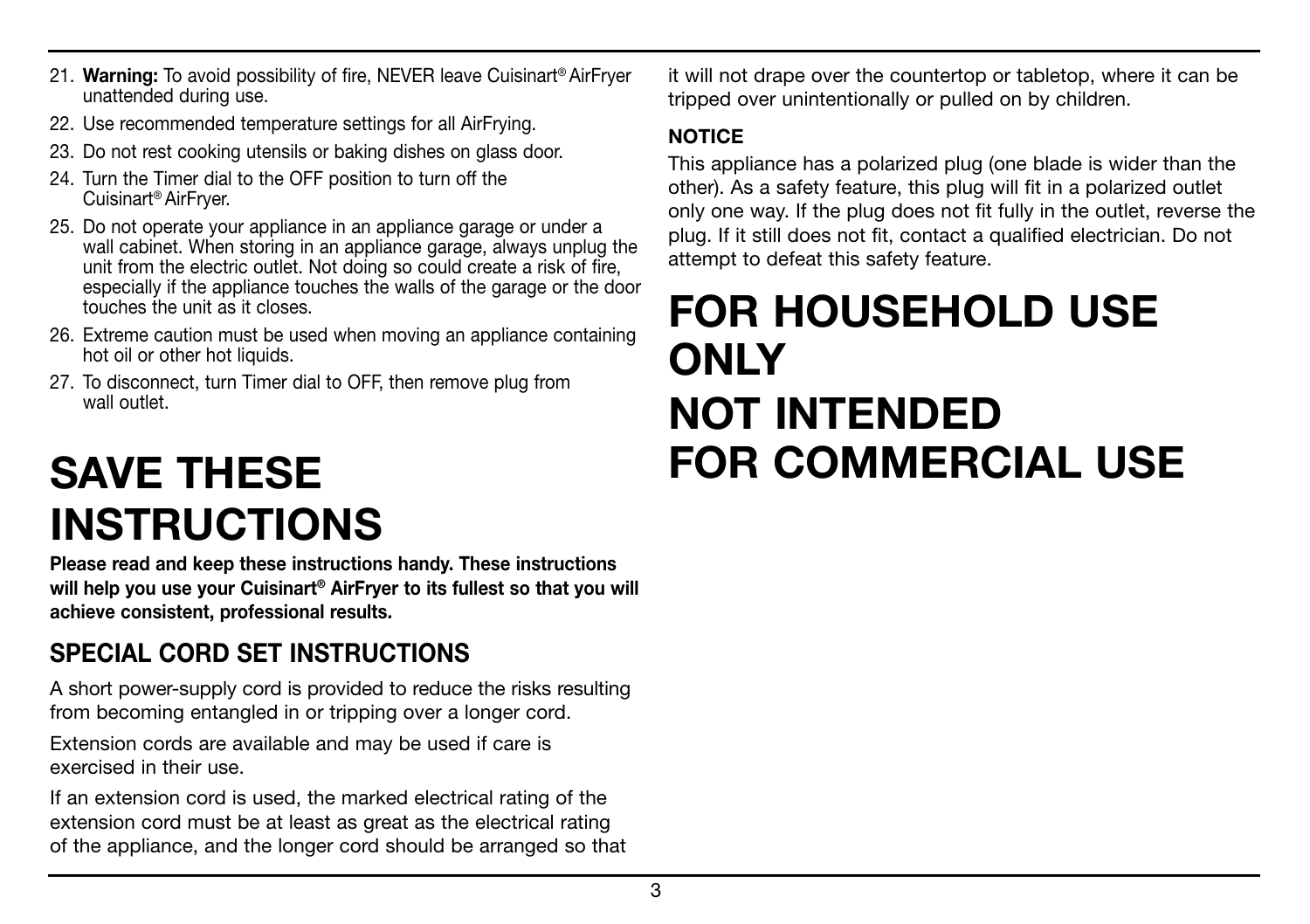### FEATURES AND BENEFITS





#### 1. Temperature Dial

Used to set temperature (Warm – 450ºF).

#### 2. Time Dial

Used to set time (up to 60 minutes). Mechanical timer has an auto-off feature; power cuts off once time runs out.

#### 3. Power Light

Indicator light turns on and remains lit when AirFryer is in use.

#### 4. Viewing Window

Easy to check progress as food cooks.

#### 5. AirFryer Basket

Use the AirFryer Basket when AirFrying to optimize cooking results. AirFryer Basket sits in the Baking/Drip Pan when cooking.

#### 6. Baking Drip/Pan

Baking/Drip Pan is included for your convenience. Use with the AirFryer Basket when AirFrying. Use alone when baking, broiling, or roasting (see More Ways to Cook on page 7).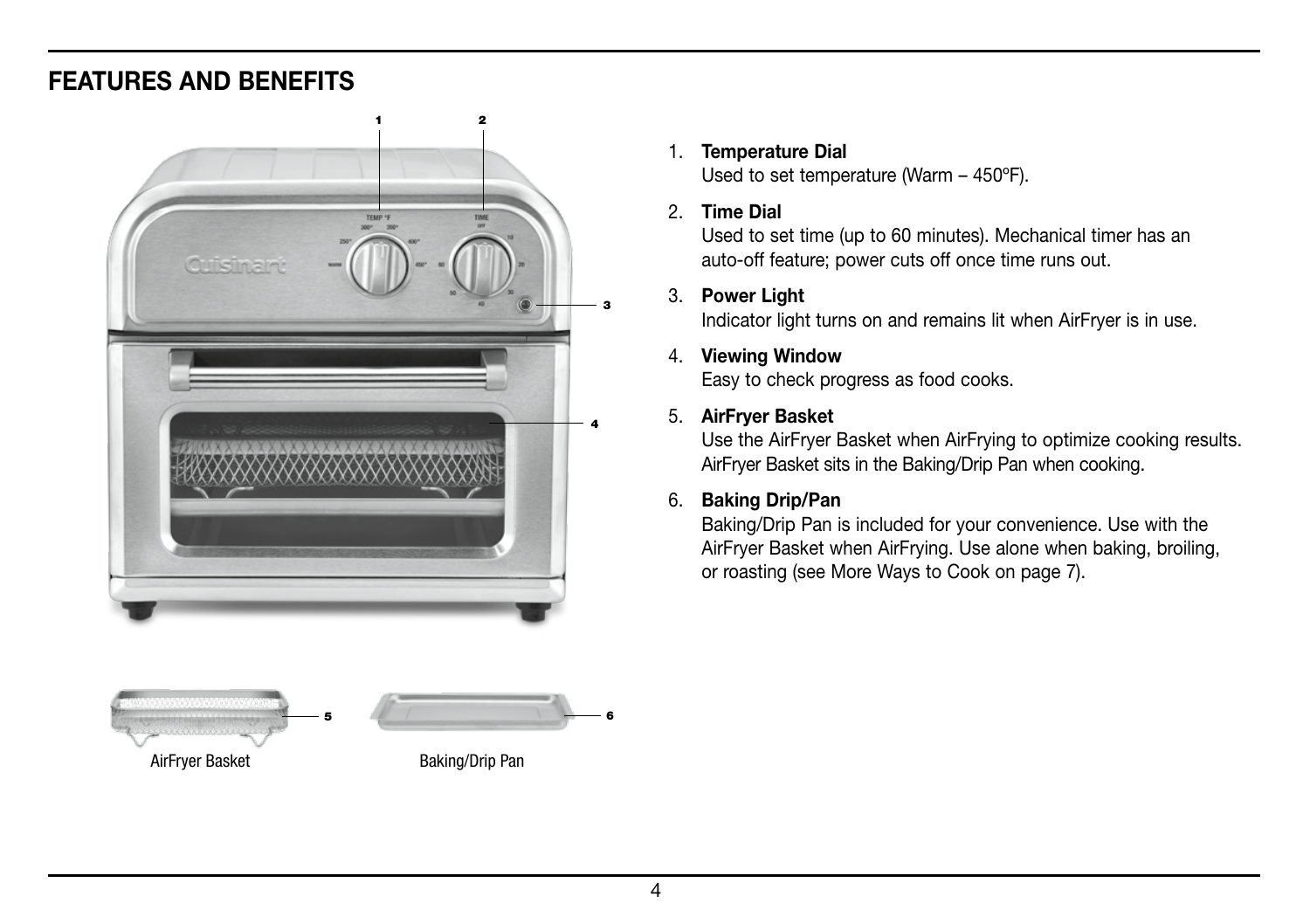## BEFORE FIRST USE

- Place your Cuisinart<sup>®</sup> AirFryer on a flat, level surface.
- 2. Move 2 to 4 inches away from the wall or from any objects on the countertop. Do not use on heat-sensitive surfaces.

#### NOTE: OBJECTS SHOULD NOT BE STORED ON THE TOP OF THE AIRFRYER. IF THEY ARE, REMOVE ALL OBJECTS BEFORE YOU TURN ON YOUR AIRFRYER. THE EXTERIOR WALLS GET VERY HOT WHEN IN USE. KEEP OUT OF REACH OF CHILDREN.

- 3. Check that there is nothing inside the AirFryer.
- 4. Plug power cord into the wall outlet.

## **OPERATION**

Follow these simple steps:

- 1. Place AirFryer Basket into the Baking/Drip Pan and place in desired position.
	- Lower Position: The Baking/Drip Pan with the AirFryer basket sits on the bottom of the oven.
	- Upper Position: The Baking/Drip Pan slides onto the ledge located on either side of the AirFryer interior.
- 2. Turn temperature knob to select cooking temperature (Warm 450ºF).
- 3. Turn timer knob to select cooking time (up to 60 minutes).
- 4. Light indicator will turn red, signaling that cooking process has started.
- 5. Once timer reaches OFF, unit will ring to indicate end of cooking cycle.

## AIRFRYING

AirFrying is a healthy alternative to deep-frying in oil. A high-velocity fan and an upper heating element circulate air to prepare a variety of foods that are both delicious and healthier than traditional fried foods.

- Many foods that can be deep-fried, can be AirFried without using much, if any, oil. AirFried foods will taste lighter and be less greasy than deep-fried foods.
- AirFrying doesn't require oil, but a light spray can enhance browning and crispiness. Use an oil sprayer or nonstick olive oil cooking spray to keep it extra light, or pour a little oil into a bowl, add food, and toss.
- Most oils can be used for AirFrying. Olive oil is preferred for a richer flavor. Vegetable, canola or grapeseed oil is recommended for milder flavors.
- An assortment of coatings can be used on AirFried foods. Some examples of different crumb mixtures include: breadcrumbs, seasoned breadcrumbs, panko breadcrumbs, crushed cornflakes, potato chips, and graham crackers. Various flours (including gluten-free) and other dry foods like cornmeal work as well.
- Many foods do not need to be flipped while cooking, but larger items, like chicken cutlets, should be flipped halfway through the cooking cycle to ensure results.
- When AirFrying large quantities of food that fill the basket, toss food halfway through cooking cycle to ensure everything is evenly cooked and browned.
- Foods will cook more evenly if cut into the same-size pieces.
- Always AirFry with Baking/Drip Pan in place for easy cleanup.
- When AirFrying greasy foods (e.g., bacon), grease will drain into Baking/Drip Pan. As a precaution, allow hot grease to cool in the unit before removing the Baking/Drip Pan.
- Please note that some foods release water as they cook. When cooking large quantities for an extended period of time, condensation may build up which could leave a little moisture on your countertop.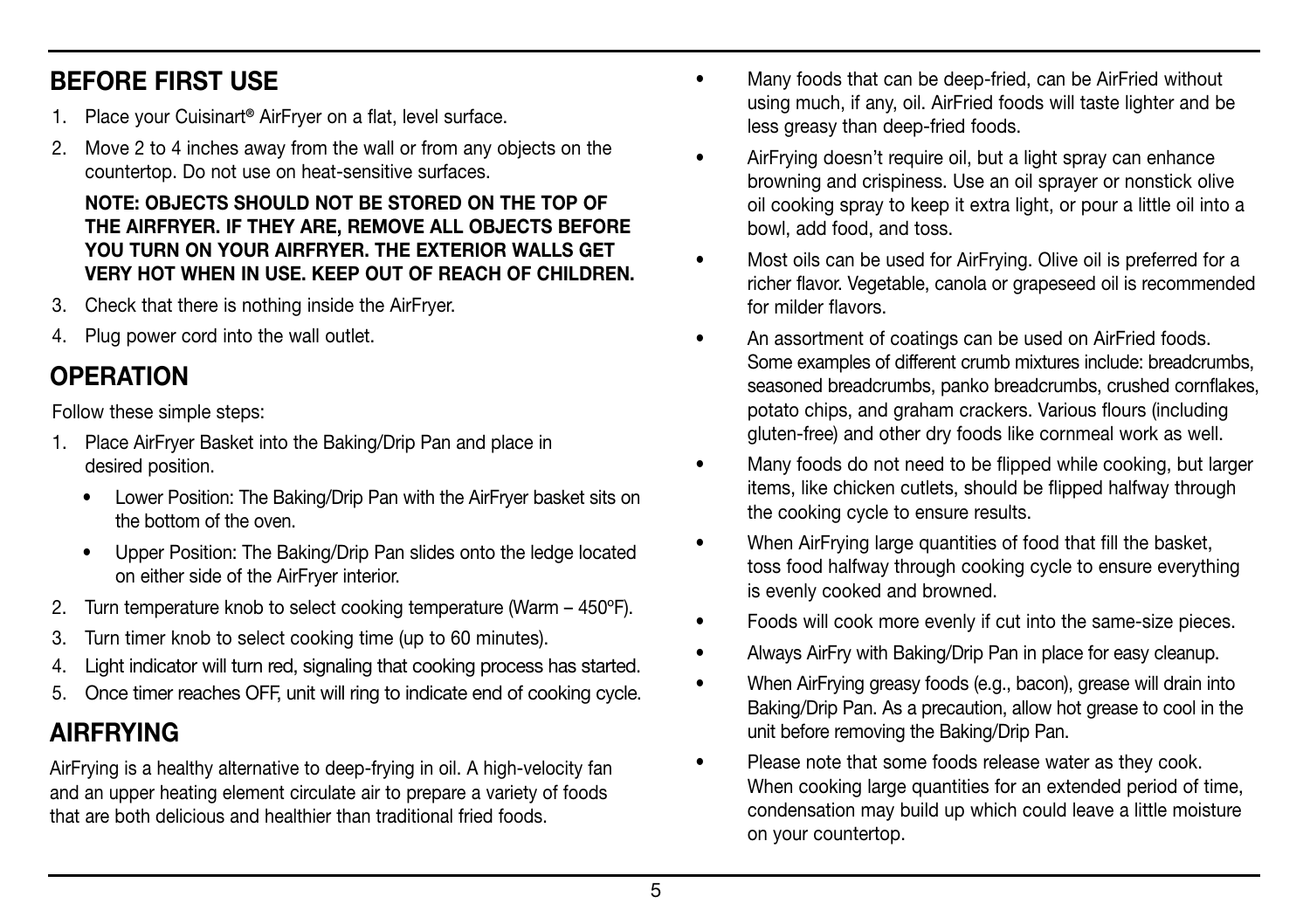## AIRFRYER CHART

The chart below lists recommended cooking times, temperatures and portions for various types of foods that can be AirFried in the Cuisinart® AirFryer. If portions exceed recommendations, you can toss or flip foods occasionally while cooking to ensure the crispiest, most even results. Smaller amounts of food may require less time. For best AirFry results, periodically check on food through viewing window.

NOTE: When AirFrying, always use the AirFry Basket with the Baking/Drip Pan. For all foods below, we suggest using the upper position, except for bacon and frozen French fries, which should be placed in the lower position.

| <b>FOOD</b>                                                           | <b>RECOMMENDED AMOUNT</b>                                                                               | <b>TEMPERATURE</b> | <b>TIME</b>                          |
|-----------------------------------------------------------------------|---------------------------------------------------------------------------------------------------------|--------------------|--------------------------------------|
| Bacon                                                                 | 8 slices                                                                                                | 400°F              | 8 to 10 minutes                      |
| Chicken Wings                                                         | 1 <sup>1</sup> / <sub>2</sub> to 2 pounds, about 24 wings<br>MAX AMOUNT: 21/2 pounds                    | $400^{\circ}$ F    | 20 to 25 minutes                     |
| Frozen Appetizers, (e.g., popcorn<br>shrimp, mozzarella sticks, etc.) | 1 to 1 <sup>1</sup> / <sub>2</sub> pounds, about 20 to 28 frozen<br>mozzarella sticks                   | 450°F              | 5 to 10 minutes                      |
| Frozen Chicken Nuggets                                                | to 1½ pounds, about 28 to 42 frozen chicken nuggets                                                     | 400°F              | 10 to 15 minutes                     |
| Frozen Fish Sticks                                                    | 1 to 11/2 pounds, about 16 to 24 frozen fish sticks                                                     | 400°F              | 8 to 10 minutes                      |
| <b>Frozen Fries</b>                                                   | 1 to 11/2 pounds<br>MAX AMOUNT: 2 pounds                                                                | 450°F              | 15 to 25 minutes                     |
| <b>Frozen Steak Fries</b>                                             | 1 to $1\frac{1}{2}$ pounds<br>MAX AMOUNT: 2 pounds                                                      | 450°F              | 15 to 25 minutes                     |
| <b>Hand-Cut Fries</b>                                                 | 1 to 1½ pounds, about 2 to 3 medium potatoes,<br>cut into 1/4-inch thick pieces, about 4 inches long    | 400°F              | 20 to 25 minutes                     |
| Hand-Cut Steak Fries                                                  | 1 to 1 <sup>1</sup> / <sub>2</sub> pounds, about 2 to 3 medium potatoes,<br>cut into eighths lengthwise | 400°F              | 20 to 25 minutes                     |
| Shrimp                                                                | 1 pound, about 16 extra-large shrimp                                                                    | 350°F              | 5 to 10 minutes                      |
| <b>Tortilla Chips</b>                                                 | 6, 5-inch tortillas cut into fourths                                                                    | 400°F              | 5 to 6 minutes, toss halfway through |

NOTE: AirFrying doesn't require oil, but a light spray can enhance browning and crispiness. Use an oil sprayer or nonstick olive oil cooking spray to keep it extra light, or pour a little oil into a bowl, add food, and toss.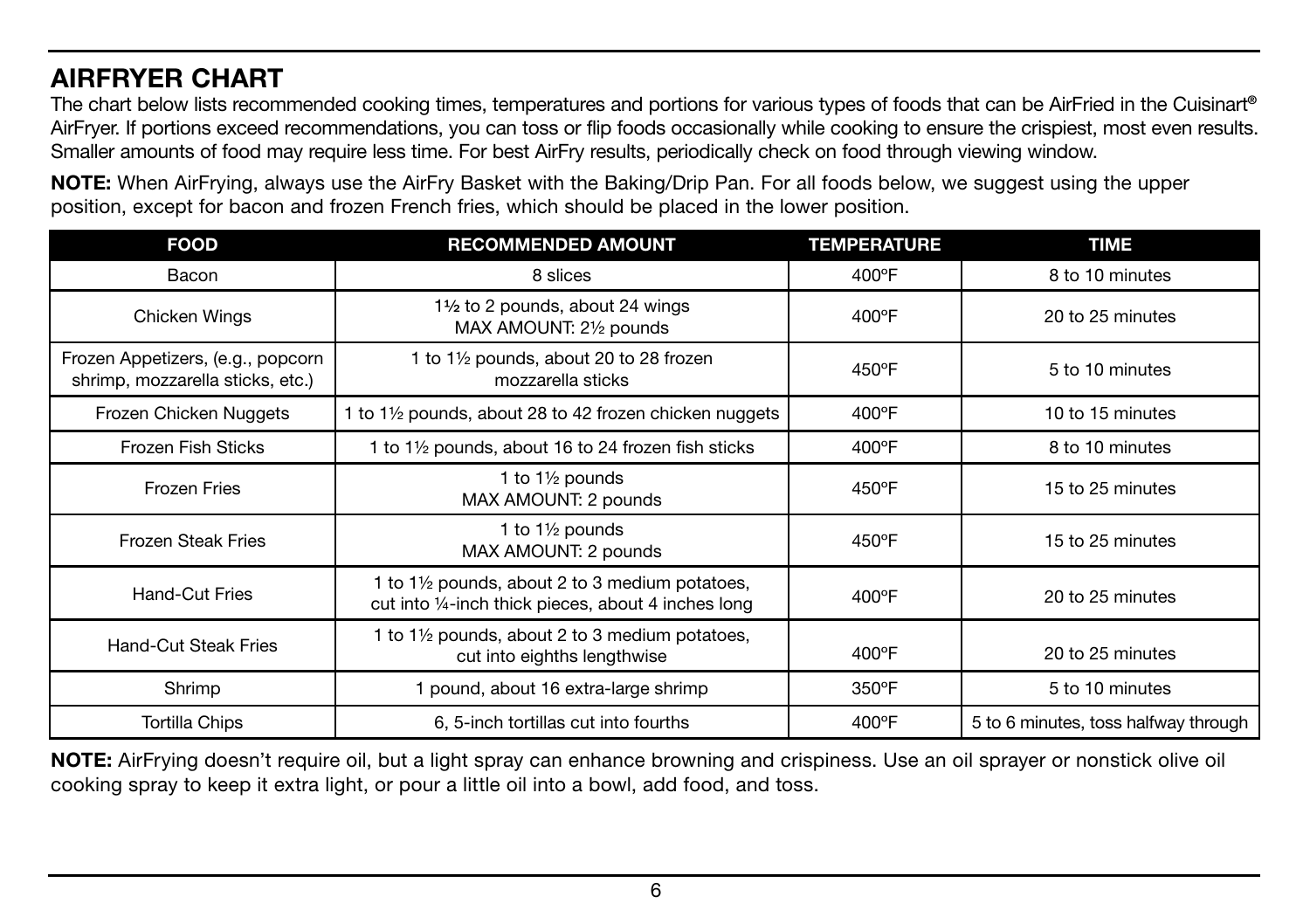## MORE WAYS TO COOK

In addition to AirFrying, the Cuisinart® AirFryer can be used for baking, broiling, roasting and more. To cook using these functions, simply use the knobs to adjust the temperature (Warm  $-$  450 $\degree$ F) and time (up to 60 minutes) to the settings you desire. Some tips and recommendations on temperature and time are listed below.

- When using the Cuisinart<sup>®</sup> AirFrver, cooking times may need to be reduced because of the convection fan's high speed start checking foods about 5 to 10 minutes before the end of the suggested cooking time.
- When making baked goods in the unit, we recommend:
	- The Baking/Drip Pan to be placed directly on the bottom of the unit
	- For recipes not specifically developed for this AirFryer, we suggest cooking at a lower temperature (about 25°F to 50°F lower) than what the recipe indicates
- The Cuisinart<sup>®</sup> AirFryer can also be used to broil beef, chicken, pork, fish, and more. It can even be used to top-brown casseroles and gratins. For best results:
	- Set the temperature to the highest setting (450ºF)
	- Place the Baking/Drip Pan with or without the AirFryer Basket in the upper position
- To roast vegetables and cuts of meat:
	- Recommended temperature for roasting is 400°F
	- Oven position will depend on the size of the foods you are cooking
- To toast in the Cuisinart<sup>®</sup> AirFrver, be sure to flip items halfway through the cycle to evenly toast on both sides, since this unit only has top heaters. Place bread on the Baking/Drip Pan in the upper position. Set temperature to 450°F, about 2 to 3 minutes per side for medium toast.

• The Cuisinart<sup>®</sup> AirFryer will toast bagel halves on the top side. If you prefer a bagel toasted on both sides, we recommend flipping the bagel halfway through.

Reference the recipes at the end of the instruction manual for more suggestions on what to cook in the AirFryer and specific temperatures and cooking times.

Important: All of our recipes were specially developed for the Cuisinart® AirFryer and have been tested in our Cuisinart® Test Kitchen.

## CLEANING AND MAINTENANCE

- Always unplug the AirFryer from the electric outlet and allow it to cool completely before cleaning.
- Do not use abrasive cleaners, as they will damage the finish. Simply wipe the exterior with a clean, damp cloth and dry thoroughly. Apply the cleansing agent to a cloth, not directly onto the AirFryer, before cleaning.
- To clean interior walls, use a damp cloth and a mild liquid soap solution or a spray solution on a sponge. Remove any residue from cleaners with a clean, damp rag. Never use harsh abrasives or corrosive products. These could damage the AirFryer surface. Never use steel wool pads, etc., on interior of AirFryer.
- AirFryer Basket and Baking/Drip Pan should be hand-washed in hot, sudsy water with a nylon scouring pad or nylon brush and thoroughly rinsed. These items are not dishwasher safe.
- After cooking greasy foods, and once your AirFryer has cooled, always clean top of oven interior. If this is done on a regular basis, your AirFryer will perform like new.
- To remove crumbs, wait for the AirFryer to cool down, remove all accessories from the interior, and then wipe clean the bottom of the AirFryer. To remove baked-on grease, use a damp cloth soaked in sudsy water or use nonabrasive cleaners, and use a clean, damp cloth to rinse.
- Any other servicing should be performed by an authorized service representative.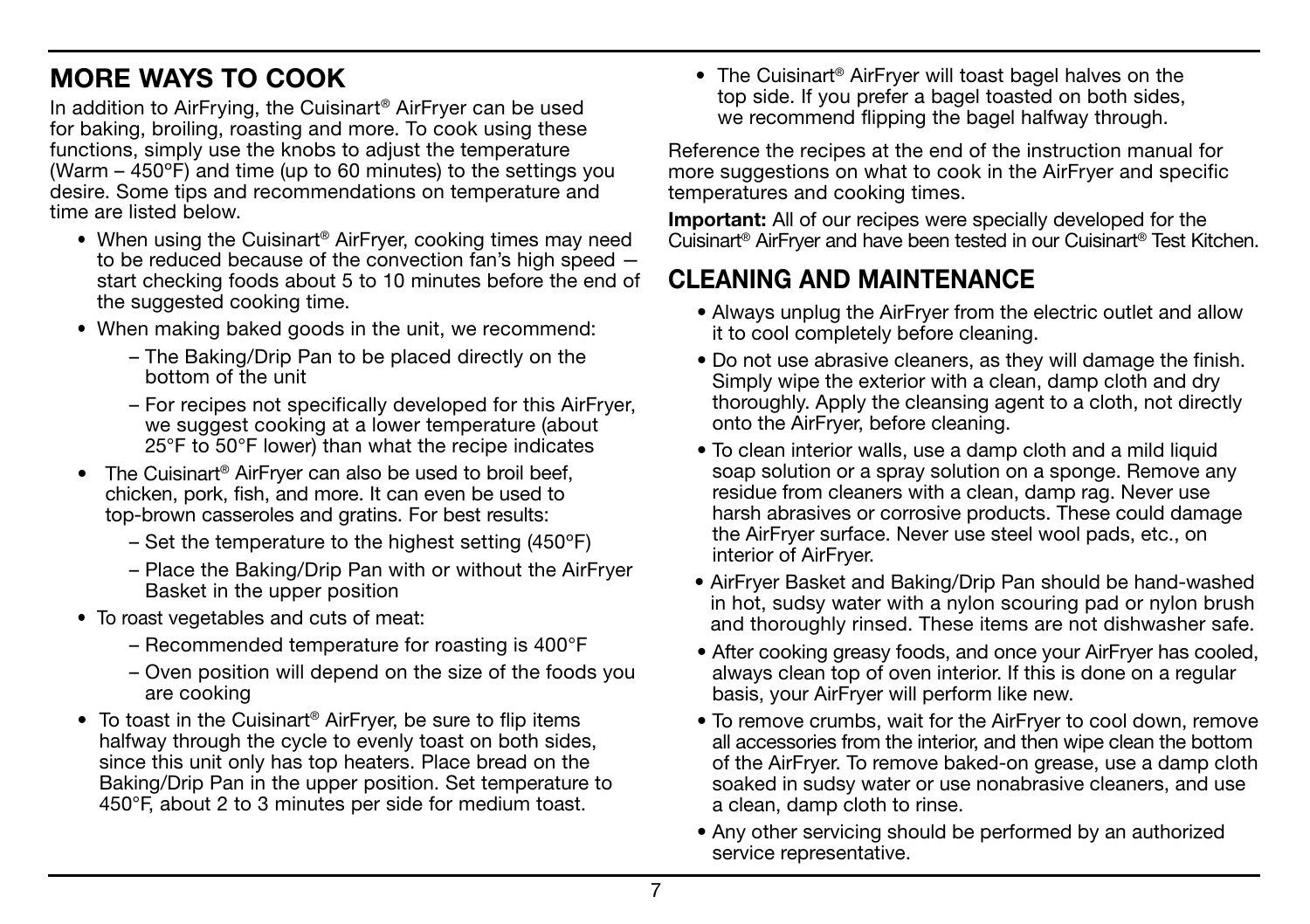## TROUBLESHOOTING

| <b>SUBJECT</b> | <b>QUESTION</b>                                                     | <b>ANSWER/SOLUTION</b>                                                                                                                                                                                                                                                                                  |
|----------------|---------------------------------------------------------------------|---------------------------------------------------------------------------------------------------------------------------------------------------------------------------------------------------------------------------------------------------------------------------------------------------------|
|                |                                                                     | Make sure your unit is plugged into a functional outlet.                                                                                                                                                                                                                                                |
| <b>Power</b>   | Why won't my unit turn on?                                          | Make sure the AirFryer door is closed.                                                                                                                                                                                                                                                                  |
|                |                                                                     | Call Consumer Service at 1-800-726-0190.                                                                                                                                                                                                                                                                |
|                | Why are fried foods not crispy or fried<br>evenly?                  | Some foods may require more oil than others. If not crispy enough, spray, brush or<br>add some oil to the food.                                                                                                                                                                                         |
|                |                                                                     | Make sure food is spread evenly in one single layer in the AirFryer Basket with no<br>overlap. If food still overlaps, toss or flip food halfway through cooking cycle.                                                                                                                                 |
| Cooking        |                                                                     | Put the food in for additional cooking time. Make sure to check frequently until food<br>reaches desired brownness.                                                                                                                                                                                     |
|                | Why is my food undercooked?                                         | If you put too much food in the basket, it may not cook in the suggested time.<br>Try using smaller batches of food and single layers, rather than stacking food on top<br>of each other.                                                                                                               |
|                |                                                                     | If the temperature is too low, the food may not fully cook. Turn the temperature<br>control knob to the required temperature setting (for AirFrying this is usually 400°F)<br>to 450°F).                                                                                                                |
|                | Why does condensation and steam<br>come out of my unit?             | You may be preparing greasy foods and oil drips into the pan producing steam, or<br>you may be preparing foods with a high moisture content and water evaporates<br>causing condensation. This will not affect the unit or the end result. It may fog up the<br>viewing window on the sides or corners. |
|                |                                                                     | Your pan, basket, or bottom of AirFryer may contain grease residue from previous<br>use. Make sure to clean the pan properly after each use.                                                                                                                                                            |
| Cleaning       | How do I clean tough-to-remove food<br>residue from my accessories? | To remove baked-on grease, soak the accessories in hot, sudsy water or use<br>nonabrasive cleaners. We recommend to hand-wash them in hot, sudsy water, using<br>a nylon scouring pad or nylon brush and thoroughly rinse. The accessories are not<br>dishwasher safe.                                  |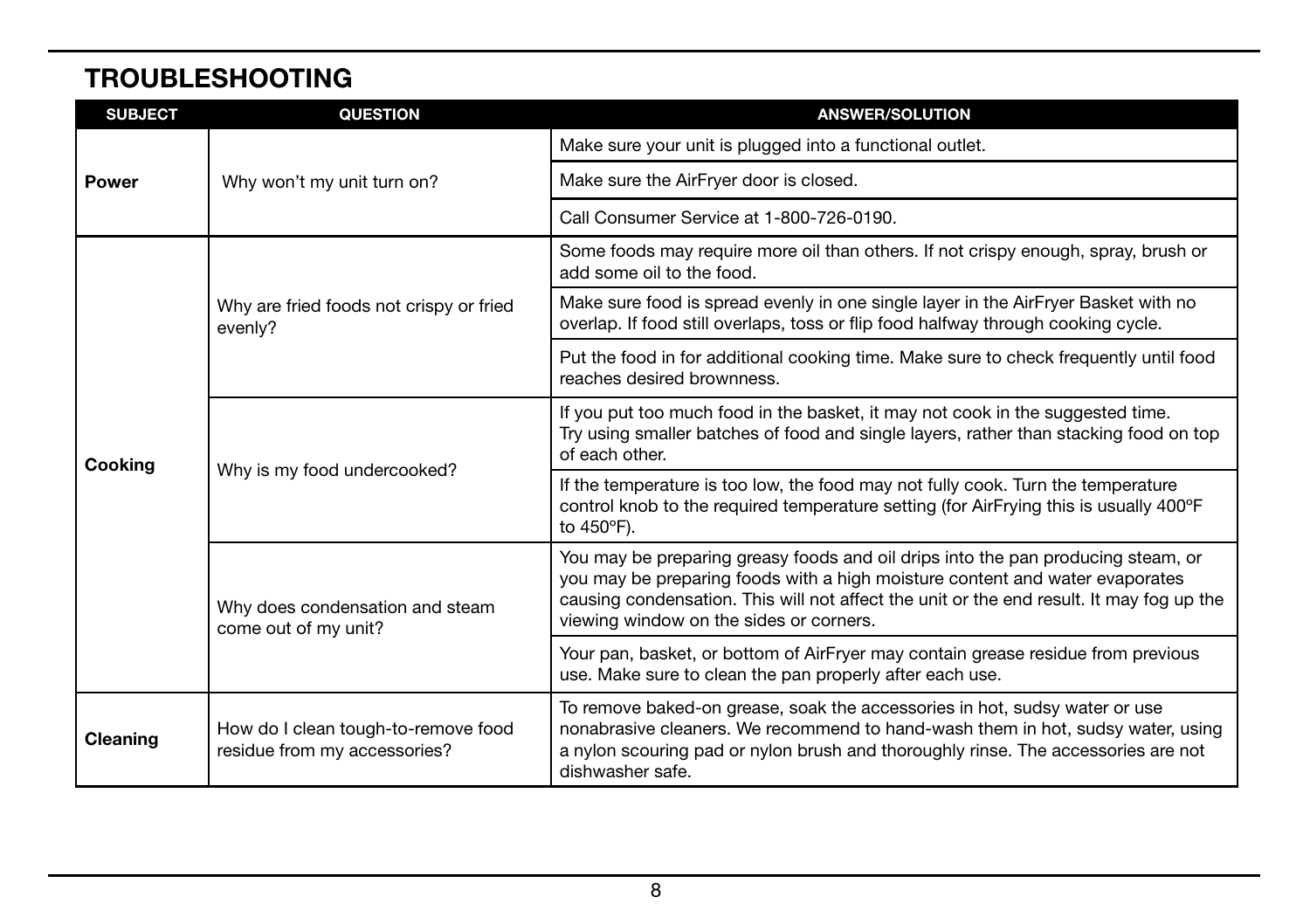## WARRANTY

## LIMITED THREE-YEAR WARRANTY (U.S. AND CANADA ONLY)

This warranty is available to consumers only. You are a consumer if you own a Cuisinart® AirFryer that was purchased at retail for personal, family or household use. Except as otherwise required under applicable law, this warranty is not available to retailers or other commercial purchasers or owners. We warrant that your Cuisinart® AirFryer will be free of defects in materials and workmanship under normal home use for 3 years from the date of original purchase.

We recommend that you visit our website, **www.cuisinart.com** for a fast, efficient way to complete your product registration. However, product registration does not eliminate the need for the consumer to maintain the original proof of purchase in order to obtain the warranty benefits. In the event that you do not have proof of purchase date, the purchase date for purposes of this warranty will be the date of manufacture.

#### CALIFORNIA RESIDENTS ONLY

California law provides that for In-Warranty Service, California residents have the option of returning a nonconforming product (A) to the store where it was purchased or (B) to another retail store that sells Cuisinart products of the same type. The retail store shall then, according to its preference, either repair the product, refer the consumer to an independent repair facility, replace the product, or refund the purchase price less the amount directly attributable to the consumer's prior usage of the product. If neither of the above two options results in the appropriate relief to the consumer, the consumer may then take the product to an independent repair facility if service or repair can be economically accomplished. Cuisinart and not the consumer will be responsible for the reasonable cost of such service, repair, replacement, or refund of nonconforming products under warranty. California residents may also, according to their preference, return nonconforming products directly to Cuisinart for repair or, if necessary, replacement by calling our Consumer Service Center toll-free at 1-800-726-0190. Cuisinart will be responsible for the cost of the repair, replacement, and shipping and handling of such nonconforming products under warranty.

#### BEFORE RETURNING YOUR CUISINART PRODUCT

If your Cuisinart® AirFryer should prove to be defective within the warranty period, we will repair or, if we think necessary, replace it. To obtain warranty service, please call our Consumer Service Center toll-free at 1-800-726-0190 or write to: Cuisinart, 7475 North Glen Harbor Blvd., Glendale, AZ 85307. To facilitate the speed and accuracy of your return, enclose \$10.00 for shipping and handling. (California residents need only supply a proof of purchase and should call 1-800-726-0190 for shipping instructions.) Please be sure to include your return address, phone number, description of the product's defect, product serial number, and any other information pertinent to the return. Please pay by check or money order made payable to Cuisinart. NOTE: For added protection and secure handling of any Cuisinart product that is being returned, we recommend you use a traceable, insured delivery service. Cuisinart cannot be held responsible for in-transit damage or for packages that are not delivered to us. Lost and/or damaged products are not covered under warranty.

Your Cuisinart® AirFryer has been manufactured to the strictest specifications and has been designed for use only with authorized accessories and replacement parts. This warranty expressly excludes any defects or damages caused by accessories, replacement parts or repair service other than those authorized by Cuisinart. This warranty does not cover any damage caused by accident, misuse, shipment or other than ordinary household use. This warranty excludes all incidental or consequential damages. Some states do not allow the exclusion or limitation of these damages, so these exclusions may not apply to you. This warranty gives you specific legal rights, and you may also have other rights, which vary from state to state.

Important: If the nonconforming product is to be serviced by someone other than Cuisinart's Authorized Service Center, please remind the servicer to call our Consumer Service Center at 1-800-726-0190 to ensure that the problem is properly diagnosed, the product is serviced with the correct parts, and to ensure that the product is still under warranty.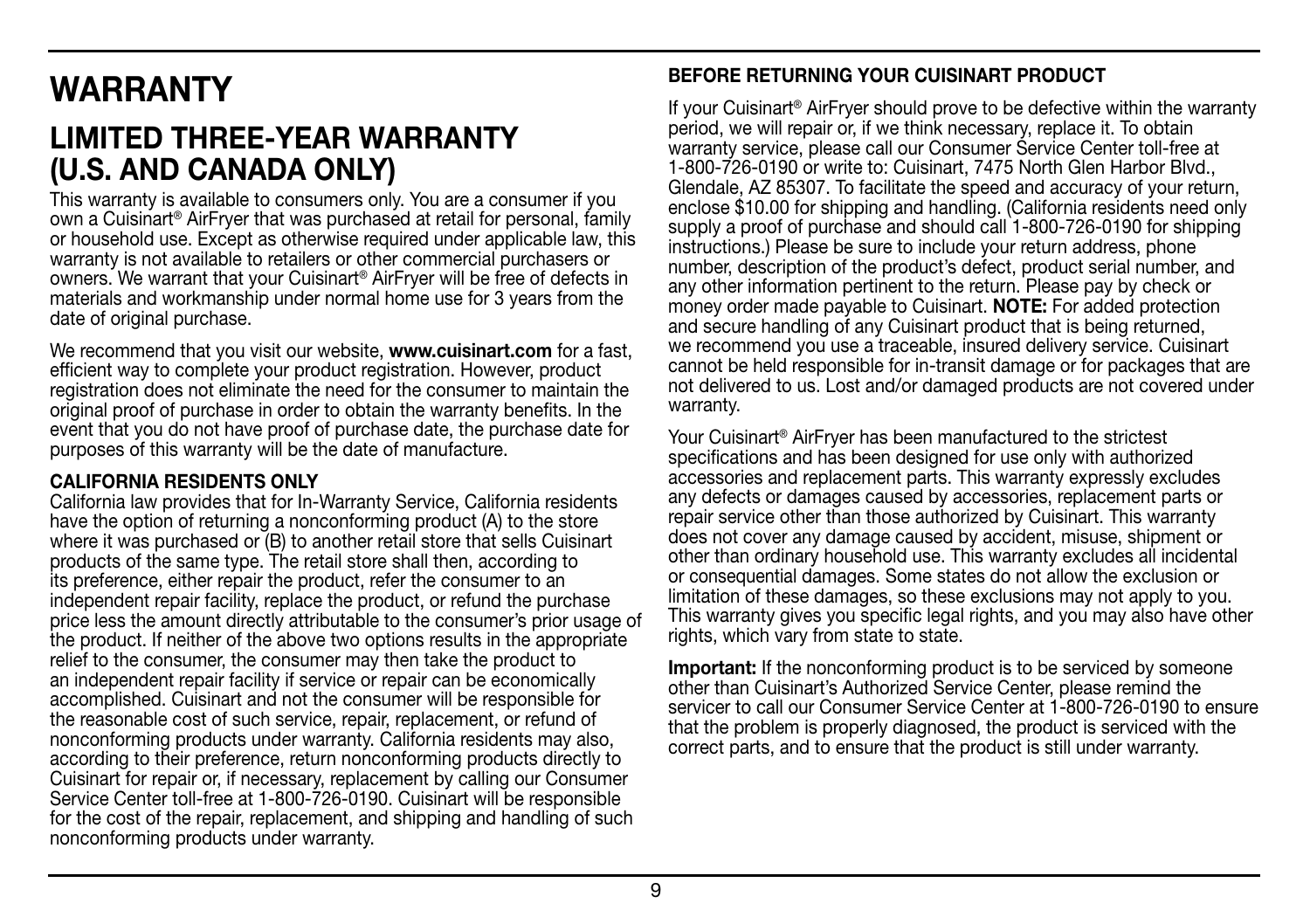## RECIPES

These mouthwatering recipes are just a sampling of what this appliance can do.

## APPETIZERS AND SMALL BITES

## MAIN COURSES

| Lamb Meatballs with Yogurt-Tahini Dipping Sauce 18 |
|----------------------------------------------------|
|                                                    |
| Upgraded Grilled Cheese Sandwiches  19             |

## SIDES

| Sweet Potato Fries with Chipotle Mayonnaise  22 |  |
|-------------------------------------------------|--|
|                                                 |  |

## SWEET TREATS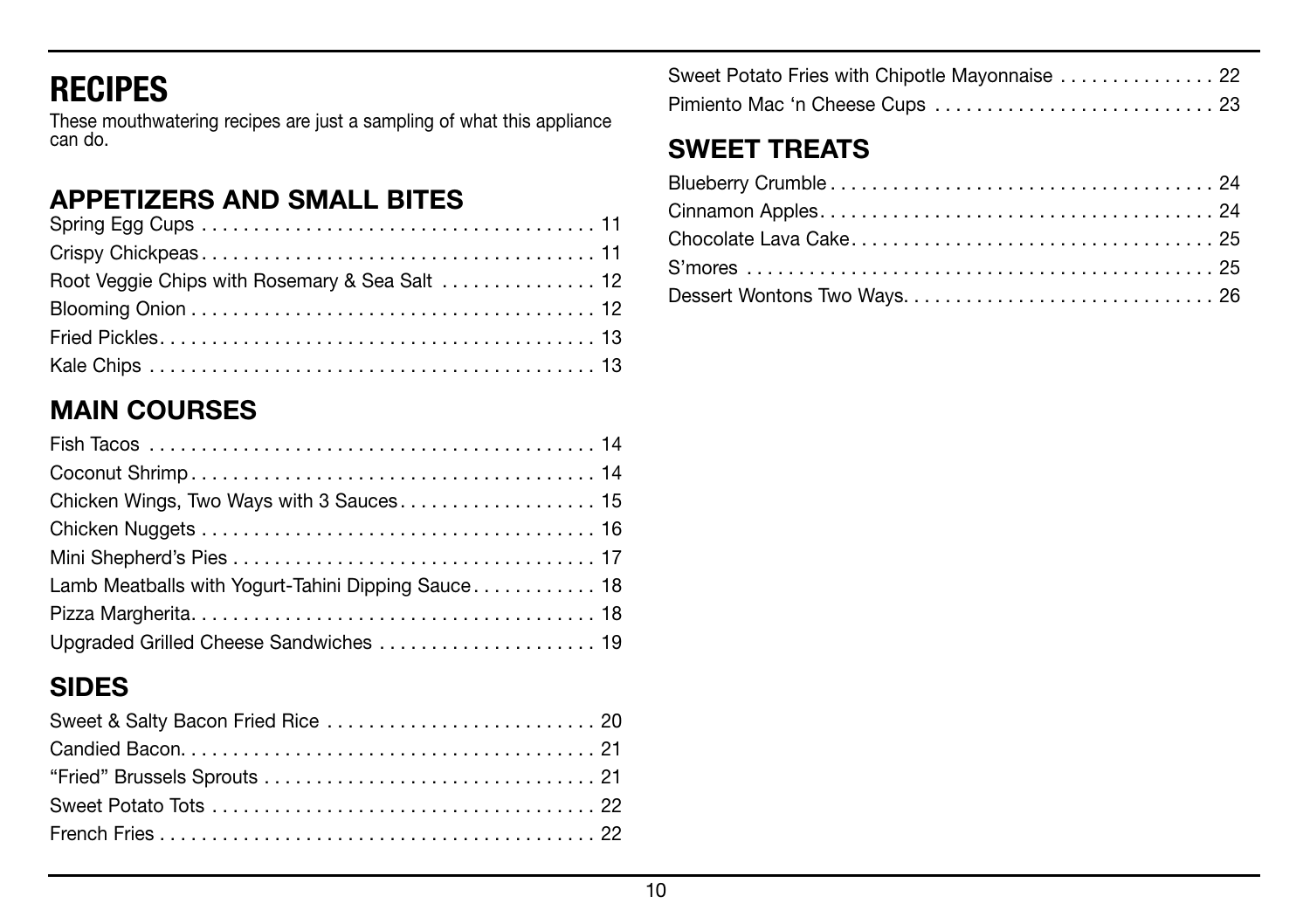## Spring Egg Cups

Sophisticated and sure to impress your brunch guests.

Makes 6 individual servings

- 6 slices prosciutto
- 2 to 3 asparagus spears, sliced lengthwise into thin ribbons using a peeler or mandoline
- 5 large eggs
- $\frac{1}{4}$  cup half-and-half
- ¼ teaspoon kosher salt Freshly ground black pepper, to taste
- 2 teaspoons finely chopped fresh dill
- $\frac{1}{4}$  cup goat cheese, crumbled
- 1. Lightly grease a regular 6-cup muffin pan with oil. Press one slice of prosciutto into each muffin cup to entirely line bottom and sides, leaving some overhang. Mend any cracks. Fill each muffin cup with some of the asparagus ribbons.
- 2. In a bowl, whisk together the eggs, half-and-half, salt and pepper. Stir in dill and crumbled goat cheese.
- 3. Fill each cup two-thirds of the way with the egg mixture.
- 4. Place the muffin pan directly on the bottom of the Cuisinart® AirFryer. Set the temperature to 350°F and AirFry for 8 to 10 minutes, until egg cups are set and no longer runny. Run a knife along the edge of each cup to loosen from pan. Serve warm.

*Nutritional information per serving:*

*Calories 116 (62% from fat) • carb. 1.5g • pro. 10g • fat 8g sat. fat 3.3g • chol. 172mg • sod. 432mg • calc. 32mg • fiber 0g*

## Crispy Chickpeas

Quickly transform a plain can of chickpeas into a crispy snack.

- 1 can (15.5 ounces) chickpeas, drained and blotted dry, about 1½ cups Olive oil, for spraying
- ¼ teaspoon kosher salt
- ¼ teaspoon ground cumin Pinch freshly ground black pepper
- 1. Place the AirFryer Basket onto the Baking/Drip Pan. Put the chickpeas into the basket and spray liberally with oil. Sprinkle with the salt, cumin and pepper.
- 2. AirFry in the upper position with temperature set to 350°F for 15 minutes, until chickpeas are fragrant and lightly browned. Serve immediately.

#### *Nutritional information per serving (¼ cup):*

*Calories 75 (13% from fat) • carb. 14g • pro. 3g • fat 1g • sat. fat 0g chol. 0mg • sod. 275mg • calc. 20mg • fiber 3g*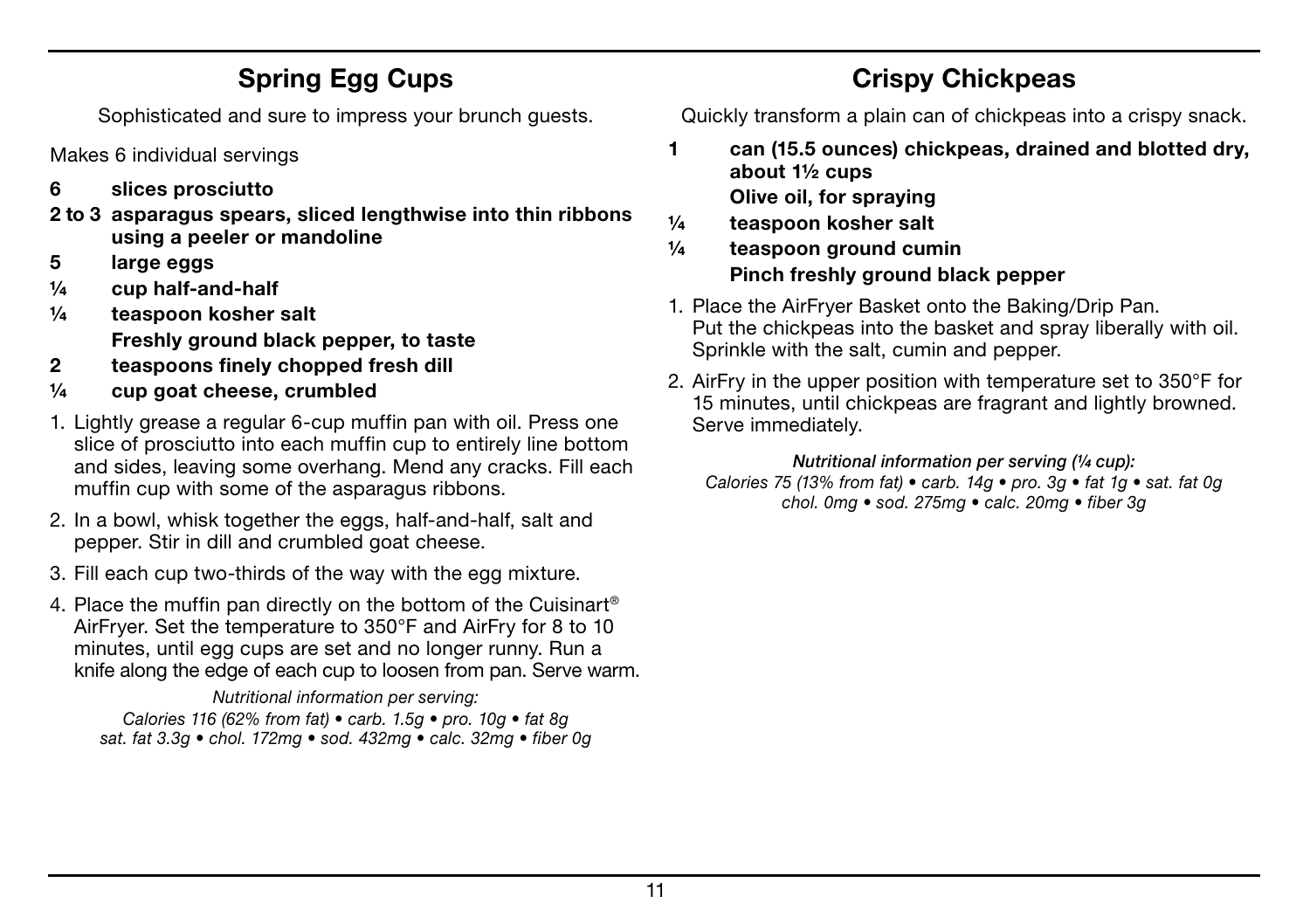### Root Veggie Chips with Rosemary & Sea Salt

Worth the effort – better than store bought!

Makes 4 to 6 servings

- 1½ pounds root vegetables (beets, parsnips, potatoes, yams) Olive oil, for brushing (about 1 tablespoon)
- 2 teaspoons fresh rosemary, finely chopped
- 2 teaspoons flaked sea salt
- 1. Place the AirFryer Basket onto the Baking/Drip Pan. Reserve.
- 2. Using a mandoline, cut vegetables into ¼-inch slices. Pat dry with paper towels. Arrange as many slices as possible in a single layer in the basket, avoiding overlap. Brush both sides of the slices with olive oil and sprinkle with rosemary and salt.
- 3. AirFry slices in the lower position at 250°F\* until crisp: beets, 30 to 35 minutes; parsnips, 20 to 25 minutes; potatoes and yams, 15 to 20 minutes. Flip halfway for best results.
- 4. Serve immediately.

AirFrying chips at a lower temperature yields an irresistable \*baked crunch. However, if time is short, AirFry at 400°F for 8 to 10 minutes in the upper position

*Nutritional information per serving (based on 6 servings): Calories 103 (19% from fat) • carb.19g • pro. 2g • fat 2g • sat. fat 0g chol. 0mg • sod. 805mg • calc. 33mg • fiber 2g*

## Blooming Onion

Who knew this popular restaurant appetizer was so easy to make? Serve it with the Chipotle Mayonnaise on page 22.

Makes 1 blooming onion, about 2 to 3 servings

- $\frac{1}{2}$  cup unbleached, all-purpose flour
- 1 large egg, lightly beaten
- 2 tablespoons buttermilk
- ½ cup panko breadcrumbs
- ½ teaspoon garlic powder
- ¼ teaspoon kosher salt Pinch freshly ground black pepper Pinch cayenne
- 1 large, sweet onion, peeled Olive oil, for spraying Nonstick cooking spray
- 1. Place the AirFryer Basket onto the Baking/Drip Pan. Reserve.
- 2. Put the flour into a bowl large enough to dip the onion. Put the egg and buttermilk into another similar-sized bowl, and the breadcrumbs and seasonings in a third, similar-sized bowl. Reserve.
- 3. Trim the top of the onion to create a flat surface. Leave the root end intact. Turn the onion over, so the root end faces up, and rest it on its flat surface.
- 4. Without piercing the root, cut the onion into 4 wedges. Also without piercing the root, cut each wedge in half; repeat until wedges are about ¼ inch thick.
- 5. Turn the cut onion over and carefully, without breaking the pieces off the root, separate the layers; the separated onion will resemble a flower with petals.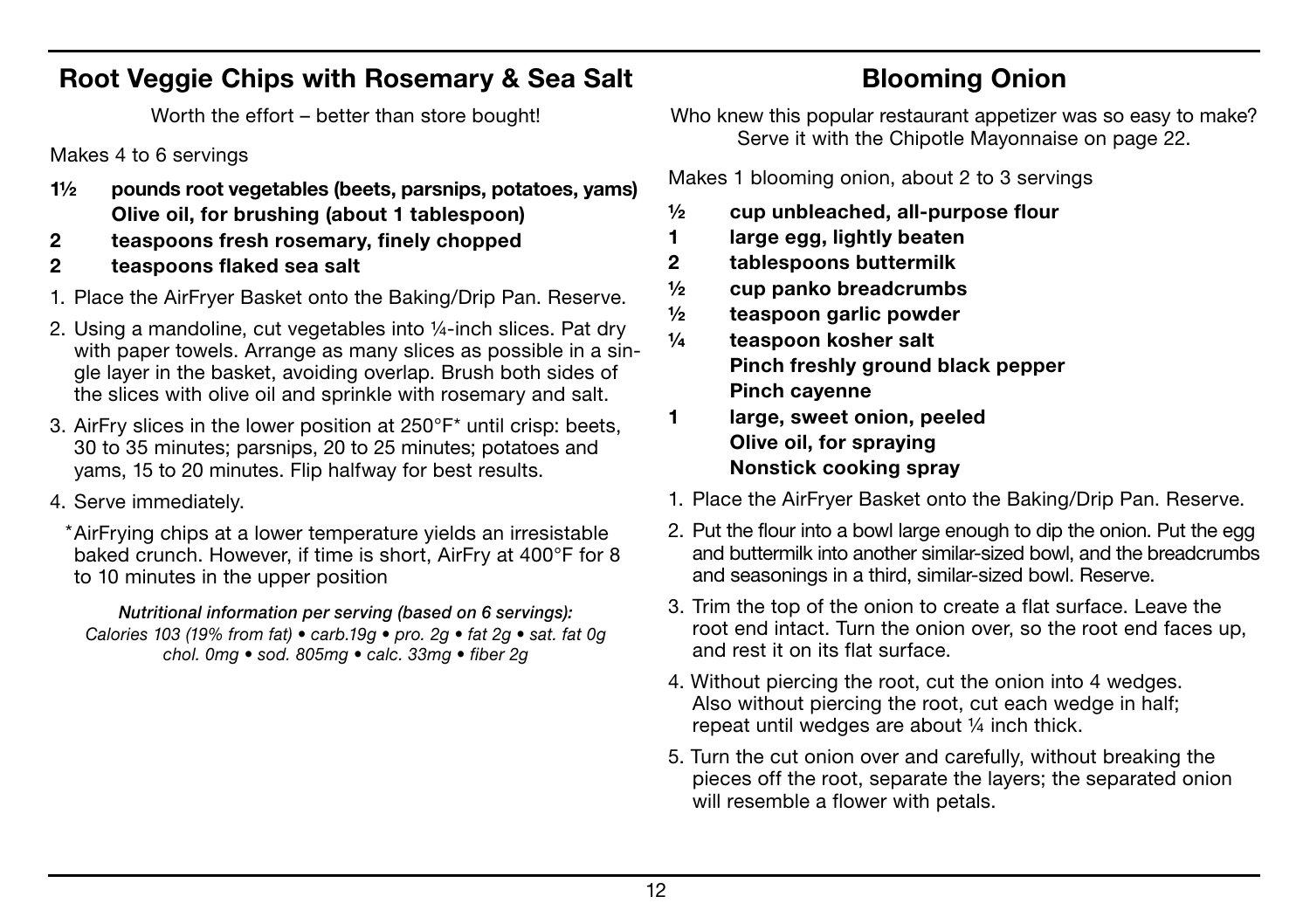- 6. Dredge the onion in the flour, and gently shake off the excess before dipping into the egg mixture, and then finally coating each layer evenly with the panko mixture. Evenly spray the coated onion with olive oil.
- 7. Coat the AirFryer Basket with nonstick cooking spray. Put the prepared onion into the basket and AirFry in the upper position at 400°F for 10 minutes. Onion is done when it is crispy and golden brown in color.

*Nutritional information per serving (based on 3 servings): Calories 165 (18% from fat) • carb.28g • pro. 6g • fat 3g • sat. fat 1g chol. 72mg • sod. 234mg • calc. 31mg • fiber 2g*

## Fried Pickles

Serve these as an appetizer with the Chipotle Mayonnaise on page 22.

Makes 3 to 4 servings

- ½ cup unbleached, all-purpose flour
- 1 large egg, beaten well
- ½ cup finely ground cornmeal
- ½ teaspoon kosher salt
- ¼ teaspoon cayenne pepper, divided Nonstick cooking spray
- 2 kosher dill pickles (about 5 ounces), cut into ¼-inch discs Olive oil, for spraying
- 1. Put the flour, egg and cornmeal into individual containers large enough for dipping the pickles. Add the salt and cayenne to the cornmeal; stir to combine.
- 2. Place the AirFryer Basket onto the Baking/Drip Pan. Generously coat the basket with nonstick cooking spray. Reserve.
- 3. Blot the cut pickles on a paper towel. Dredge each pickle disc in the flour and shake off the excess before dipping into egg,

and then finally coating evenly with the cornmeal/cayenne mixture. Spray both sides with olive oil.

4. AirFry in the upper position. Set to 400°F for 10 minutes. Cook until browned and crispy. Let cool slightly. Serve with the Chipotle Mayo on page 22, if desired.

*Nutritional information per serving (based on 4 servings): Calories 139 (18% from fat) • carb. 24g • pro. 4g • fat 3g • sat. fat 1g chol. 54mg • sod. 719mg • calc. 5mg • fiber 3g*

## Kale Chips

Kale chips make a light snack on their own, but they can also be crumbled and used as a salad topper.

Makes 4 servings

- 4 stems curly kale, tough stems removed Olive oil, for spraying
- ¼ teaspoon kosher salt
- 1. Place the AirFryer Basket onto the Baking/Drip Pan. Put the kale leaves into the basket and spray liberally with oil. Airfry in the bottom position with temperature set to 350°F. Cook until kale is bright and crispy, about 5 minutes.

NOTE: Keep an eye on the kale because it can crisp up very quickly.

2. Once the kale is ready, remove from oven and sprinkle with salt. Serve immediately.

#### *Nutritional information per serving:*

*Calories 39 (27% from fat) • carb. 7g • pro. 2g • fat 1g • sat. fat 0g chol. 0mg • sod. 171mg • calc. 58mg • fiber 1g*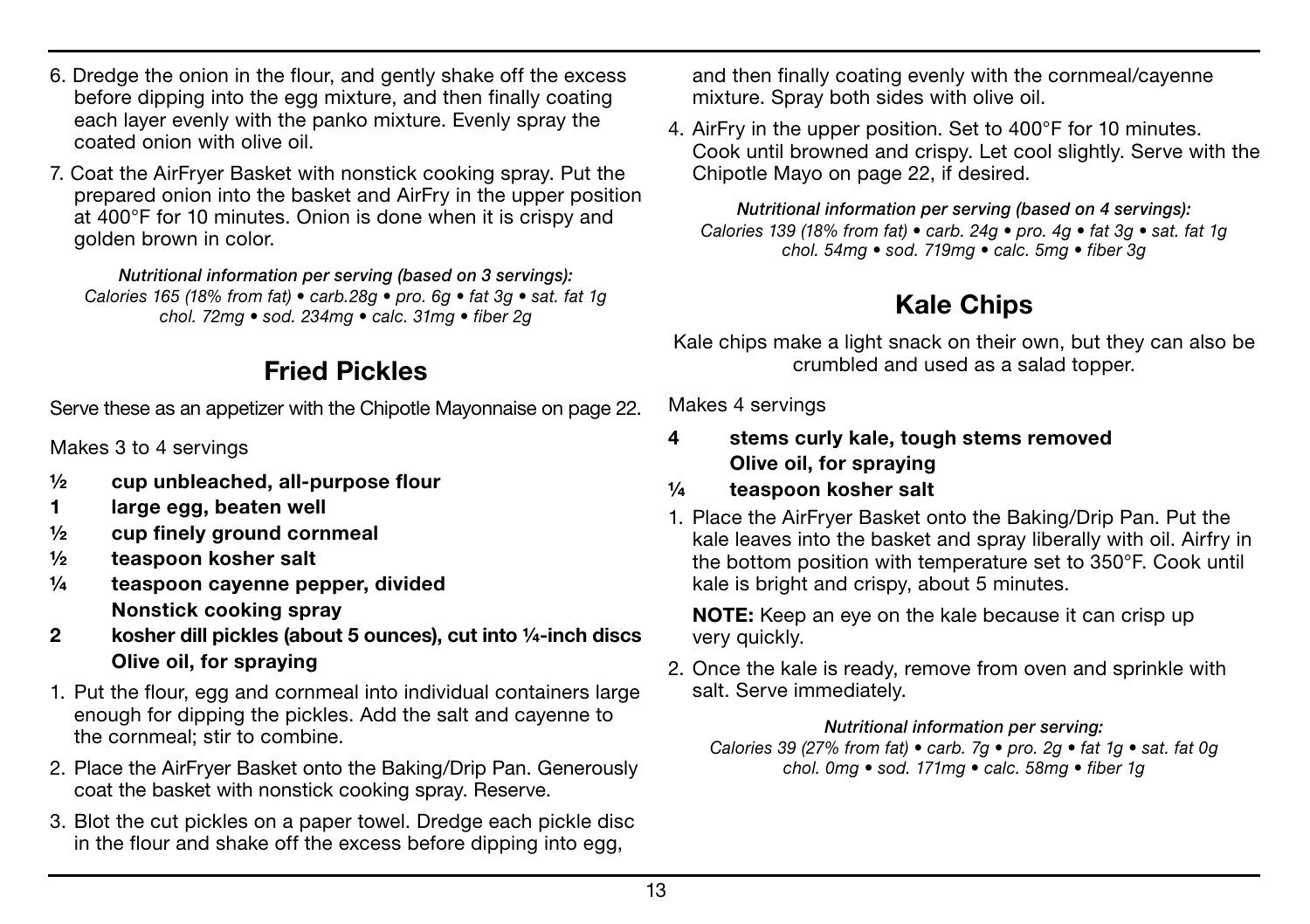## Fish Tacos

Get a taste of Baja and the beach with these fish tacos – guilt free!

Makes 6 tacos

- 12 ounces cod, cut into ½-inch, 1-ounce strips
- 1 teaspoon kosher salt, divided
- ½ lime
- ½ cup unbleached, all-purpose flour
- 1 large egg, lightly beaten
- 1 cup panko breadcrumbs Nonstick cooking spray Olive oil, for spraying
- 6 corn tortillas Shredded cabbage Cilantro, roughly chopped Avocado Crema or sour cream Lime wedges
- 1. Season cod with ½ teaspoon of the salt and squeeze of lime.
- 2. Set up 3 containers for dredging one with flour, one with egg, and the third with the panko and remaining ½ teaspoon of salt. Dip the cod first into the flour, shaking off any excess. Next dip in the egg and then finally, coat well with the panko.
- 3. Place the AirFryer Basket onto the Baking/Drip Pan. Coat the basket well with nonstick cooking spray. Spray both sides of cod with olive oil and place into the fry basket. AirFry in the upper position with the temperature set to 400°F and cook for 9 minutes; flip fish pieces and cook for an additional 3 to 5 minutes, until evenly crispy.
- 4. Reserve cooked fish and then heat tortillas for about 2 to 3 minutes at 300°F, until soft and pliable. Serve tacos, each with

2 pieces of fish. Garnish as desired with shredded cabbage, cilantro, avocado, crema and fresh lime.

*Nutritional Information per taco: Calories 149 (6% from fat) • carb. 21g • pro. 13g • fat 1g • sat. fat 0g chol. 24mg • sod. 447mg • calc. 55mg • fiber 2g*

## Coconut Shrimp

Serve with a curry mayonnaise for a fun hors d'oeuvre.

Makes about 3 to 4 first-course servings

- ½ pound shrimp
- ½ teaspoon kosher salt
- ½ cup unbleached, all-purpose flour
- 1 large egg, beaten
- 1 cup panko breadcrumbs
- ½ cup shredded coconut Nonstick cooking spray Olive oil for spraying
- 1. Season the shrimp with salt.
- 2. Set up 3 containers for dredging one with flour, one with egg, and the third with the panko and coconut mixed together.
- 3. Dip each shrimp in the flour, shaking off any excess. Next dip in the egg and then finally, coat well with the panko mixture.
- 4. Place the AirFryer Basket onto the Baking/Drip Pan. Coat the basket well with nonstick cooking spray. Spray the shrimp on both sides with olive oil. Lightly sprinkle once more with salt. AirFry in the upper position with the temperature set to 375°F for about 5 minutes per side, or until golden brown.
- 5. Serve immediately.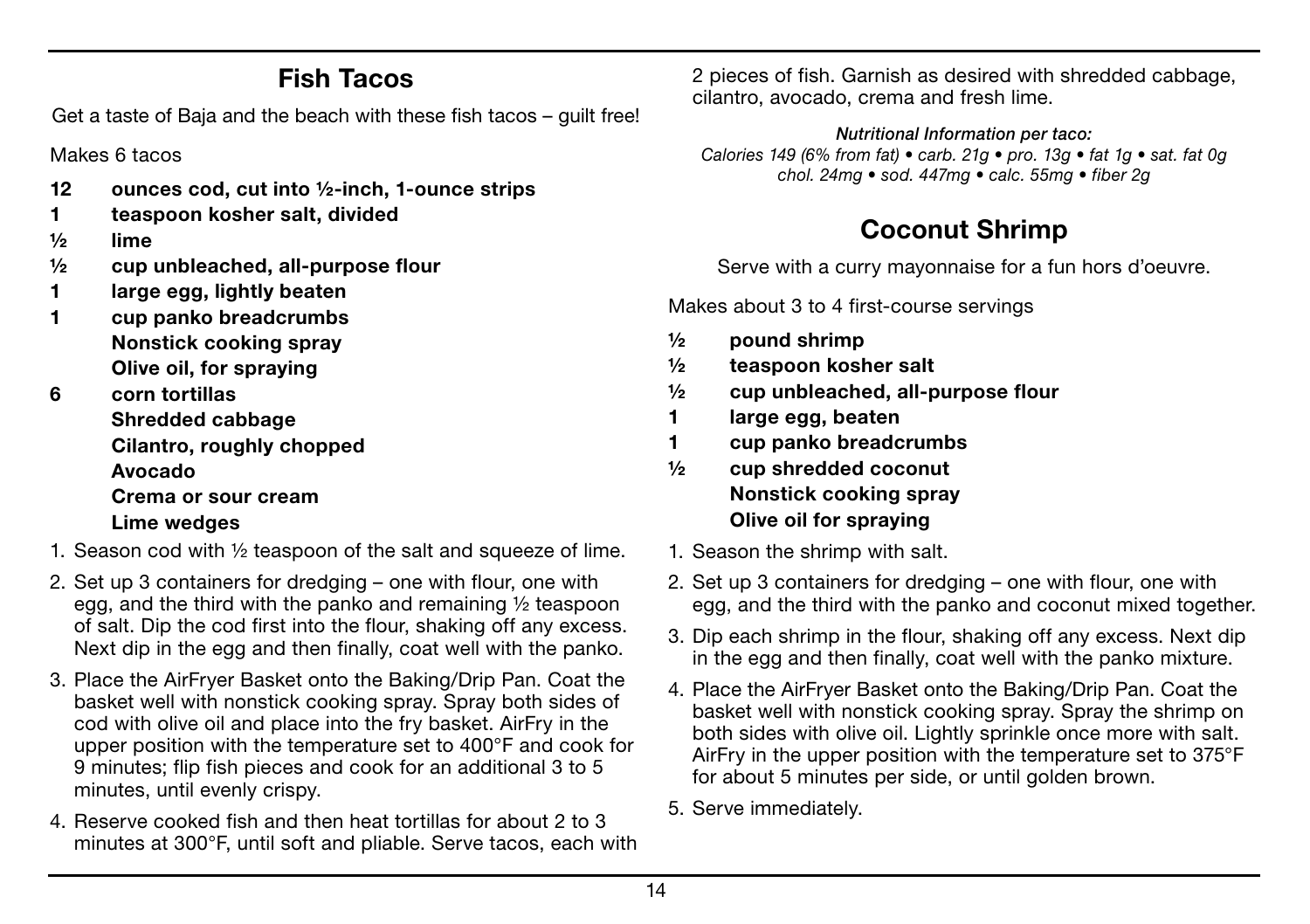*Nutritional Information per serving (based on 4 servings): Calories 294 (56% from fat) • carb. 21g • pro. 12g • fat 19g sat. fat 16g • chol. 71mg • sod. 657mg • calc. 39mg • fiber 5g*

## Chicken Wings, Two Ways with 3 Sauces

For a healthier option than deep-frying, AirFry chicken wings. Here we give you two versions, plain and beer-battered (for extra crispiness), plus three different, delicious sauces.

#### Makes about 20 wings

Nonstick cooking spray

Beer-Battered Chicken Wings:

- 2 pounds chicken wings\*
- ¾ teaspoon kosher salt
- ½ cup unbleached, all-purpose flour
- $\frac{1}{2}$  cup light beer
- **Plain Chicken Wings**
- 2 pounds chicken wings\*
- ¾ teaspoon kosher salt

 Many wings already come separated into flats and drumettes but, if only full wings are available, be sure to remove the tips and separate into two pieces.

- 1. Put the AirFryer Basket onto the Baking/Drip Pan and generously coat with nonstick cooking spray. Reserve.
- 2. If beer battering the wings, in a large bowl combine the flour and beer. Put the chicken wings into the bowl with the batter. Sprinkle with salt and then coat in the batter. Put the chicken wings into the basket.
- 3. If not beer battering the wings, put the chicken wings into the basket. Sprinkle with salt.
- 4. AirFry in the upper position with the temperature set to 400°F for 20 to 25 minutes. Cook until golden and crispy.
- 5. When chicken wings are done, toss immediately in sauce or add the toppings of your choice, such as butter, garlic, fresh herbs or spices.

*Nutritional information per wing (plain): Calories 94 (39% from fat) • carb. 0g • pro. 14g • fat 4g • sat. fat 1g chol. 39mg • sod. 127mg • calc. 7mg • fiber 0g*

*Nutritional Information per wing (beer-battered): Calories 101 (36% from fat) • carb. 1g • pro. 14g • fat 4g • sat. fat 1g chol. 39mg • sod. 127mg • calc. 7mg • fiber 0g*

## Buffalo Sauce for Chicken Wings

A classic sauce for wings, made with coconut oil instead of butter.

Makes about 1/4 cup sauce, enough to coat 20 wings

- ¼ cup hot sauce
- 1 tablespoon coconut oil
- 1. Put the hot sauce and coconut oil into a large bowl. Combine.
- 2. When chicken wings are ready, transfer wings to the large bowl and toss evenly. Serve immediately.

*Nutritional information per serving of Buffalo Sauce (based on 20 servings): Calories 6 (100% from fat) • carb. 0g • pro. 0g • fat 1g • sat. fat 1g chol. 0mg • sod. 28mg • calc. 0mg • fiber 0g*

## Sesame-Ginger Sauce for Chicken Wings

Add chili flakes to this sauce for a spicy kick.

Makes about <sup>2</sup>/<sub>3</sub> cup sauce

¼ cup sesame oil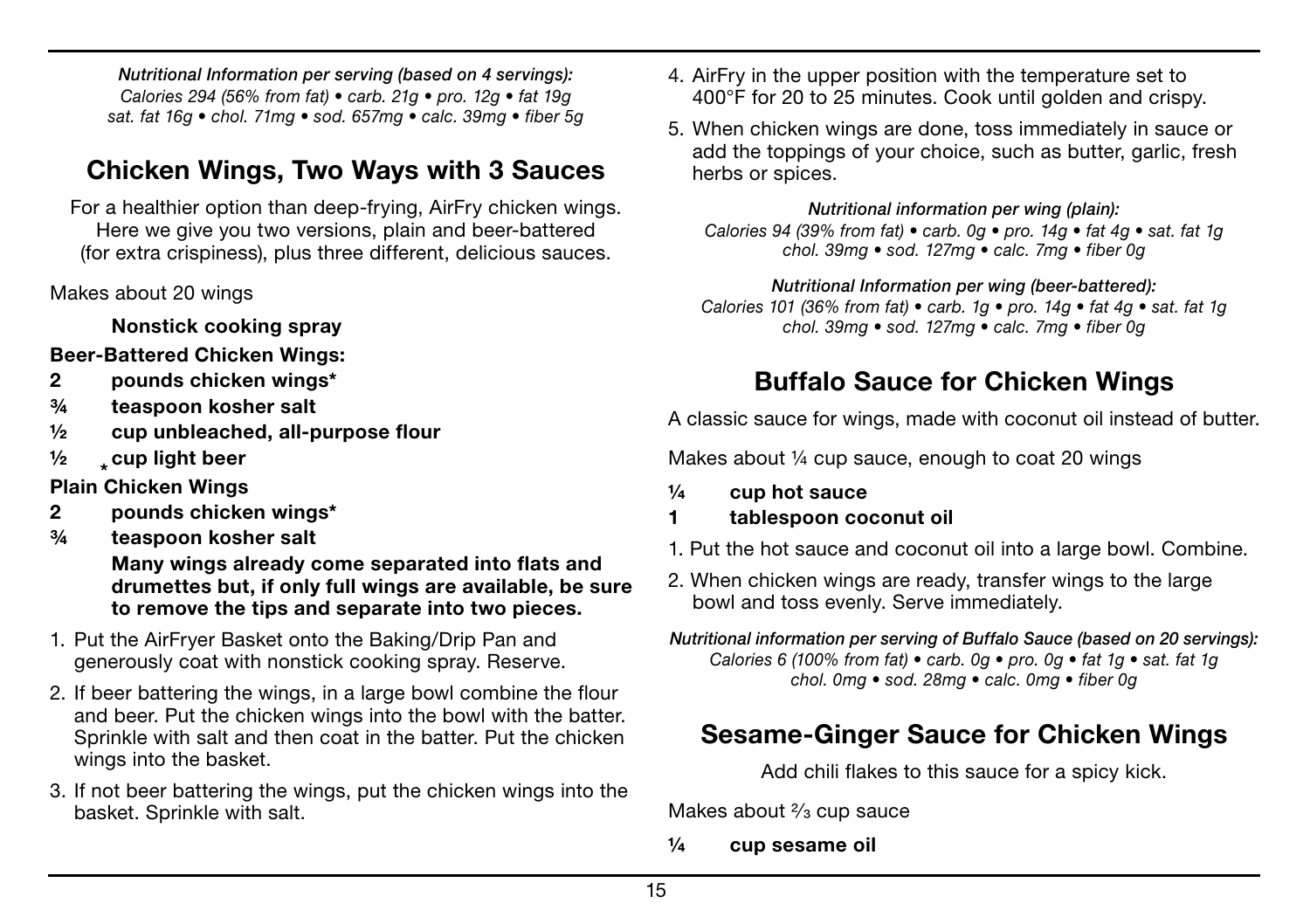- 2 tablespoons soy sauce
- 2 tablespoons honey, or hot honey
- 1 2 x 2-inch piece ginger, peeled and grated
- 3 garlic cloves, grated
- $\frac{1}{4}$  cup toasted sesame seeds

#### 2 to 3 green onions, thinly sliced

- 1. Put the sesame oil, soy sauce, honey, grated ginger and garlic into a large bowl. Whisk together. Add the sesame seeds.
- 2. When chicken wings are ready, transfer them to the large bowl and toss evenly. Sprinkle with the sliced green onions. Serve immediately.

*Nutritional information per serving of Sesame-Ginger Sauce (based on 20 servings): Calories 39 (78% from fat) • carb. 2g • pro. 0g • fat 3g • sat. fat 0g chol. 0mg • sod. 68mg • calc. 4mg • fiber 0g*

### Five-Spice Seasoning for Chicken Wings with Dipping Sauce

Do not skip the sauce with the crispy spiced wings. Any leftover sauce can be drizzled over a cup of steaming rice.

Enough seasoning for 20 wings. Makes about  $\frac{2}{3}$  cup sauce.

- 1 teaspoon kosher salt
- teaspoon five-spice powder

#### Dipping Sauce:

- ¼ cup fish sauce
- $\frac{1}{4}$  cup granulated sugar
- 1 garlic clove, finely chopped
- ½ Thai chile, thinly sliced (or ½ jalapeño, seeded and thinly sliced)
- 1 tablespoon fresh lime juice
- 1 tablespoon chopped cilantro
- tablespoon chopped mint
- 1 tablespoon shredded carrots
- 2 tablespoons thinly sliced green onions
- 1. Sprinkle the salt and five-spice powder over the chicken wings (either beer-battered or plain). Cook as instructed in preceding recipe.
- 2. While wings are cooking, prepare the dipping sauce. Put the fish sauce, sugar, garlic and chile in a small saucepan set over medium-low heat. Cook until sugar has dissolved. Remove to cool to room temperature. Once cool, add the remaining ingredients and stir to combine. Transfer to a serving bowl and serve alongside the hot wings.

*Nutritional information per serving (1 teaspoon sauce): Calories 39 (78% from fat) • carb. 2g • pro. 0g • fat 3g • sat. fat 0g chol. 0mg • sod. 68mg • calc. 4mg • fiber 0g*

## **Chicken Nuggets**

Kids of all ages will love this homemade version of the frozen standby.

Makes about 4 servings

- ¾ cup unbleached, all-purpose flour
- 2 large eggs, lightly beaten
- 1½ cups panko breadcrumbs
- ¾ teaspoon kosher salt, divided
- ¾ teaspoon freshly ground black pepper, divided
- 1 pound thinly sliced chicken breast or boneless thighs, pounded even and cut into 1½-inch pieces Olive oil, for spraying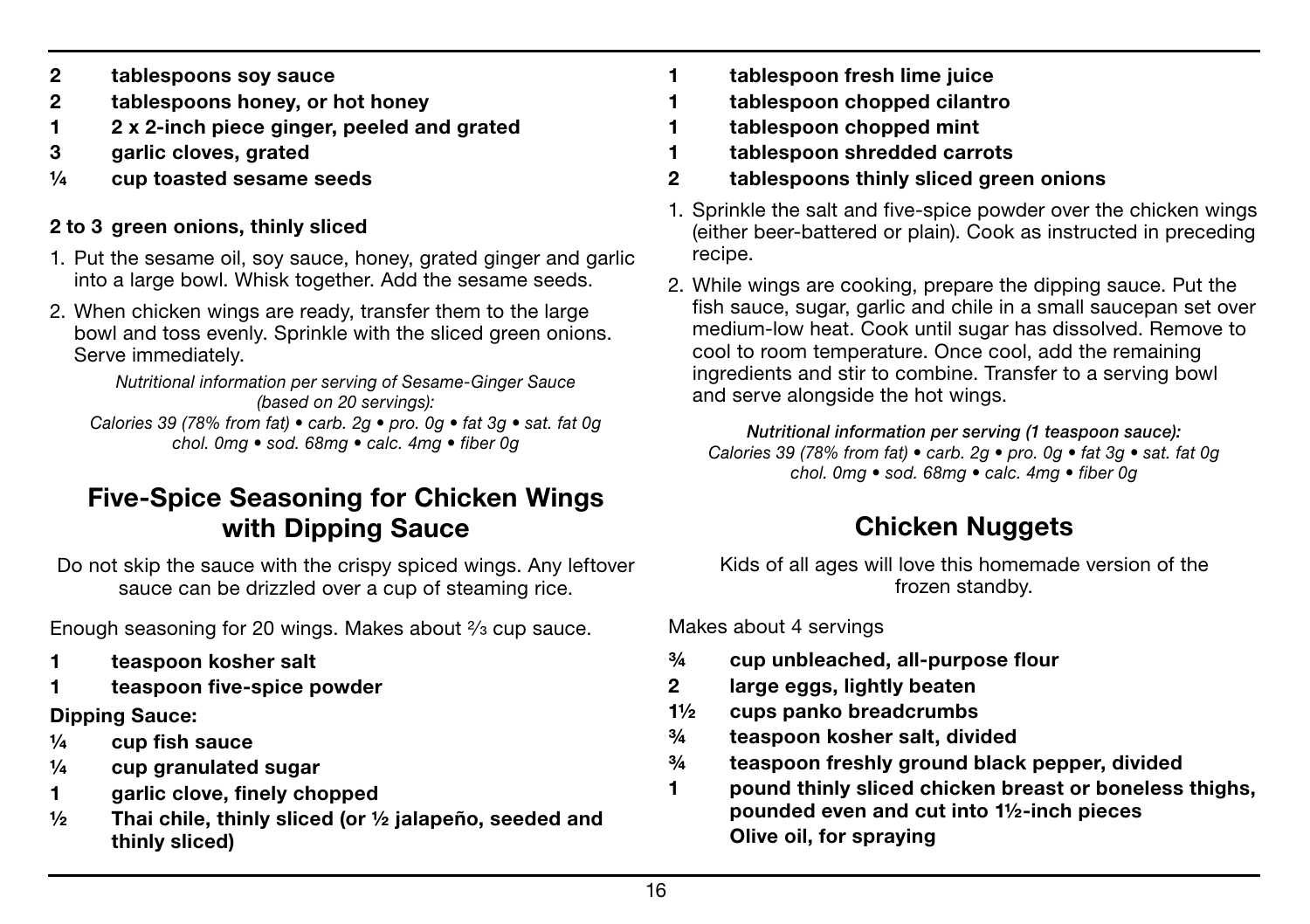#### Nonstick cooking spray

- 1. Put the flour, eggs and panko into individual containers large enough for dipping the chicken. Add a pinch each of the salt and pepper to the panko; stir to combine.
- 2. Sprinkle the chicken, evenly on both sides, with the remaining salt and pepper. Dredge each chicken piece in the flour and shake off the excess before dipping into egg, and then finally coating evenly with the panko breadcrumbs. Spray both sides with olive oil.
- 3. Place the AirFryer Basket onto the Baking/Drip Pan and generously coat with the nonstick cooking spray. Put the prepared nuggets into the basket and AirFry in the upper position with temperature set to 400°F for 15 minutes, flipping halfway through, cooking until chicken is evenly browned on both sides.
- 4. Serve immediately.

*Nutritional information per serving (based on 4 servings): Calories 191 (22% from fat) • carb. 32g • pro. 5g • fat 5g • sat. fat 1g chol. 0mg • sod. 434mg • calc. 1mg • fiber 1g*

## Mini Shepherd's Pies

This miniature take on a classic is almost too cute to eat. A perfect way to use up those leftover mashed potatoes.

Makes 6 individual servings

- 1 refrigerated pie crust (store bought)
- $\frac{1}{2}$  pound lean ground beef or lamb
- 1 carrot, diced
- 1 stalk celery, diced
- ½ small onion, diced
- 1 garlic clove, finely chopped

#### 2 to 3 sprigs fresh thyme

- 1 bay leaf
- 1 tablespoon unbleached, all-purpose flour
- 1 cup beef stock
- 2 to 3 dashes Worcestershire sauce
- 1 teaspoon tomato paste

Kosher salt and ground white pepper to taste

- $\frac{1}{2}$  cup frozen peas, thawed
- 1½ cups prepared mashed potatoes Chopped parsley for garnish
- 1. Unroll the refrigerated pie crust and, using a 4-inch round or cookie cutter, cut out 6 circles of dough. Press the circles of dough into the bottoms and up the sides of a greased, 6-cup muffin tin. Line muffin cups with parchment liners and fill each with a handful of pie weights or dried beans. Place the prepared muffin pan on the Baking/Drip Pan and place into the lower position. Bake the crust for 10 to 12 minutes at 350°F, until edges and bottoms are golden. Set aside to cool.
- 2. Meanwhile, cook ground beef in a medium, nonstick skillet over medium-high heat, about 5 minutes. Add carrot, celery, onion, garlic, thyme sprigs and bay leaf to the skillet, and continue to cook over medium heat until vegetables are sweated and tender, about 8 to 10 minutes. Sprinkle flour over mixture and cook, stirring constantly for 1 to 2 minutes. Stir in stock, Worcestershire and tomato paste. Cook mixture over low heat, stirring frequently, until thick and bubbling, about 5 to 8 minutes. Remove thyme sprigs and bay leaf. Season with salt and white pepper. Stir in thawed peas and reserve.
- 3. Divide the meat mixture among the 6 baked crusts and top with 1/4 cup of mashed potatoes. Return to the lower position and bake for 5 to 8 minutes at 350°F, until mashed potatoes are golden and filling is bubbling.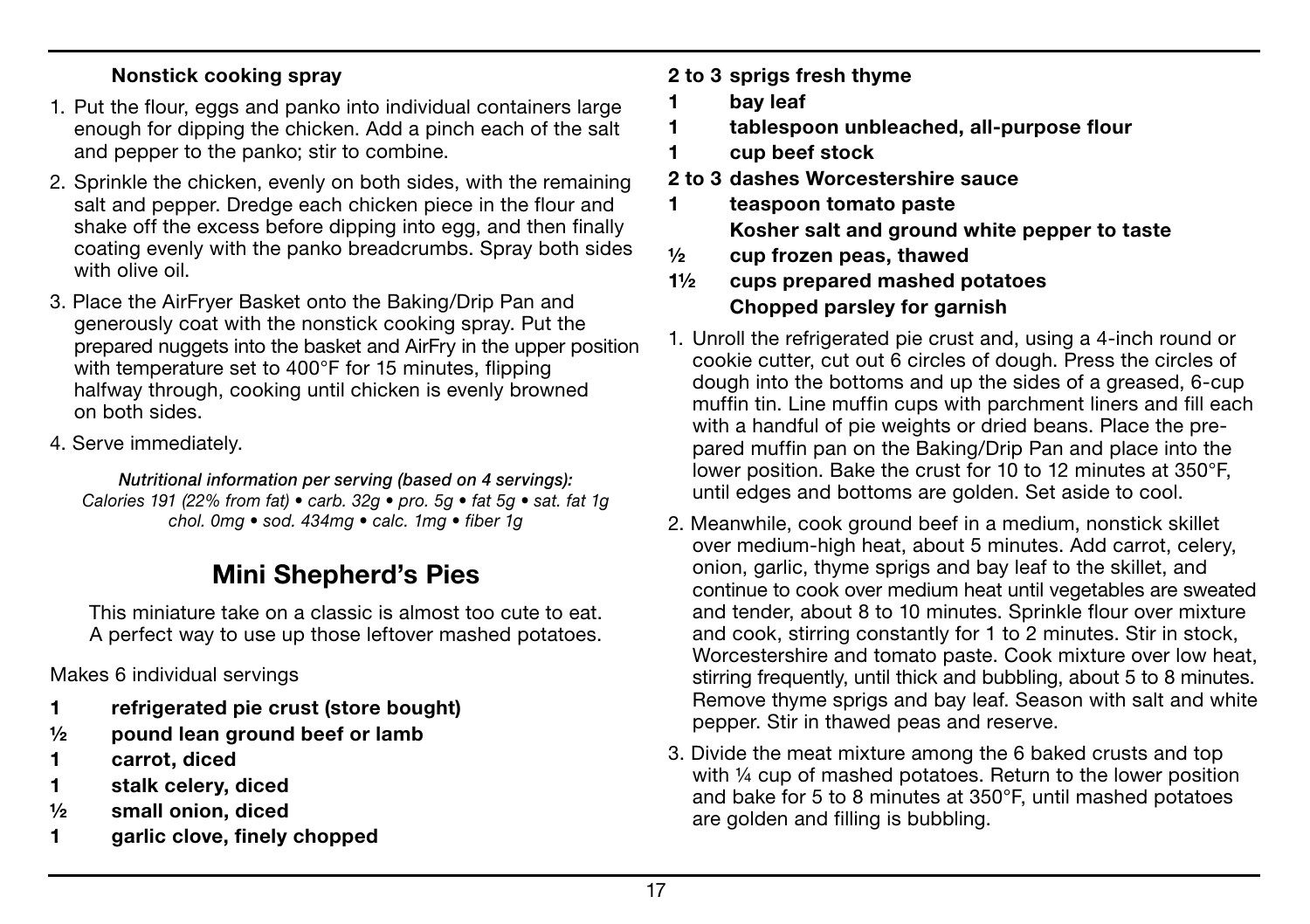4. Carefully remove mini shepherd's pies from the muffin pan. Garnish with chopped parsley. Serve warm.

*Nutritional information per individual serving: Calories 246 (43% from fat) • carb. 25g • pro. 11g • fat 12g • sat. fat 12g chol. 36mg • sod. 346mg • calc. 16mg • fiber 2g*

## Lamb Meatballs with Yogurt-Tahini Dipping Sauce

Mediterranean flavors are the star in these quick and easy meatballs.

Makes 15 meatballs and 1 cup sauce

#### Nonstick cooking spray

#### Meatballs:

- 1 pound ground lamb
- 2 garlic cloves, finely chopped
- 1 teaspoon kosher salt
- ½ teaspoon fresh oregano
- ½ teaspoon ground cumin
- ¼ teaspoon cayenne
- ¼ teaspoon ground coriander
- ¼ teaspoon freshly ground black pepper Pinch ground cinnamon Olive oil, for spraying

#### Sauce:

- 1 cup plain Greek yogurt, any fat variety
- 1 tablespoon tahini
- ½ teaspoon fresh lemon juice
- ½ teaspoon kosher salt
- ¼ teaspoon ground cumin

#### Pita bread, toasted and kept warm, for serving Chopped fresh parsley, for serving

- 1. Place the AirFryer Basket onto the Baking/Drip Pan and generously coat with nonstick cooking spray. Reserve.
- 2. Put all of the meatball ingredients in a large bowl. Gently mix with hands until well combined. Form into 15 golf ball-size pieces. Spray evenly with olive oil and transfer to the prepared basket.
- 3. AirFry in the upper position with the temperature set to 400°F for 15 minutes. AirFry until evenly browned on the outside, about 10 to 15 minutes.
- 4. While the meatballs are cooking, prepare the Yogurt-Tahini Dipping Sauce. In a small bowl, whisk together all of the sauce ingredients until homogenous. Reserve in the refrigerator (this can be made in advance and stored in an airtight container in the refrigerator for up to 1 week).
- 5. Serve the lamb meatballs with the Yogurt-Tahini Sauce, chopped parsley and toasted pita.

#### *Nutritional information per serving (based on 1 meatball and 1 tablespoon sauce):*

*Calories 103 (69% from fat) • carb. 1g • pro. 7g • fat 8g • sat. fat 3g chol. 22mg • sod. 253mg • calc. 32mg • fiber 0g*

## Pizza Margherita

Simple and delicious—and quicker than takeout!

Makes 1 pizza, 6 slices

- 12 ounces pizza dough, room temperature
- ½ cup pizza sauce
- 2 tablespoons grated Parmesan
- 3 ounces fresh mozzarella, thinly sliced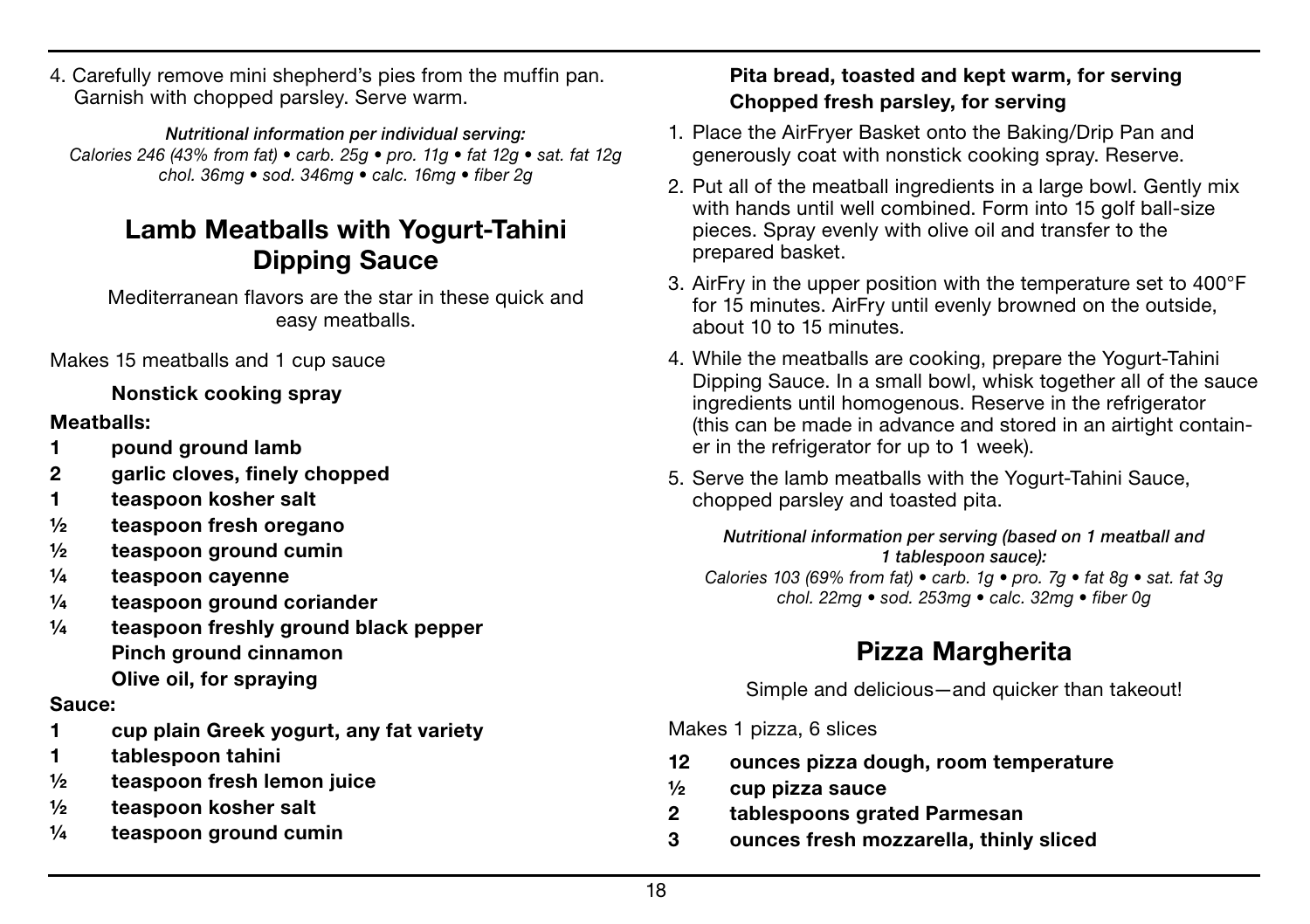#### $\frac{1}{4}$  cup tightly packed basil leaves, thinly sliced Olive oil, for spraying

- 1. Spray the Baking/Drip Pan with olive oil. Put the pizza dough on the pan. Stretch the dough to cover the entire pan. Spray with olive oil.
- 2. Put the Baking/Drip Pan into the lower position. AirFry for 5 minutes at 400°F, until lightly golden. Remove from oven and flip the pie in the pan. Add sauce to the center, leaving a 1-inch border for the crust; spread sauce into a thin, even layer. Sprinkle with the Parmesan and top with the mozzarella. Spray the border with olive oil.
- 3. Return pizza to lower position and bake for an additional 5 to 8 minutes at 400°F, or until the cheese is melted and lightly brown and the bottom crust is golden. Sprinkle with basil before serving.

#### *Nutritional information per slice:*

*Calories 192 (20% from fat) • carb. 28g • pro. 10g • fat 4g sat. fat 2g • chol. 12mg • sod. 384mg • calc. 100mg • fiber 1g*

## Upgraded Grilled Cheese Sandwiches

The AirFryer is a great way to whip up grilled cheese sandwiches with little fuss (and less mess!). If you are looking for a change from the standard American cheese, here are a few options to up your grilled cheese game.

## Apple and Brie

- 4 slices multigrain bread
- 2 teaspoons honey mustard
- 2 ounces Brie, well chilled and sliced
- $\frac{1}{2}$  small apple (crisp and juicy variety), thinly sliced Olive oil, for spraying

#### Makes 2 sandwiches

- 1. Place the AirFryer Basket onto the Baking/Drip Pan. Reserve.
- 2. Lay the four slices of bread on a clean work surface. Spread the honey mustard on the inside of two slices. Evenly divide the Brie and apple between the two sandwiches and layer on top of the mustard, and then top with the other slices of bread. Evenly and liberally coat the outer sides of the bread with olive oil. Transfer to the prepared basket.
- 3. AirFry in the upper position with the temperature set to 350°F for 10 minutes. AirFry until the tops are evenly browned, about 6 minutes, and then very carefully flip to brown the opposite side, another 2 minutes.
- 4. Remove from the AirFryer and allow to rest for 1 to 2 minutes to cool slightly before slicing and serving.

#### *Nutritional information per serving:*

*Calories 381 (35% from fat) • carb. 46g • pro. 14g • fat 14g sat. fat 5g • chol. 28mg • sod. 603mg • calc. 134mg • fiber 6g*

## Fig, Prosciutto and Goat Cheese

- 4 slices rustic bread (such as peasant or sourdough)
- 4 tablespoons goat cheese, softened
- ½ cup arugula
- 4 slices prosciutto
- 2 fresh figs, preferably brown, sliced Olive oil, for spraying

Makes 2 sandwiches

- 1. Place the AirFryer Basket onto the Baking/Drip Pan. Reserve.
- 2. Lay the four slices of bread on a clean work surface. Spread the goat cheese on the inside of two slices. Evenly divide the arugula on top of the goat cheese and place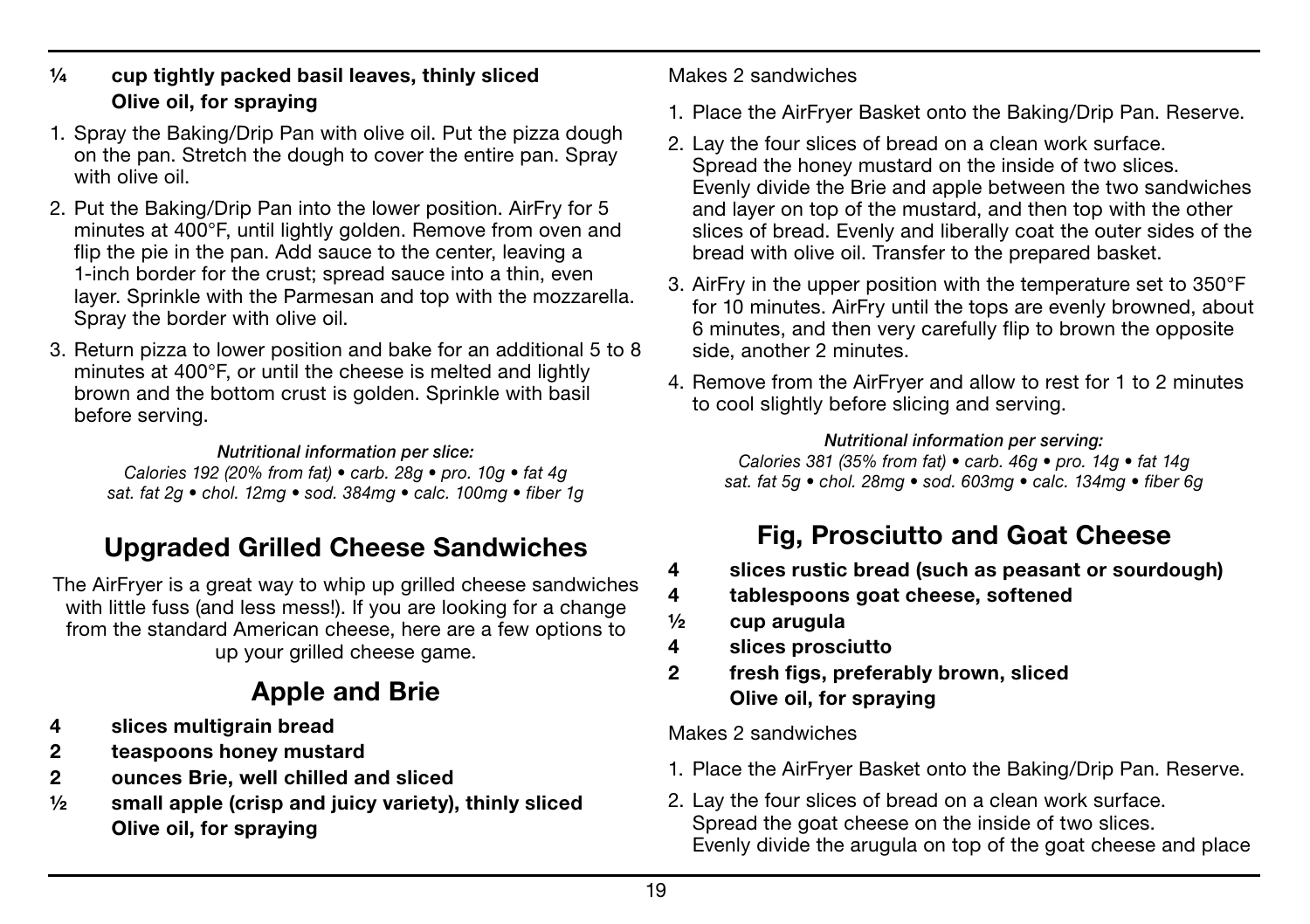two slices of prosciutto on each. Finish with the fig slices and then top with the other slices of bread. Evenly and liberally coat the outer sides of the bread with olive oil. Transfer to the prepared basket.

- 3. AirFry in the upper position with the temperature set to 350°F for 10 minutes. AirFry until the tops are evenly browned, about 6 minutes, and then very carefully flip to brown the opposite side, another 2 minutes.
- 4. Remove from the AirFryer and allow to rest for 1 to 2 minutes to cool slightly before slicing and serving.

*Nutritional information per serving:*

*Calories 366 (25% from fat) • carb. 34g • pro. 15g • fat 10g sat. fat 4g • chol. 14mg • sod. 879mg • calc. 85mg • fiber 4g*

## Two-Cheese and Tomato

Makes 2 sandwiches

- 4 slices white bread
- 2 slices sharp Cheddar cheese, about 2 ounces
- 1 medium tomato, thickly sliced
- 2 slices Swiss cheese, about 2 ounces Olive oil, for spraying
- 1. Place the AirFryer Basket onto the Baking/Drip Pan. Reserve.
- 2. Lay the four slices of bread on a clean work surface. Place one slice of Cheddar on top of two of the slices, evenly divide the tomato slices on top of the cheese, and then finish with the Swiss, one slice on each. Top with the other slices of bread. Evenly and liberally coat the outer sides of the bread with olive oil. Transfer to the prepared basket.
- 3. AirFry in the upper position with the temperature set to 350°F for 10 minutes. AirFry until the tops are evenly browned, about

6 minutes, and then very carefully flip to brown the opposite side, another 2 minutes.

4. Remove from the AirFryer and allow to rest for 1 to 2 minutes to cool slightly before slicing and serving.

*Nutritional information per serving: Calories 495 (43% from fat) • carb. 48g • pro. 23g • fat 24g sat. fat 13g • chol. 55mg • sod. 674mg • calc. 451mg • fiber 5g*

## Sweet & Salty Bacon Fried Rice

You'll think twice about ordering after trying this simple Asian takeout go-to. Candied bacon makes it irresistible!

Makes 4 servings

- 2 tablespoons canola oil, divided
- 1 cup cauliflower, broken into ½-inch florets
- $\frac{1}{2}$  cup thinly sliced green onions, plus more for serving
- 2 teaspoons grated garlic
- 1 tablespoon grated fresh ginger
- ½ cup frozen peas, thawed
- 2 cups cooked rice, cold
- 2 large eggs
- 2 tablespoons reduced sodium soy sauce
- 1 tablespoon rice wine vinegar
- 1 teaspoon toasted sesame oil
- 1 teaspoon granulated sugar
- 4 slices candied bacon, crumbled (see following recipe) Asian hot sauce and lime wedges, for serving
- 1. Combine the cauliflower, green onions, garlic and ginger with 1 tablespoon of canola oil and spread onto the Baking/Drip Pan. AirFry in the upper position with the temperature set to 400°F. AirFry for 5 minutes. Remove the pan and mix in the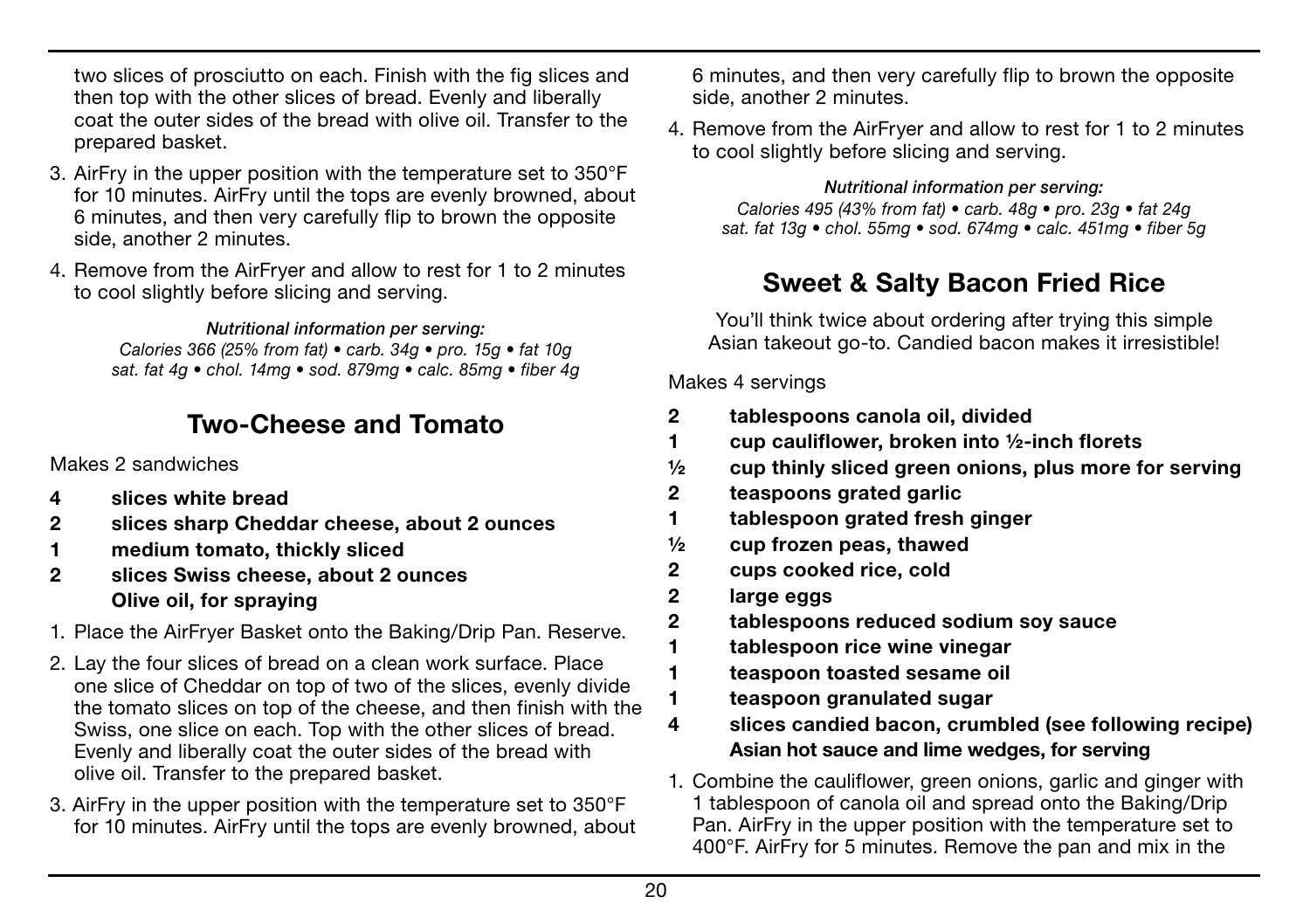peas; return to oven for another 2 to 3 minutes. Transfer mixture to a serving bowl.

- 2. Add rice to the pan and mix with the remaining tablespoon of oil. Create a well in the center of the pan. Crack the eggs into the well and mix with a fork. Put the pan in the upper position and AirFry for 5 minutes at 400°F, until the eggs are set and the rice is just starting to get crispy. Break the eggs up into pieces with a fork and add to the serving bowl along with the rice.
- 3. Combine soy sauce, rice wine vinegar, sesame oil and sugar and pour over rice mixture. Add candied bacon and toss thoroughly. Serve immediately with green onions, lime wedges and your favorite Asian hot sauce.

#### *Nutritional information per serving:*

*Calories 306 (42% from fat) • carb. 32g • pro. 11g • fat 14g sat. fat 2g • chol. 103mg • sod. 605mg • calc. 34mg • fiber 2g*

### Candied Bacon

Seriously addictive – try eating just one slice.

Makes 12 servings

- 2 tablespoons light brown sugar
- ¼ teaspoon cayenne pepper
- 12 slices of applewood smoked bacon, thick-cut
- 1. Place the AirFryer Basket onto the Baking/Drip Pan. Reserve.
- 2. In a large bowl, mix together the brown sugar and cayenne pepper. Add the bacon slices and toss to coat.
- 3. Arrange six bacon slices in a single layer in the basket. AirFry in the lower position with the temperature set to 400°F for 8 to 10 minutes, until crispy. Repeat with remaining six bacon slices. Let cool, then serve.

#### *Nutritional information per slice:*

*Calories 43 (75% from fat) • carb. 1g • pro. 2g • fat 4g • sat. fat 1g chol. 8mg • sod. 150mg • calc. 0mg • fiber 0g*

## "Fried" Brussels Sprouts

The tasty sweet and spicy sauce makes these Brussels sprouts a favorite side dish.

Makes 4 servings

- 1 pound Brussels sprouts Nonstick cooking spray
- ¾ teaspoon kosher salt Olive oil for spraying
- 2 tablespoons honey
- 2 teaspoons sriracha sauce
- 1 teaspoon fresh lime juice
- 1. Trim the bottom of each Brussels sprout and then cut in half lengthwise. Place the AirFry Basket onto the Baking/Drip Pan and lightly coat with nonstick cooking spray. Arrange the halved sprouts in the basket and then sprinkle with salt and lightly spray with olive oil.
- 2. AirFry in the upper position with the temperature set to 300°F. AirFry for 20 minutes. When time expires, set temperature to 350°F for an additional 10 minutes. Sprouts should be soft yet crispy.
- 3. While sprouts are AirFrying, stir together the honey, sriracha and lime juice in a medium-size mixing bowl. Once the Brussels sprouts are ready, toss in the sauce and serve immediately.

#### *Nutritional information per serving:*

*Calories 89 (3% from fat) • carb. 19g • pro. 4g • fat 2g • sat. fat 0g chol. 0mg • sod. 443mg • calc. 48mg • fiber 4g*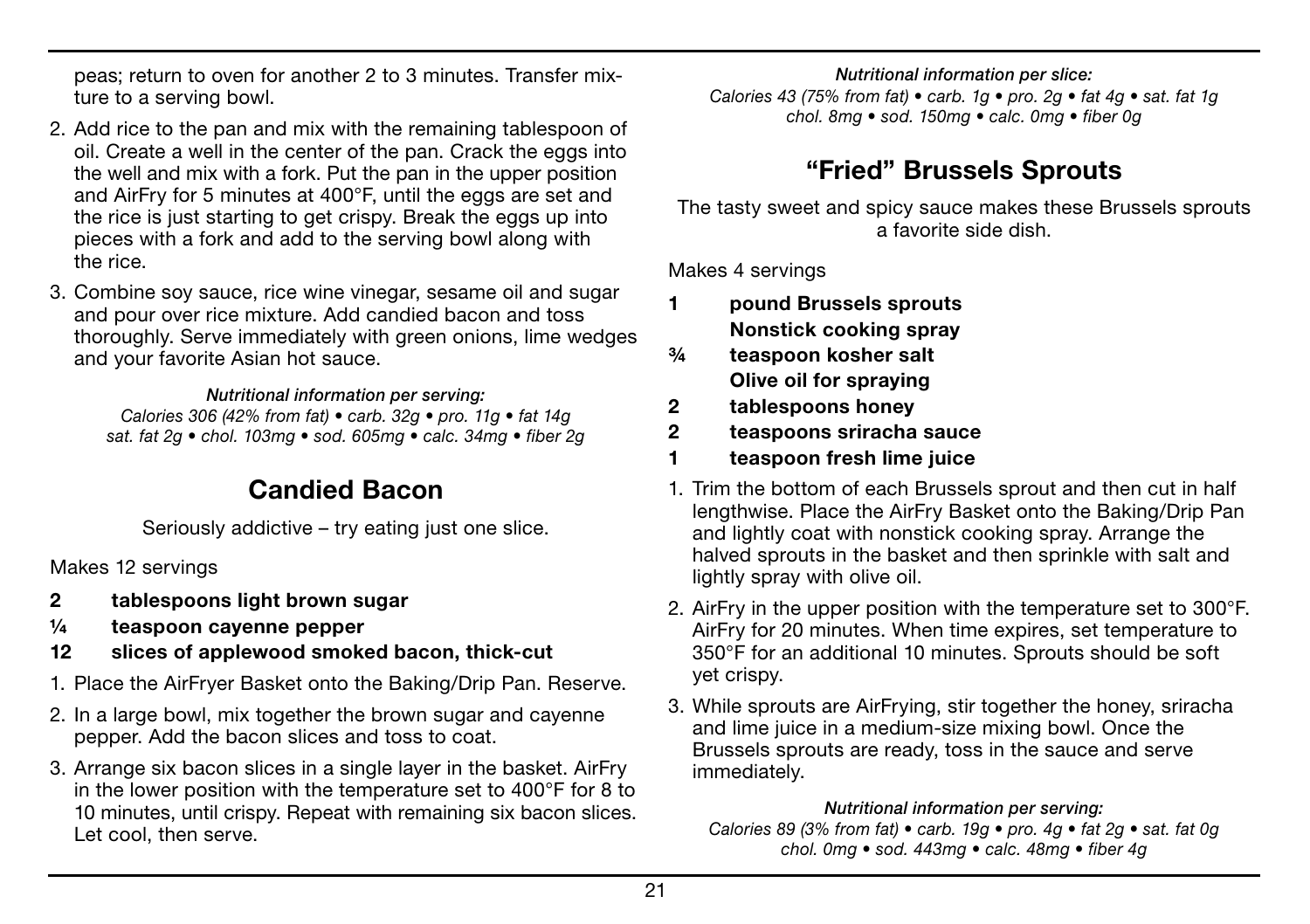## Sweet Potato Tots

An alternative to the original tater tot, the sweet potato gives these a nutritional boost.

Makes about 15 tots

- 1 pound sweet potato or yam
- ¼ teaspoon kosher salt
- ¼ teaspoon freshly ground black pepper
- $\frac{1}{8}$  teaspoon paprika Nonstick cooking spray Olive oil
- 1. Peel the sweet potato and steam it until almost cooked through, about 15 minutes. Allow to cool to handle. Once cool, shred potato using a box grater. Mix the grated potato with the salt, pepper and paprika. Form into tablespoon-size nuggets.
- 2. Place the AirFryer Basket onto the Baking/Drip Pan and spray well with nonstick cooking spray. Place the sweet potato tots evenly on the basket. Lightly coat with olive oil.
- 3. AirFry in the upper position with the temperature set to 400°F for 12 to 15 minutes. Tots are done when the edges are golden. Flip halfway through cooking to ensure even browning.

#### *Nutritional information per tot:*

*Calories 29 (10% from fat) • carb. 6g • pro. 0g • fat 0g • sat. fat 0g chol. 0mg • sod. 52mg • calc. 9mg • fiber 1g*

## French Fries

These crispy fries can be served with any of your favorite seasonings or sauces.

Makes 2 to 3 servings

- 1 pound (about 3 medium) russet potatoes
- 1 teaspoon kosher or seasoned salt Olive oil, for spraying
- 1. Cut potatoes into ¼-inch thick pieces, about 4 inches long. Pat dry completely.
- 2. Place the AirFryer Basket onto the Baking/Drip Pan. Put the dried potatoes into the pan. Spray with oil. Sprinkle with salt and toss. Spread into a single layer.
- 3. AirFry in the upper position with temperature set to 400°F for 15 minutes, cooking until desired crispiness is achieved.
- 4. When French fries are done, transfer to a serving bowl. Taste and adjust seasoning as desired. Serve immediately.

*Nutritional information per serving (based on 3 servings): Calories 138 (10% from fat) • carb. 27g • pro. 4g • fat 2g • sat. fat 0g chol. 0mg • sod. 389mg • calc. 0mg • fiber 2g*

## Sweet Potato Fries with Chipotle Mayonnaise

A more nutritious alternative to regular French fries.

Makes 2 to 3 servings

- 1 pound sweet potatoes (about 2 medium), cut into ¼-inch thick pieces, about 4 inches long
- ½ teaspoon kosher salt Olive oil, for spraying
- ½ cup mayonnaise
- 1 chipotle chile in adobo, finely chopped
- ¼ teaspoon fresh lemon juice
- 1. Prepare Chipotle Mayonnaise: Put mayonnaise, chipotle and lemon juice in the work bowl of a mini food processor. Process on High until completely puréed and homogenous. Transfer to a serving bowl, cover, and refrigerate until ready to serve.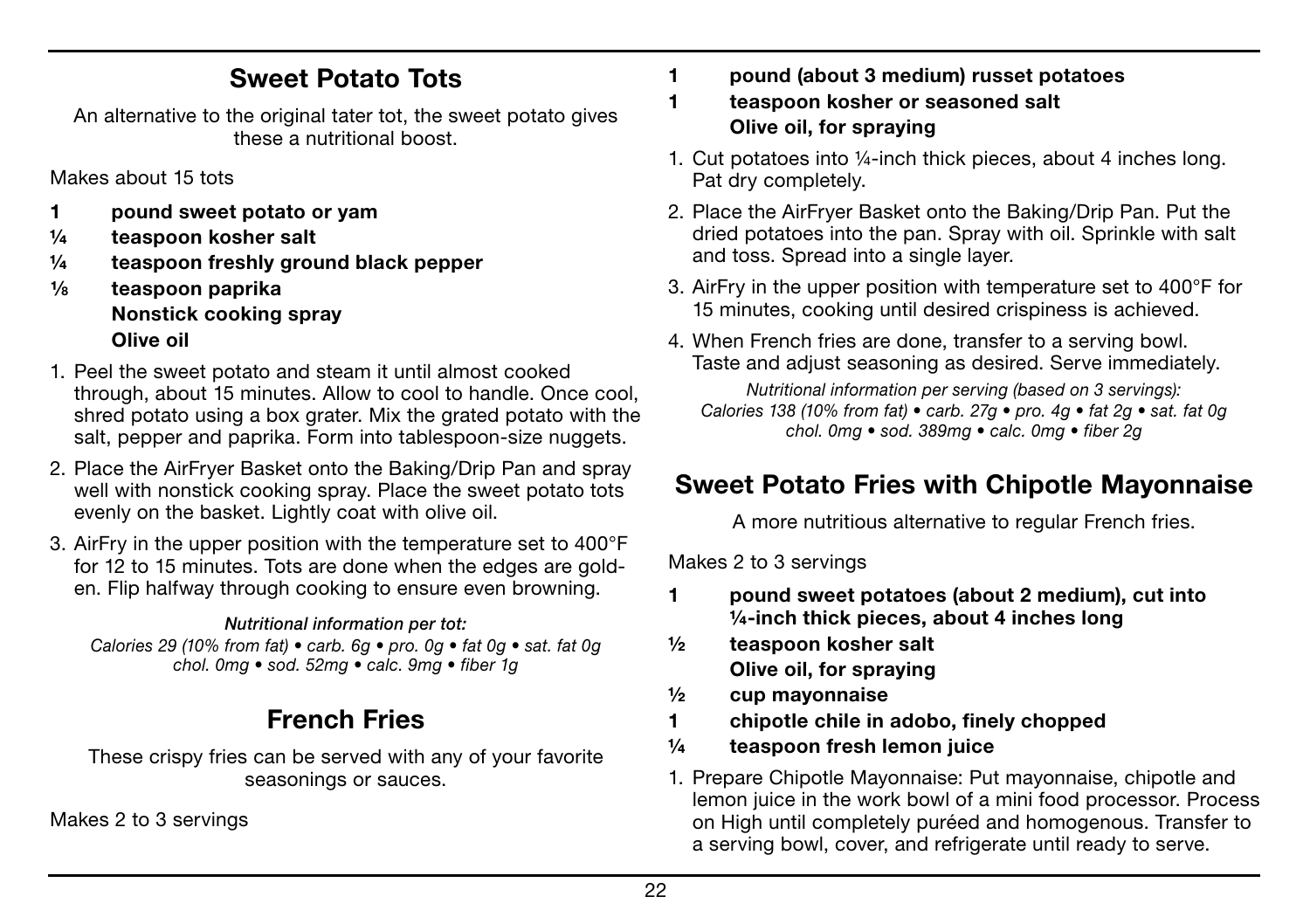23

- 2. Make Sweet Potato Fries: Place the AirFryer Basket onto the Baking/Drip Pan. Put the cut sweet potatoes into the basket. Spray with oil. Sprinkle with salt and toss. Spread into a single layer.
- 3. AirFry in the upper position with the temperature set to 400°F for 15 minutes. Cook until edges are golden brown and crispy.
- 4. When sweet potatoes are ready, transfer to a serving bowl. Serve immediately with reserved Chipotle Mayonnaise on the side.

#### *Nutritional information per serving of Chipotle Mayonnaise (based on 1 tablespoon):*

*Calories 101 (99% from fat) • carb. 0g • pro. 0g • fat 11g • sat. fat 2g chol. 10mg • sod. 93mg • calc. 0mg • fiber 0g*

#### *Nutritional information per serving of Sweet Potato Fries (based on 3 servings):*

*Calories 149 (11% from fat) • carb. 31g • pro. 3g • fat 2g • sat. fat 0g chol. 0mg • sod. 434mg • calc. 57mg • fiber 5g*

### Pimiento Mac 'n Cheese Cups

Bring Southern flare to a childhood favorite. These cups are full of comfort.

Makes 6 individual servings

- $\frac{1}{2}$  cup whole milk
- 4 ounces cream cheese
- 1 cup grated sharp Cheddar cheese, about 4 ounces
- $\frac{1}{8}$  teaspoon cavenne pepper
- 1 to 2 dashes hot sauce
- 4 ounces elbow macaroni, cooked per package instructions
- 2 ounces drained, diced pimiento peppers (about ¼ cup)
- 2 tablespoons mayonnaise

Kosher salt and black pepper to taste

#### ¼ cup crushed saltine crackers, about 5 crackers, divided Butter for greasing

- 1. In a small saucepan, combine milk and cream cheese over medium-low heat, stirring with a wooden spoon until smooth. Add Cheddar cheese and continue to cook, stirring constantly, until thick and creamy. Remove cheese mixture from heat and stir in cayenne and hot sauce.
- 2. Add elbows, pimiento peppers and mayonnaise to cheese mixture and stir until combined. Season to taste with salt and pepper.
- 3. Thoroughly grease a 6-cup muffin pan with butter and dust the inside of each cup with half of the crushed crackers. Divide the macaroni and cheese among the cups and sprinkle with the remainder of the crushed crackers.
- 4. Place muffin pan directly on the bottom of the AirFryer and set temperature for 350°F for 10 minutes, baking until bubbly and tops are golden brown. Allow to cool slightly, about 5 to 10 minutes. Run a knife along the edge of each cup to loosen from pan. Serve warm.

#### *Nutritional information per cup:*

*Calories 264 (58% from fat) • carb. 18g • pro. 9g • fat 17g sat. fat 0g • chol. 47mg • sod. 285mg • calc. 170mg • fiber 1g*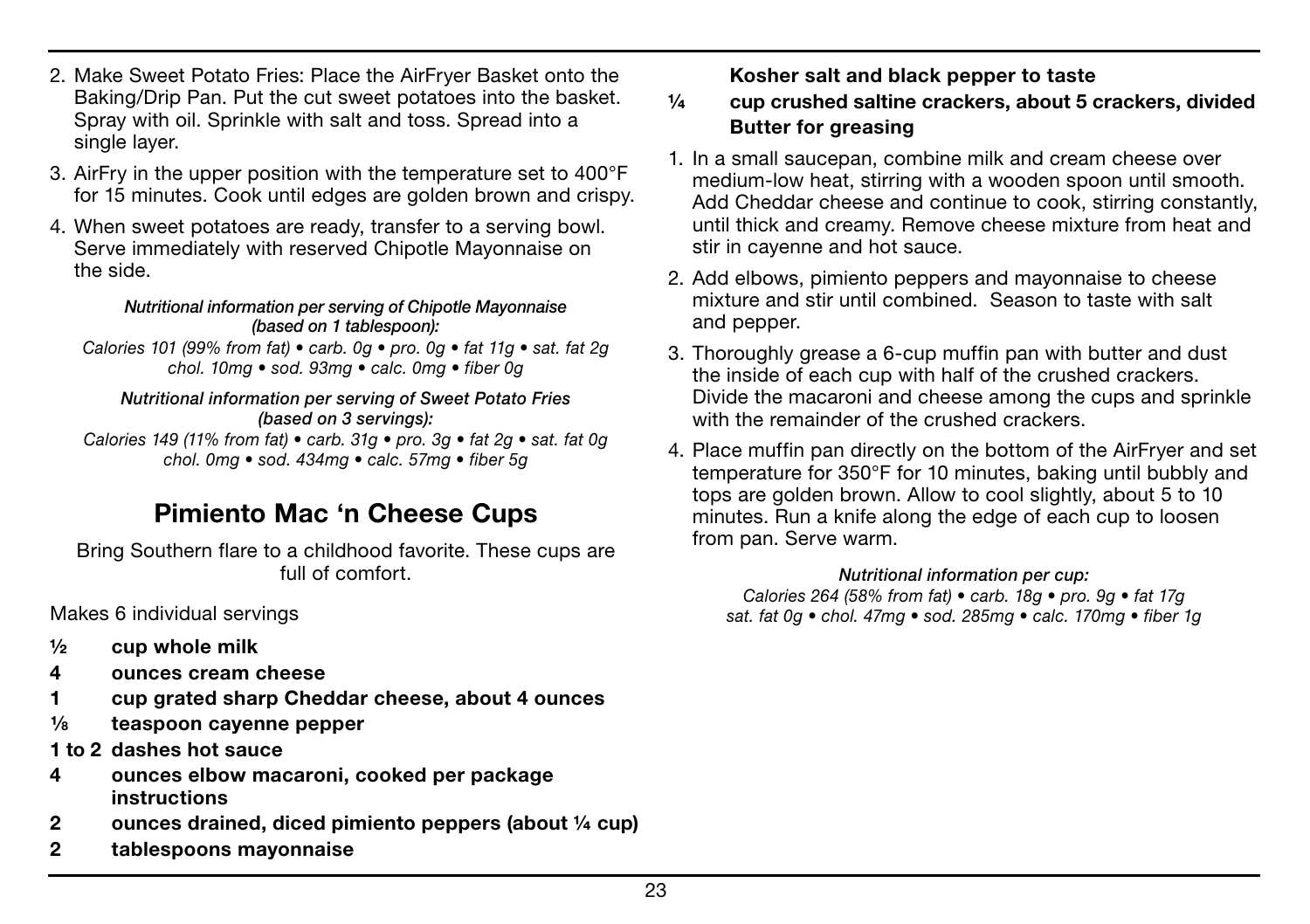## Blueberry Crumble

A quick and simple dessert. Be sure to cool slightly to allow the filling to set up a bit prior to serving.

Makes 6 servings

#### Filling:

- $\frac{1}{4}$  cup granulated sugar
- ¼ cup packed light brown sugar
- 1 tablespoon tapioca starch
- ¼ teaspoon kosher salt Pinch ground cinnamon Pinch ground ginger
- ¼ teaspoon pure vanilla extract
- 4 cups fresh blueberries

#### Topping:

- ¾ cup unbleached, all-purpose flour
- ½ cup rolled oats (not quick cooking)
- ½ cup packed light brown sugar
- ¼ teaspoon ground cinnamon
- ¼ teaspoon kosher salt
- 6 tablespoons unsalted butter, cold and cubed
- 1. Put the sugars, starch, salt, and spices in a small mixing bowl; whisk to combine. Add the vanilla extract and blueberries and stir until blueberries are well coated. Using a large fork, or a potato masher, mash the blueberries until about half have burst open; reserve.
- 2. Put all of the topping ingredients, except for the butter, in a medium mixing bowl. Whisk to combine. Add the butter and, using your fingers, combine until large crumbs form. (Alternatively, this topping can be made using a Cuisinart® Food Processor fitted with the chopping blade. Put all dry

ingredients in the work bowl fitted with the chopping blade. Pulse to combine. Add the butter and pulse until large clumps have formed.)

- 3. Transfer the berry mixture to an 8-inch round pan. Sprinkle the crumble topping over the berries.
- 4. Transfer the pan to the Baking/Drip Pan and place in the lower position.
- 5. Set temperature to 300°F and AirFry for 15 minutes. Crumble is done when the filling is bubbling and the topping is evenly browned.
- 6. Remove and allow to cool slightly prior to serving.

#### *Nutritional information per serving: Calories 357 (29% from fat) • carb. 63g • pro. 3g • fat 12g sat. fat 7g • chol. 30mg • sod. 191mg • calc. 7mg • fiber 3g*

## Cinnamon Apples

Either for snack or a guilt-free dessert, these apples are delicious anytime.

Makes 2 servings

- 1 medium apple
- ¼ teaspoon ground cinnamon
- 1. Peel and core apple. Cut into thin wedges, about 16 total. Toss apple slices well with cinnamon to thoroughly coat.
- 2. Place the AirFryer Basket onto the Baking/Drip Pan. Add the apple slices in a single layer. AirFry in the upper position with the temperature set to 350°F for 15 minutes, until apples are slightly softened and fragrant.

#### *Nutritional information per serving:*

*Calories 39 (2% from fat) • carb. 10g • pro. 0g • fat 0g sat. fat 0g • chol. 0mg • sod. 0mg • calc. 6mg • fiber 1g*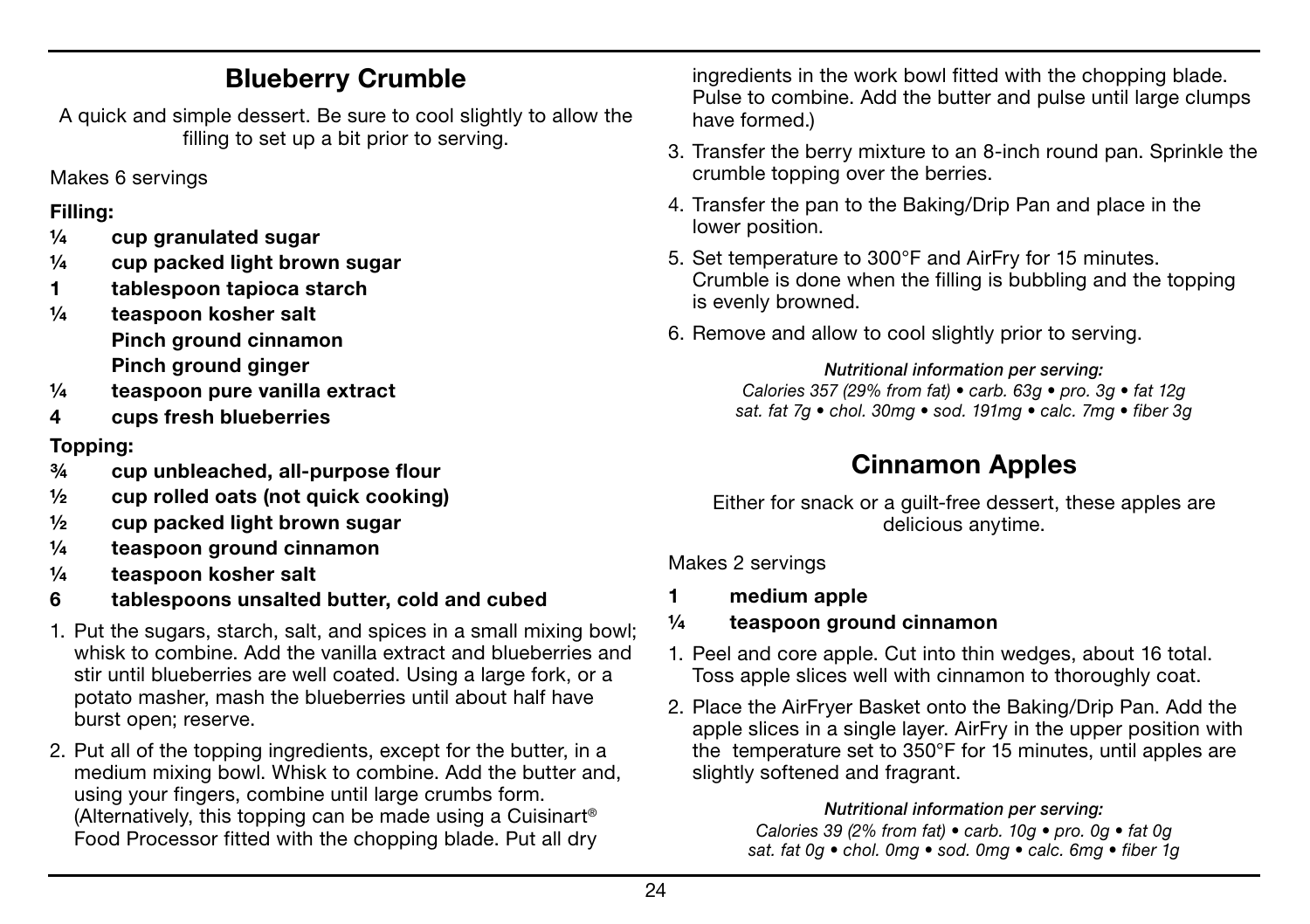## Chocolate Lava Cake

This was made popular in the 1980s and has been a hit ever since. The Cuisinart® AirFryer makes it a breeze to bake.

Makes 4 servings

- 8 tablespoons (1 stick) unsalted butter
- 6 ounces semisweet chocolate, chopped
- 2 large eggs
- 2 large egg yolks
- ½ teaspoon pure vanilla extract
- $\frac{1}{4}$  cup granulated sugar
- ½ teaspoon espresso powder
- ¼ teaspoon kosher salt
- 2 tablespoons unbleached, all-purpose flour Unsalted butter, softened for ramekins Chocolate powder, for dusting
- 1. Put the butter and chocolate into the top of a double boiler set over medium heat (or a heatproof bowl set atop a pot of simmering, not boiling, water). While stirring, keep over heat until chocolate and butter have almost completely melted. Remove from heat and cool slightly.
- 2. While chocolate and butter are melting, put the eggs, yolks, vanilla extract and sugar in a mixing bowl. Whisk until well combined. Add the chocolate-butter mixture and then the remaining ingredients. Whisk until smooth.
- 3. Butter four 5-ounce ramekins and dust with cocoa powder. Tap ramekins to remove any excess.
- 4. Divide the batter among the four ramekins. Tap on counter a few times to remove air bubbles. Put onto the Baking/Drip Pan and place in the lower position. Set the temperature to 350°F for 15 minutes, and AirFry until edges are really dry and the

center is slightly jiggly. Allow to rest for 2 to 5 minutes in the oven before inverting onto plate.

*Nutritional information per serving: Calories 689 (50% from fat) • carb. 50g • pro. 7g • fat 39g • sat. fat 23g chol. 245mg • sod. 192mg • calc. 45mg • fiber 3g*

## S'mores

No campfire needed with these s'mores.

Makes 4 servings

- 8 graham cracker sheets, broken into two-cracker squares
- 8 squares milk chocolate (about 2 ounces)
- 8 standard marshmallows
- 1. Place the AirFryer Basket onto the Baking/Drip Pan. Put 8 graham cracker squares on the basket. Place a chocolate square in the center of each cracker, and top each with a marshmallow.
- 2. Put the basket in the upper position. Set to 350°F for 5 minutes. AirFry until the marshmallows are lightly toasted (start checking at 4 minutes).
- 3. Carefully remove from the AirFryer and transfer to a plate. Top each with remaining crackers.

#### *Nutritional information per serving:*

*Calories 479 (25% from fat) • carb. 87g • pro. 7g • fat 14g • sat. fat 6g chol. 0mg • sod. 317mg • calc. 54mg • fiber 2g*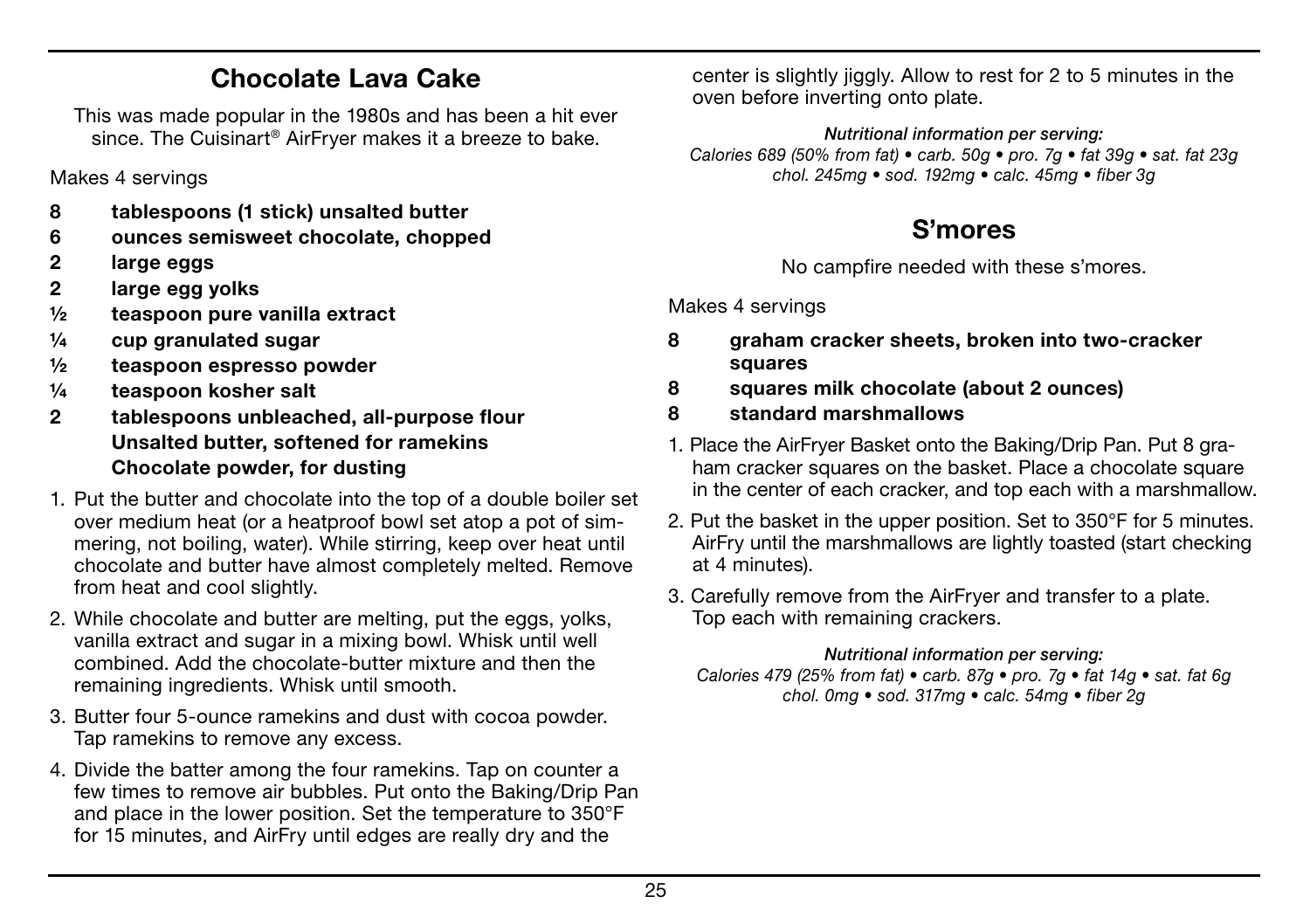## Dessert Wontons Two Ways

Get everyone involved in creating their own wonton at your next party – sure to make a sweet memory!

Makes 24 wontons

Chocolate-Peanut Butter-Banana:

- ¼ cup heavy cream
- 4 ounces good quality semisweet chocolate, finely chopped
- ½ cup creamy natural peanut butter
- 24 ½-inch thick slices of banana, about 2 ripe bananas

Strawberry-Nutella® Filling:

- 1 cup sliced strawberries
- 2 teaspoons granulated sugar
- 1 cup Nutella®, or alternative chocolate-hazelnut spread
- 1 large egg
- 24 square wonton wrappers Nonstick cooking spray Confectioners' sugar for dusting
- 1. For the chocolate-peanut butter-banana filling, start out by heating heavy cream over medium-low heat until steaming. Remove from heat, add chocolate and let stand for about 3 minutes. Using a heatproof spatula or whisk, stir until smooth and shiny. Allow to cool slightly.
- 2. Meanwhile, in a small bowl, mix the egg with 1 tablespoon of water. Lay out wonton wrappers, starting with 12 (keep the remaining 12 covered with a damp towel). Working quickly, put one slice of banana into the center of each wrapper, topped with 1 teaspoon of peanut butter and 1 teaspoon of chocolate ganache. Use your finger to paint the edges of each wrapper with the egg wash. Shape each wonton by pinching the

opposing corners of each square together. Repeat with the remaining 12 wrappers.

- 3. If using the Strawberry-Nutella® filling, mix cut strawberries with 2 teaspoons of sugar and allow to macerate for 5 to 10 minutes. Fill the center of each wonton with 2 teaspoons of Nutella<sup>®</sup> and top with 2 strawberry slices. Follow the same egg wash and shaping procedure from step 2 above.
- 4. Place the AirFryer Basket onto the Baking/Drip Pan. Spray with

nonstick cooking spray. Arrange wontons in the basket. Lightly spray with oil. AirFry in the upper position with the temperature set to 350°F for 8 to 10 minutes until golden brown.

- 5. Remove wontons from basket. Serve warm, dusted with powdered sugar.
- *Nutritional information per Chocolate-Peanut Butter-Banana wonton: Calories 91 (47% from fat) • carb. 11g • pro. 3g • fat 5g • sat. fat 2g chol. 5mg • sod. 51mg • calc. 6mg • fiber 1g*

*Nutritional information per Strawberry-Nutella wonton:*

*Calories 57 (34% from fat) • carb. 8g • pro. 1g • fat 2g • sat. fat 1g chol. 2mg • sod. 49mg • calc. 10mg • fiber 0g*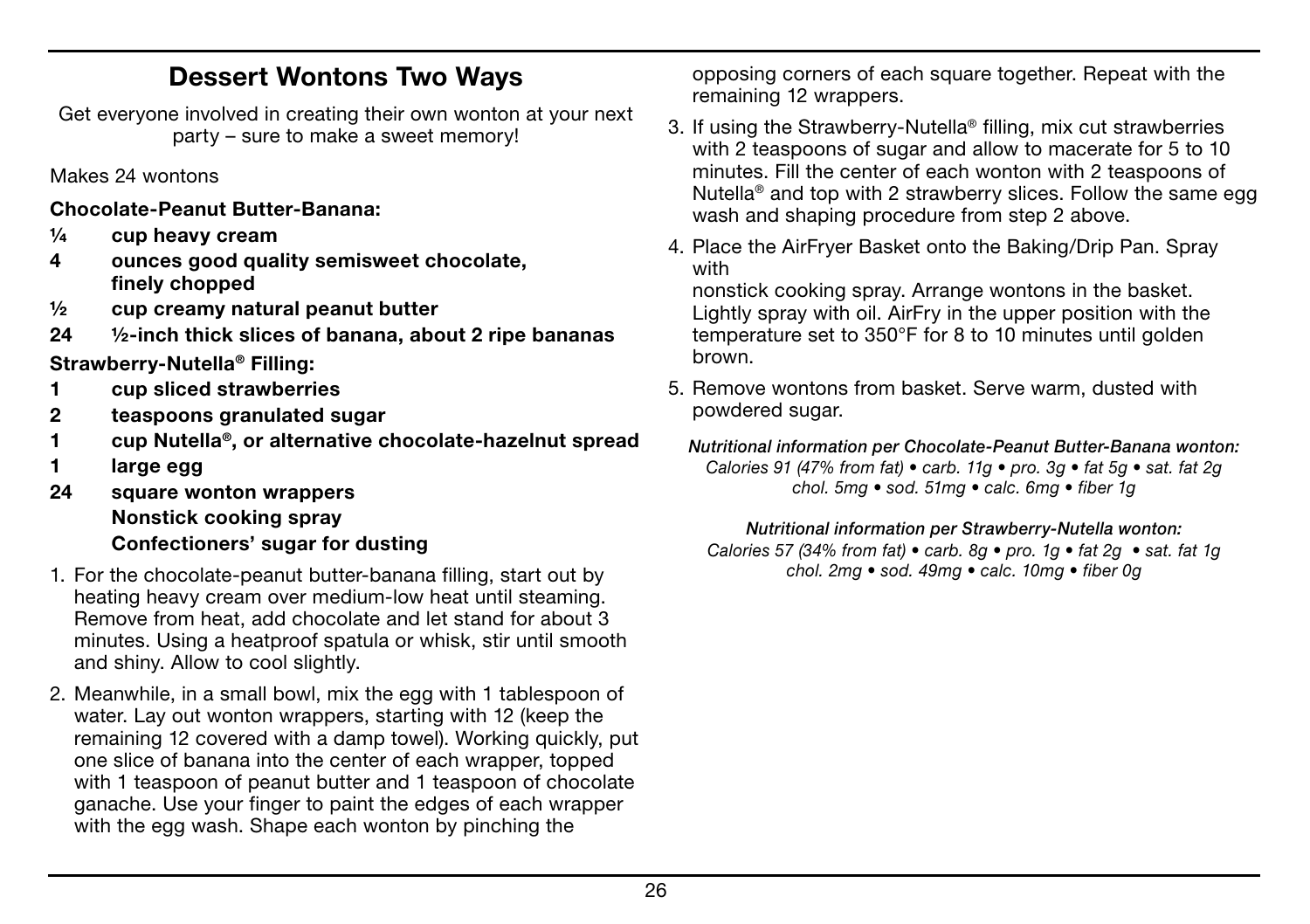



Horno freidor Cuisinart<sup>®</sup> AirFryer And AFR-25

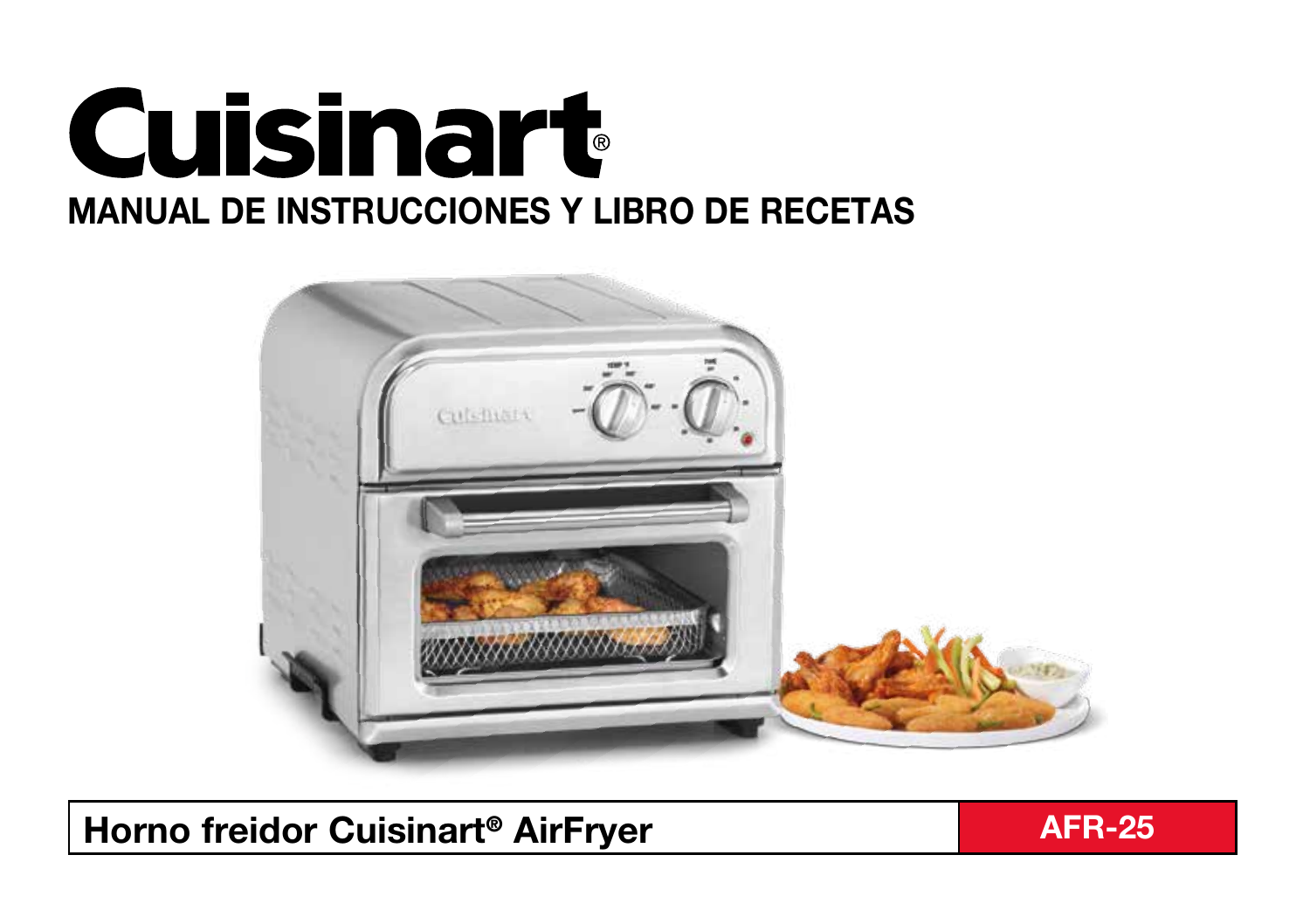## ÍNDICE

## MEDIDAS DE SEGURIDAD IMPORTANTES

Al usar aparatos eléctricos, especialmente en presencia de niños, siempre debe tomar precauciones básicas de seguridad, entre ellas las siguientes:

- 1. Lea todas las instrucciones.
- 2. DESENCHUFE EL APARATO CUANDO NO ESTÁ EN USO Y ANTES DE LIMPIARLO. Permita que se enfríe antes de limpiarlo, manipularlo o instalar/sacar piezas.
- 3. No toque las superficies calientes; utilice los mangos/asas y los botones/perillas.
- 4. Para reducir el riesgo de descarga eléctrica, no sumerja ninguna parte del aparato en agua ni en ningún otro líquido. Véase las instrucciones de limpieza.
- 5. Este aparato no debe ser usado por o cerca de niños o personas con ciertas discapacidades.
- 6. No utilice este aparato si el cable o el enchufe están dañados, después de un mal funcionamiento, después de que se haya caído o si está dañado; regréselo a un centro de servicio autorizado o al lugar donde lo compró para su revisión, reparación o ajuste.
- 7. El uso de accesorios/aditamentos no recomendados por Cuisinart puede provocar heridas.
- 8. No lo utilice en exteriores.
- 9. No permita que el cable cuelgue del borde de la encimera o de la mesa, donde niños o animales lo puedan jalar o tropezar, ni que tenga contacto con superficies calientes.
- 10. No coloque el aparato sobre o cerca de un quemador a gas o de una hornilla eléctrica caliente, ni en un horno caliente.
- 11. No utilice el aparato para ningún fin que no sea el indicado.
- 12. Tenga sumo cuidado al usar fuentes que no sean de metal o vidrio dentro del horno freidor.
- 13. Tenga sumo cuidado al sacar los accesorios del horno o tirar la grasa caliente.
- 14 Siempre desenchufe el aparato cuando no lo está usando. Guarde solamente los accesorios recomendados por el fabricante dentro del horno.
- 15. No ponga papel, cartón, plástico o materiales similares en el horno.
- 16. No cubra ninguna parte del horno con papel de aluminio; esto puede provocar un recalentamiento.
- 17. No meta alimentos muy grandes, bandejas de aluminio ni utensilios de metal al horno; esto podría provocar un incendio o una descarga eléctrica.
- 18. Puede ocurrir un incendio si el aparato está cubierto, toca, o se encuentra cerca de materiales inflamables, tales como cortinas, colgaduras o paredes. No coloque ningún artículo sobre el aparato mientras está encendido o caliente. No coloque ningún artículo sobre el aparato mientras está encendido o caliente. No haga funcionar el aparato debajo de un armario/gabinete.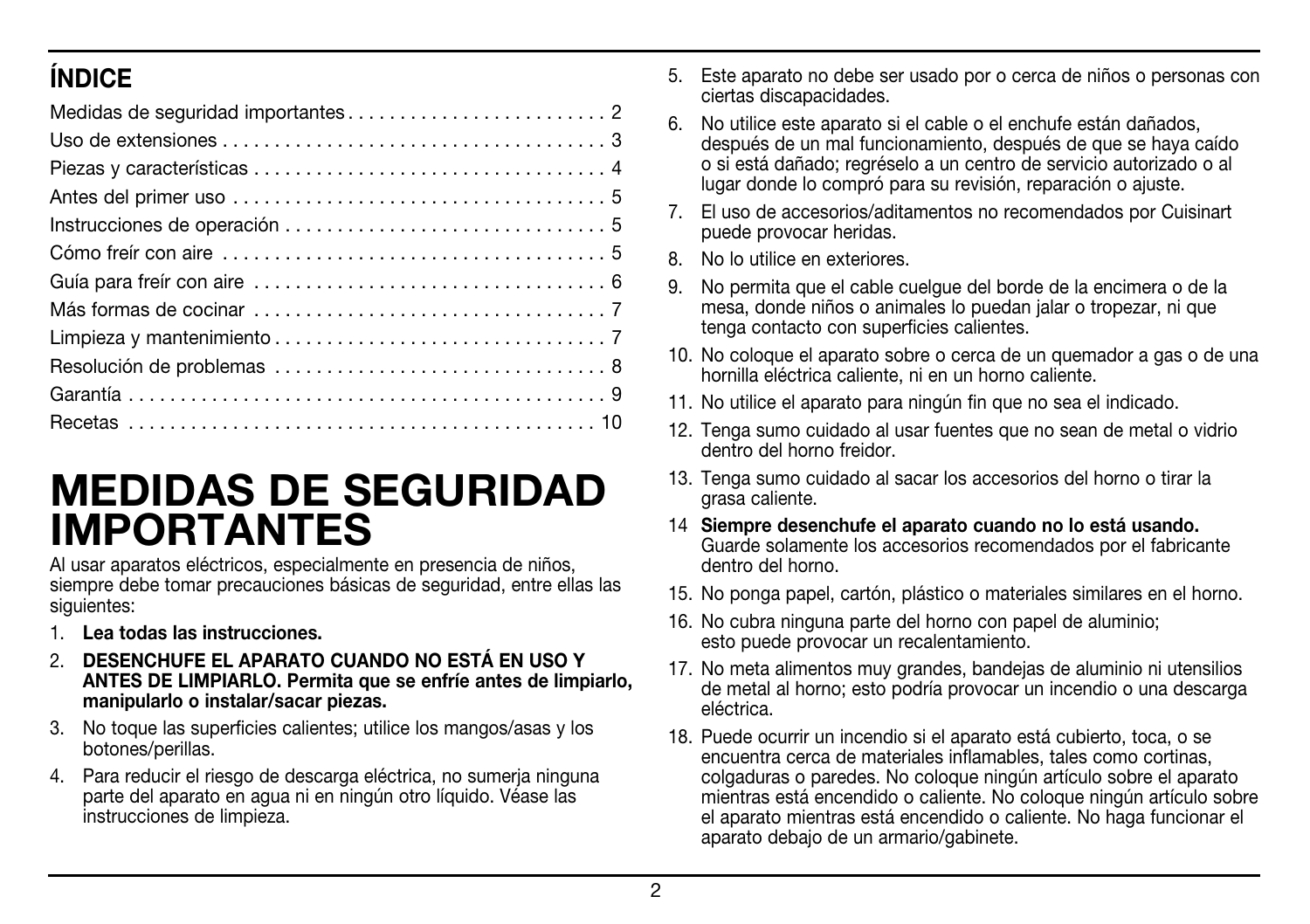- 19. No use estropajos metálicos para limpiar el aparato; partículas de metal podrían depositarse en sus componentes eléctricos, presentando un riesgo de descarga eléctrica.
- 20. No intente desalojar alimentos atascados mientras el aparato está enchufado.
- 21. Advertencia: para evitar los riesgos de incendio, nunca descuide/ deje el aparato sin vigilancia mientras está funcionando.
- 22. Utilice las temperaturas recomendadas para freír con aire.
- 23. No apoye utensilios de cocina o fuentes contra la puerta de vidrio.
- 24. Ponga el temporizador en la posición "OFF" para apagar el horno.
- 25. No haga funcionar el aparato debajo o dentro de un armario/ gabinete. Siempre desenchufe el aparato antes de guardarlo en un armario/gabinete. Dejar el aparato enchufado representa un riesgo de incendio, especialmente si este toca las paredes o la puerta del armario/gabinete cuando cierra.
- 26. Tenga sumo cuidado al mover un aparato que contenga aceite u otro líquido caliente.
- 27. Siempre ponga la perilla del temporizador en "OFF" antes de desenchufar el aparato.

# GUARDE ESTAS INSTRUCCIONES

Por favor, lea y conserve estas instrucciones en un lugar seguro. Estas instrucciones le ayudarán a sacar el máximo provecho de su horno freidor Cuisinart® AirFryer y siempre obtener resultados consistentes y profesionales.

## USO DE EXTENSIONES

El cable provisto con este aparato es corto, para reducir el peligro de que alguien se enganche o tropiece con un cable más largo.

Se podrá usar una extensión eléctrica, siempre que sea prudente.

La clasificación nominal de la extensión debe ser por lo menos igual a la del aparato. El cable más largo o la extensión deben ser acomodados de tal manera que no cuelguen de la encimera/ mesa, donde pueden ser jalados por niños o causar tropiezos.

#### **AVISO**

El cable de este aparato está dotado de un enchufe polarizado (una pata es más ancha que la otra). Como medida de seguridad, se podrá enchufar de una sola manera en la toma de corriente polarizada. Si no entra en la toma de corriente, inviértalo. Si aun así no entra completamente, comuníquese con un electricista. No intente ir en contra de esta función de seguridad.

# PARA USO DOMÉSTICO SOLAMENTE NO APROBADO PARA USO COMERCIAL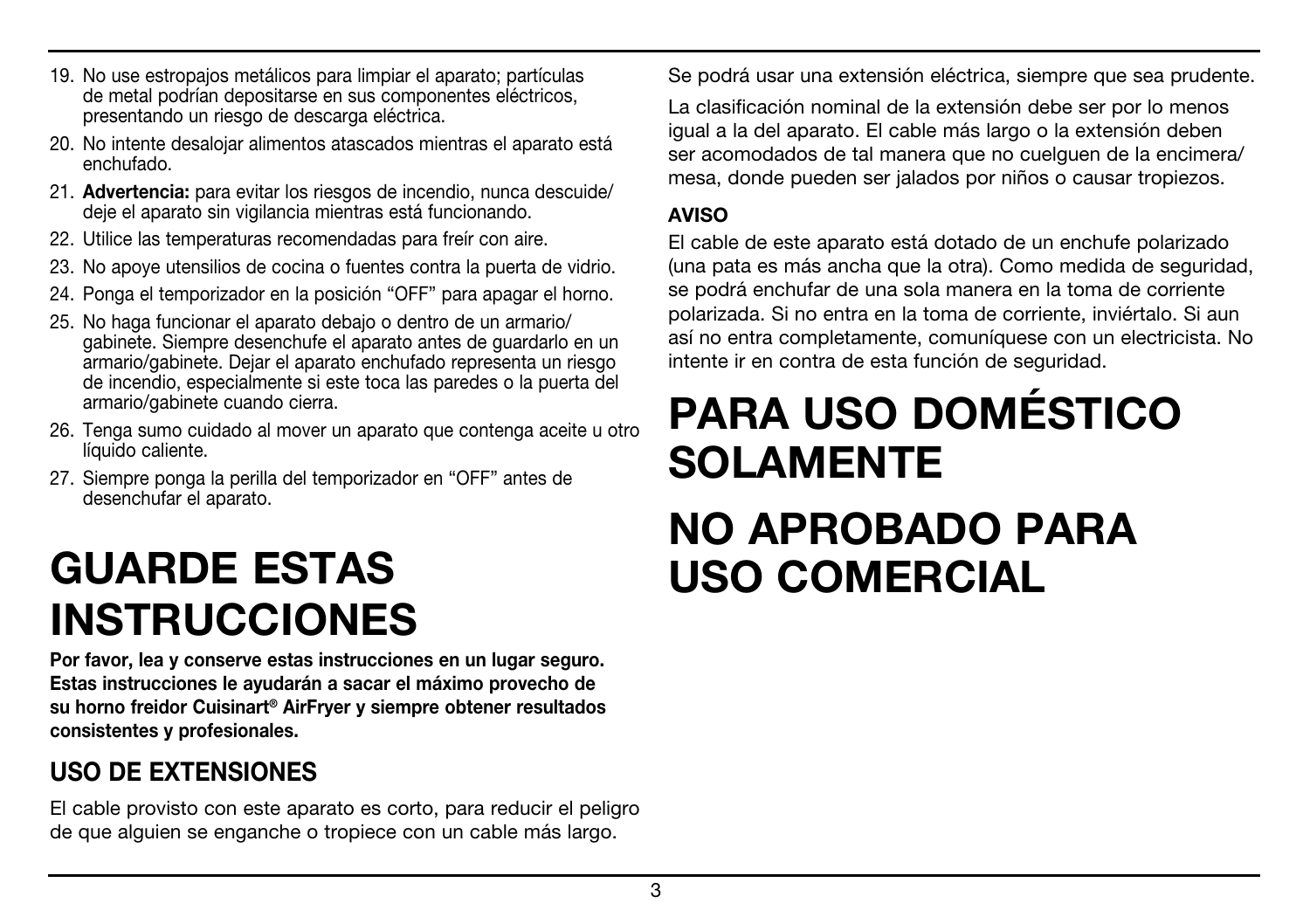### PIEZAS Y CARACTERÍSTICAS 1. Perilla de ajuste de la temperatura





Gírela para fijar la temperatura al nivel deseado, desde "WARM" (mantener caliente) hasta 450 °F (230 °C).

#### 2. Perilla de adjuste del tiempo/Temporizador

Gírela para fijar el tiempo de cocción, hasta 60 minutos. El temporizador mecánico apaga automáticamente el horno al final del tiempo.

#### 3. Luz de encendido

El indicador luminoso permanece encendido durante el funcionamiento.

#### 4. Ventanilla

Permite observar fácilmente el progreso de la cocción.

#### 5. Cesta para freír con aire

Especialmente diseñada para optimizar la fritura con aire. Siempre colóquela en la bandeja para hornear/bandeja de goteo.

#### 6. Bandeja para hornear/bandeja de goteo

Para su comodidad, una bandeja para hornear/bandeja de goteo está incluida. Úsela con la cesta para freír con aire. Úsela sola para hornear, dorar/gratinar o asar (véase la sección "Más formas de cocinar" en la página 7).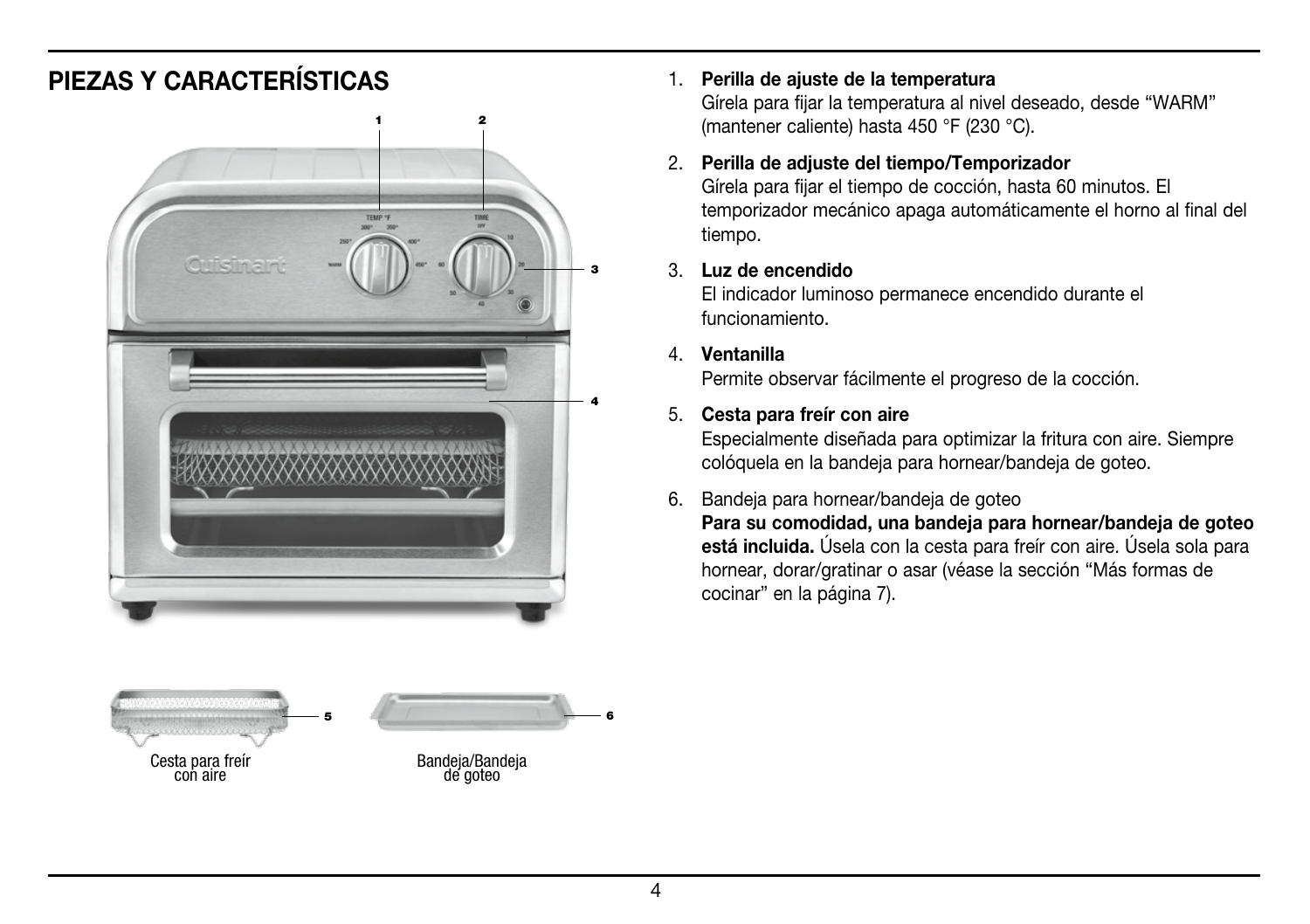## ANTES DEL PRIMER USO

- 1. Coloque el aparato sobre una superficie llana y estable.
- 2. Deje un espacio libre de 2 a 4 pulgadas (5 a 10 cm) alrededor del aparato para permitir que el aire circule libremente alrededor de este. No lo coloque sobre una superficie sensible al calor.

#### NOTA: NO GUARDE NINGÚN OBJETO ENCIMA DEL HORNO. SI LO HACE, QUÍTELOS ANTES DE ENCENDER EL HORNO. EL EXTERIOR DEL APARATO SE PONE MUY CALIENTE DURANTE EL USO; MANTÉNGALO FUERA DEL ALCANCE DE LOS NIÑOS.

- 3. Chequee que no hay nada en el horno.
- 4. Enchufe el cable en una toma de corriente.

## INSTRUCCIONES DE OPERACIÓN

Siga estos pasos sencillos:

- 1. Coloque la cesta para freír con aire en la bandeja para hornear/ bandeja de goteo, y colóquelos en la posición deseada.
	- Posición inferior: la bandeja para hornear/bandeja de goteo y la cesta para freír con aire se colocan directamente en el fondo del horno.
	- Posición superior: la bandeja para hornear/bandeja de goteo se desliza sobre las repisas en cada lado del interior del horno.
- 2. Ponga la perilla de control de temperatura en la posición deseada, desde "WARM" (mantener caliente) hasta 450 °F (230 °C).
- 3. Gire la perilla de control de tiempo para elegir el tiempo de cocción deseado (hasta 60 minutos).
- 4. El indicador luminoso rojo se encenderá, lo que indica que el proceso de cocción ha empezado.
- 5. Al final del tiempo (la perilla de tiempo estará en "OFF"), la unidad emitirá un pitido.

## CÓMO FREÍR CON AIRE

Freír los alimentos con aire es una alternativa saludable a freírlos con aceite. Un ventilador de alta velocidad y un elemento calefactor superior hacen circular el aire para preparar una variedad de alimentos que son deliciosos y más saludables que los alimentos fritos tradicionales.

- Muchos alimentos pueden ser fritos de esta manera, usando muy poco aceite, y en algunos casos, sin aceite. Los alimentos fritos con aire son más livianos y menos aceitosos que los alimentos fritos en aceite.
- Freír con aire no requiere aceite, pero rociar los alimentos con un poco de aceite ayuda a que sean más dorados y crujientes. Utilice un rociador o spray de aceite de oliva para mantenerlo extraligero, o vierta un poquito de aceite en un tazón, agregue los alimentos y revuelva.
- La mayoría de los aceites pueden usarse para freír con aire. Sin embargo, el aceite de oliva da un sabor más rico a los alimentos. Para un sabor más suave, recomendamos usar aceite vegetal, aceite de colza o aceite de semilla de uva.
- Una variedad de coberturas pueden ser usadas para rebozar los alimentos antes de freírlos con aire, p. ej., pan rallado, pan rallado sazonado, pan rallado japonés "panko", hojuelas de maíz picadas, chips de papa picadas, galletas Graham molidas, etc. Algunas harinas (incluyendo las mezclas sin gluten) y otros alimentos secos, tales como la harina de maíz, también funcionan.
- Muchos alimentos no requieren voltearse durante la cocción, pero los artículos más grandes, tales como las chuletas de pollo, deben voltearse a la mitad del ciclo de cocción para conseguir resultados uniformes.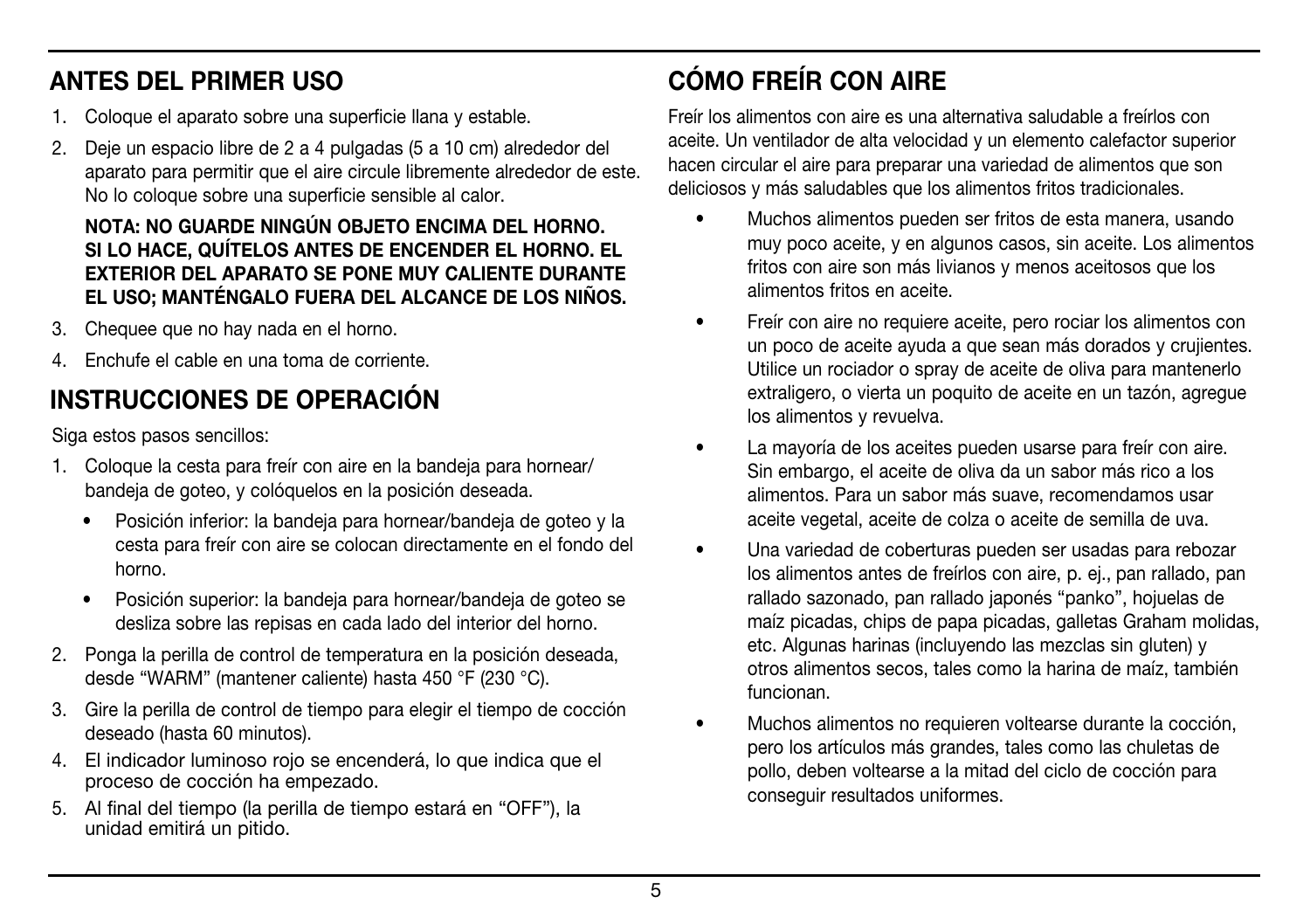## GUÍA PARA FREÍR CON AIRE

La tabla a continuación indica el tiempo, la temperatura de cocción y las porciones recomendados para varios tipos de alimentos que pueden freírse con aire en el horno freidor Cuisinart®. Si desea freír con aire más alimentos que lo recomendado en la tabla, revuelva o voltee ocasionalmente los alimentos para conseguir resultados uniformes y crujientes. Cantidades más pequeñas de alimentos requerirán menos tiempo. Para resultados óptimos, chequee regularmente el grado de cocción por la ventanilla.

NOTA: siempre use la cesta para freír, colocada en la bandeja para hornear/bandeja de goteo, para freír con aire. Recomendamos usar la posición superior para freír la mayoría de los alimentos a continuación. Excepción: use la posición inferior para el tocino y para hacer papas fritas.

| <b>ALIMENTO</b>                                                                               | <b>CANTIDAD RECOMENDADA</b>                                                                                       | <b>TEMPERATURA</b> | <b>TIEMPO</b>                                     |
|-----------------------------------------------------------------------------------------------|-------------------------------------------------------------------------------------------------------------------|--------------------|---------------------------------------------------|
| Tocino                                                                                        | 8 lonchas                                                                                                         | 400°F              | 8 a 10 minutos                                    |
| Alitas de pollo                                                                               | 11/2 a 2 libras (680 a 910 g), aprox. 24 alitas<br>CANTIDAD MÁXIMA: 21/2 libras (1.15 kg)                         | 400°F              | 20 a 25 minutos                                   |
| Aperitivos congelados (p. ej.,<br>camarones rebozados, palitos de<br>Mozzarella, etc.)        | 1 a 1½ libras (455 a 680 g), aprox. 28 palitos de Mozzarella                                                      |                    | 5 a 10 minutos                                    |
| "Nuggets" de pollo congelados                                                                 | 1 a 1½ libras (455 a 680 g), aprox. 28 a 42 "nuggets" de pollo<br>congelados                                      | $400^{\circ}$ F    | 10 a 15 minutos                                   |
| Palitos de pescado congelados                                                                 | a 1½ libras (455 a 680 g), aproximadamente 16 a 24 palitos de<br>pescado congelados                               | $400^{\circ}$ F    | 8 a 10 minutos                                    |
| 1 a 11/2 libras (455 a 680 g)<br>Papas fritas congeladas<br>CANTIDAD MÁXIMA: 2 libras (910 g) |                                                                                                                   | 450°F              | 15 a 25 minutos                                   |
| Papas fritas gruesas congeladas                                                               | 1 a 11/2 libras (455 a 680 g)<br>CANTIDAD MÁXIMA: 2 libras (910 g)                                                | 450°F              | 15 a 25 minutos                                   |
| Papas fritas frescas                                                                          | 1 a 1½ libras (455 a 680 g); aprox. 2 a 3 papas medianas cortadas<br>en palitos de 4 x 1/4 pulgadas (10 x 0.5 cm) | 400°F              | 20 a 25 minutos                                   |
| Papas fritas gruesas frescas                                                                  | 1 a 1½ libras (455 a 680 g); aprox. 2 a 3 papas medianas cortadas<br>a lo largo en ocho pedazos                   | 400°F              | 20 a 25 minutos                                   |
| Camarones                                                                                     | 1 libra (455 g), aproximadamente 16 camarones extragrandes                                                        | 350°F              | 5 a 10 minutos                                    |
| Chips/Totopos de maíz                                                                         | 6 tortillas de 5 pulgadas (12.5 cm), cortadas en cuartos                                                          | 400°F              | 5 a 6 minutos (revolver a la mitad<br>del tiempo) |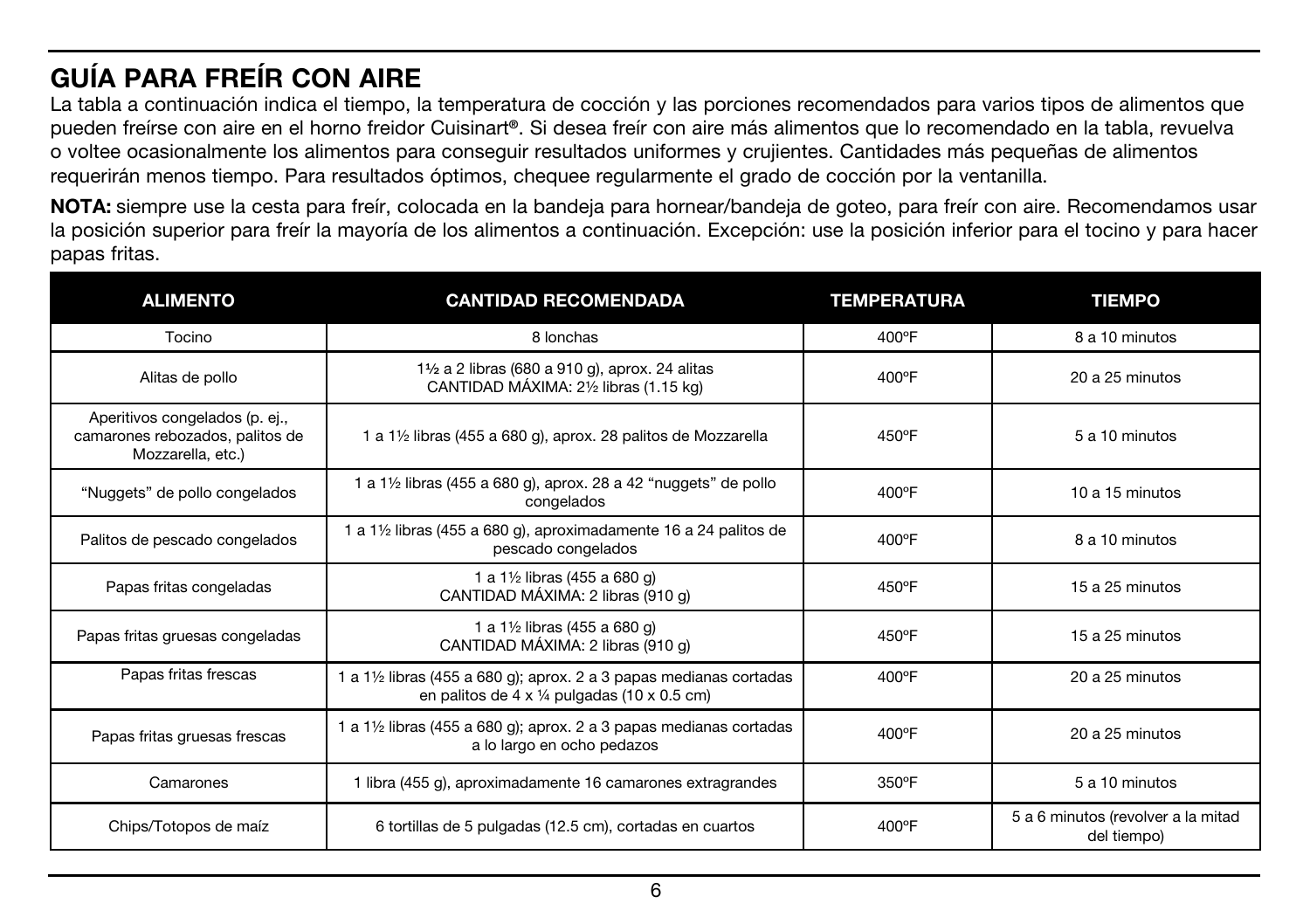NOTA: freír con aire no requiere aceite, pero rociar los alimentos con un poco de aceite ayuda a que sean más dorados y crujientes. Utilice un rociador o spray de aceite de oliva para mantenerlo extraligero, o vierta un poquito de aceite en un tazón, agregue los alimentos y revuelva.

## MÁS FORMAS DE COCINAR

El horno freidor Cuisinart® AirFryer también puede usarse para hornear, dorar/gratinar, asar y más. Para usar estas funciones, simplemente ajuste la temperatura y el tiempo al nivel deseado. Siga los consejos y las recomendaciones acerca de la temperatura y del tiempo a continuación.

- Al usar el horno freidor Cuisinart<sup>®</sup> AirFrver, puede que tenga que reducir el tiempo de cocción ya que el ventilador de convección hace que los alimentos se cocinan más rápidamente. Empiece a chequear si los alimentos están cocinados 5 a 10 minutos antes del final del tiempo recomendado.
- Para hornear, recomendamos:
	- Colocar la bandeja de hornear/bandeja de goteo directamente en el fondo del horno
	- Hornear usando una temperatura de 25 °F (15 °C) a 50 °F (30 °C) más baja que la temperatura indicada en la receta.
- El horno freidor Cuisinart® AirFryer también puede usarse para asar res, pollo, cerdo, pescado y más. Incluso puede usarse para dorar/gratinar cazuelas y platos gratinados. Para resultados óptimos:
	- Fije la temperatura en el nivel más alto (450 °F)
	- Coloque la bandeja para hornear/bandeja de goteo (con o sin la cesta para freír con aire) en la posición superior.
- Para asar vegetales y cortes de carne:
	- Fije la temperatura en 400 °F (205 °C)
- Coloque la bandeja para hornear/bandeja de goteo en la posición deseada, dependiendo del tamaño de los alimentos.
- Para tostar en el horno freidor Cuisinart® AirFryer, cerciórese de voltear los alimentos a la mitad del ciclo para lograr un tostado uniforme en ambos lados del artículo ya que la unidad solo tiene elementos calentadores superiores. Coloque el pan en la bandeja para hornear/bandeja de goteo, en la posición superior. Fije la temperatura en 450°F (230 °C) y tueste aprox. 2 a 3 minutos por lado para tostado medio.
- El horno freidor Cuisinart® AirFryer tostará los panecillos ("bagels") solamente de un lado. Si desea que ambos lados de los panecillos ("bagels") estén tostados, deberá voltearlos a la mitad del tiempo.

Consulte las recetas al final del manual de instrucciones para más sugerencias sobre qué cocinar en el horno freidor y las temperaturas y tiempos de cocción sugeridos.

Importante: todas nuestras recetas han sido probadas en nuestra cocina y han sido especialmente desarrolladas para cocinarse en el horno freidor Cuisinart® AirFryer.

## LIMPIEZA Y MANTENIMIENTO

- Siempre desenchufe el aparato y permita que se enfríe completamente antes de limpiarlo.
- No utilice limpiadores abrasivos; esto podría dañar el acabado. Simplemente limpie el cuerpo del aparato con un paño ligeramente humedecido y séquelo bien. Si desea usar un limpiador, aplique este directamente sobre el paño; no sobre el horno.
- Para limpiar el interior del horno, utilice una esponja ligeramente humedecida con agua jabonosa o spray limpiador. Elimine los residuos de limpiador con un paño limpio humedecido. Nunca utilice productos químicos fuertes o abrasivos; esto podría dañar la superficie del horno. Nunca use estropajos metálicos (p. ej., lana de acero) para limpiar el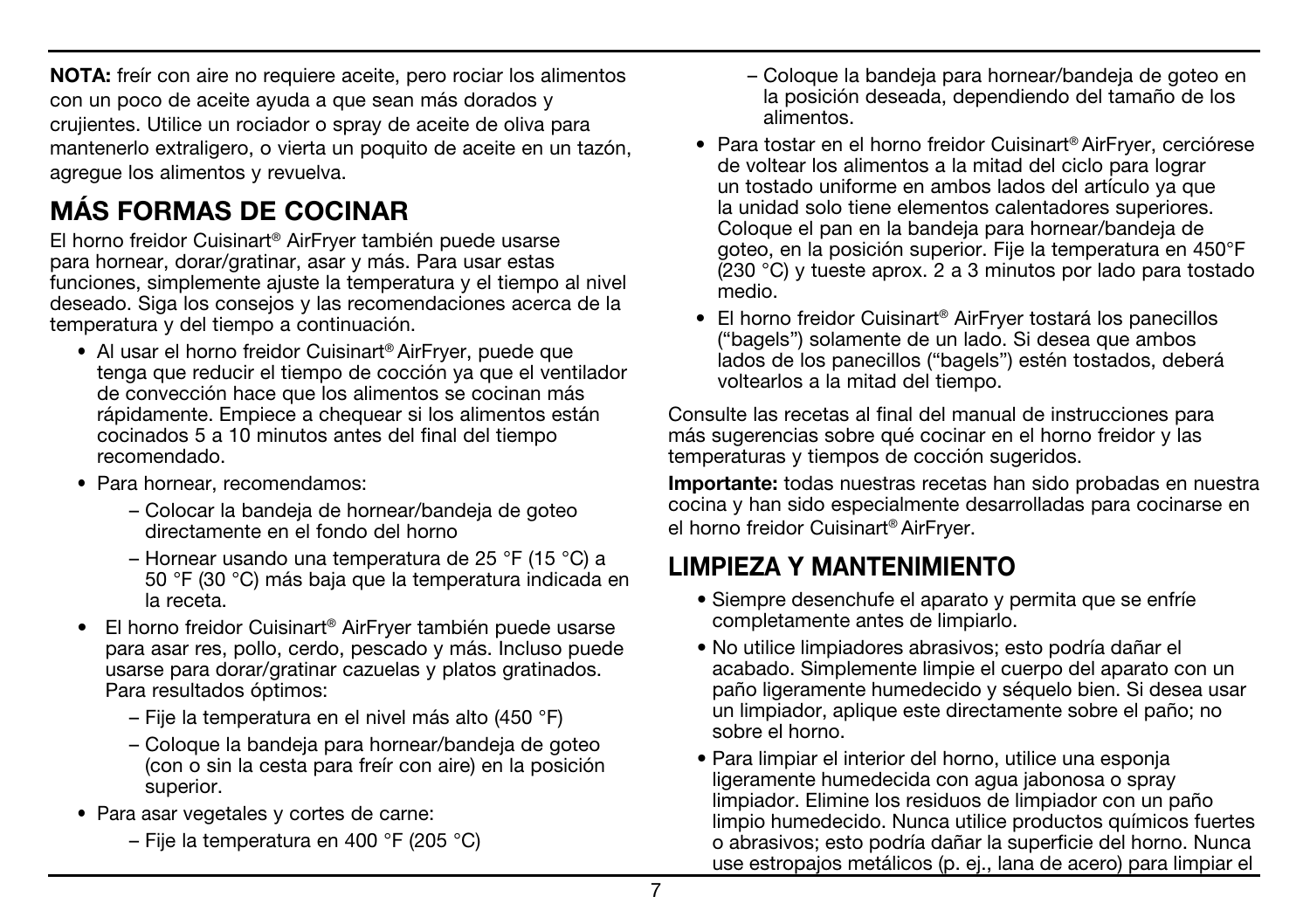## RESOLUCIÓN DE PROBLEMAS

| <b>TEMA</b>        | <b>PROBLEMA</b>                                                                    | <b>RESPUESTA/SOLUCIÓN</b>                                                                                                                                                                                                                                                                                                      |
|--------------------|------------------------------------------------------------------------------------|--------------------------------------------------------------------------------------------------------------------------------------------------------------------------------------------------------------------------------------------------------------------------------------------------------------------------------|
|                    |                                                                                    | Cerciórese de que la toma de corriente a la cual está enchufado el aparato está<br>funcionando.                                                                                                                                                                                                                                |
| Energía<br>Cocción | La unidad no se enciende.                                                          | Cerciórese de que la puerta de la unidad está bien cerrada.                                                                                                                                                                                                                                                                    |
|                    |                                                                                    | Llame a nuestro servicio de atención al cliente al 1-800-726-0190.                                                                                                                                                                                                                                                             |
|                    | Los alimentos fritos no son crujientes o<br>no se fríen uniformemente.             | Algunos alimentos requieren más aceite que otros. Si los alimentos no están lo<br>suficientemente crujientes, use más aceite para freírlos. Nota: puede cepillar, verter o<br>rociar el aceite.                                                                                                                                |
|                    |                                                                                    | Cerciórese de distribuir los alimentos uniformemente en la cesta, en una capa y sin<br>superponerlos. De ser necesario, revuelva o voltee los alimentos a la mitad de la<br>cocción.                                                                                                                                           |
|                    |                                                                                    | Cocine los alimentos por un tiempo adicional, chequeándolos regularmente hasta que<br>estén dorados.                                                                                                                                                                                                                           |
|                    | Los alimentos están poco cocidos.                                                  | Si coloca demasiados alimentos en la cesta, puede que no se cocinen bien dentro del<br>tiempo sugerido.<br>Trate de cocinar cantidades más pequeñas de alimentos a la vez, en una sola capa en<br>lugar de apilar los alimentos uno encima del otro.                                                                           |
|                    |                                                                                    | Si la temperatura está muy baja, puede que los alimentos no se cocinen<br>completamente. Ajuste la temperatura al nivel requerido, por lo general 400 °F (205 °C)<br>a 450 °F (230 °F) para freir con aire.                                                                                                                    |
|                    | Condensación/vapor sale de la unidad.                                              | Puede que esté horneando alimentos grasos y aceite gotea en la bandeja, produciendo<br>vapor, o puede estar preparando alimentos con un alto contenido de humedad y el<br>agua se evapora, causando condensación. Esto es normal y no afectará el resultado<br>final. Puede empañar los lados y las esquinas de la ventanilla. |
|                    |                                                                                    | Puede haber residuos de aceite en la bandeja para hornear, la cesta o el fondo de la<br>unidad. Cerciórese de limpiar cuidadosamente la bandeja para hornear y la unidad<br>después de cada uso.                                                                                                                               |
| Limpieza           | ¿Cómo quitar los residuos de alimentos<br>difíciles de eliminar de los accesorios? | Para eliminar grasa quemada, remoje el accesorio en agua jabonosa caliente o use un<br>limpiador no abrasivo. Recomendamos lavar los accesorios a mano en aqua jabonosa<br>caliente, usando un estropajo o un cepillo de nailon, y enjuagarlos bien. Los accesorios<br>no son aptos para lavavajillas.                         |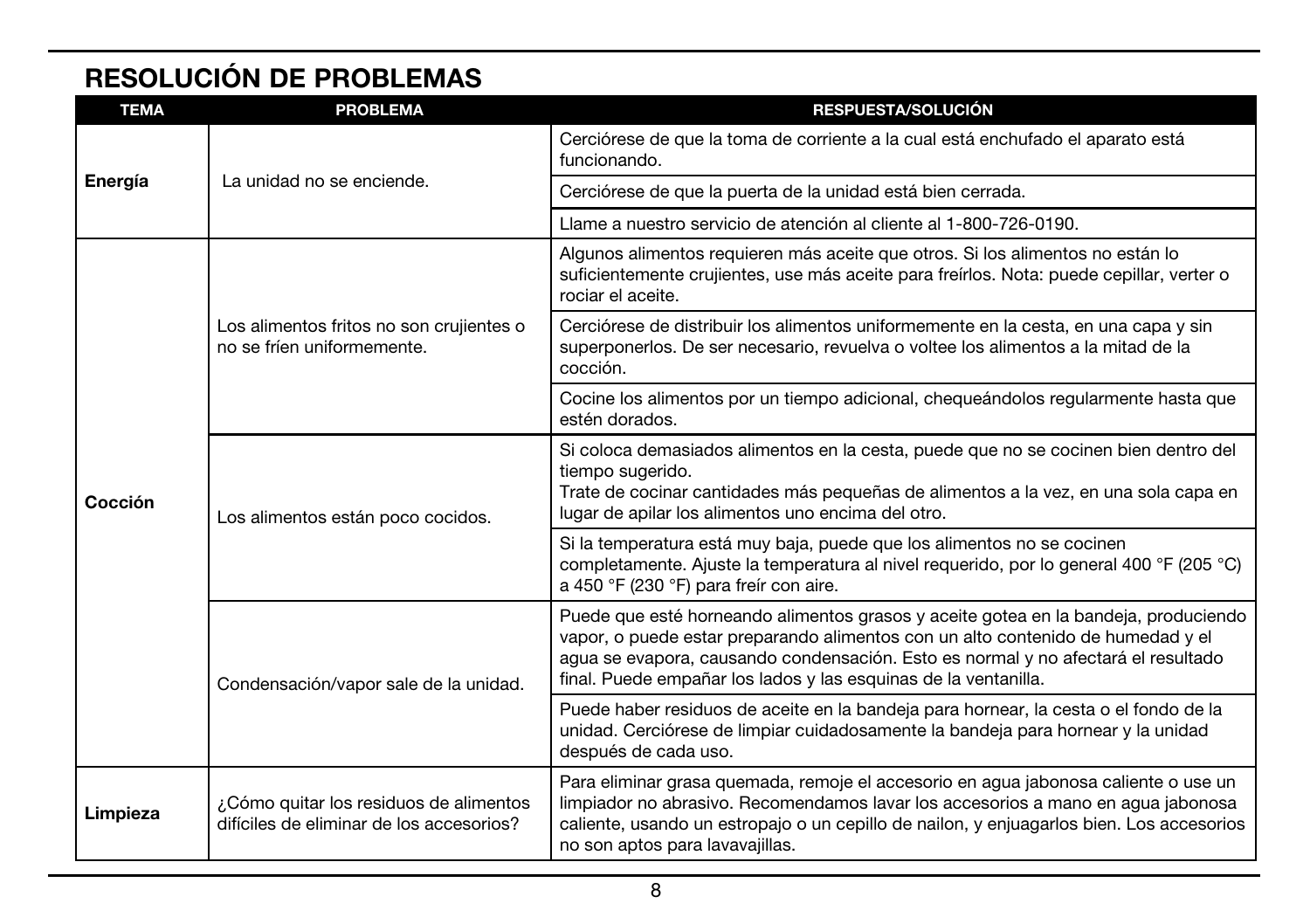- Cuando se cocinan muchos alimentos a la vez, se recomienda revolver los alimentos a la mitad del tiempo de cocción, para que se cocinen y se doren uniformemente.
- Los alimentos se cocinarán de manera más uniforme si son del mismo tamaño.
- Para una limpieza fácil, siempre coloque la cesta para freír con aire en la bandeja para hornear/bandeja de goteo.
- Al freír con aire alimentos grasos (p. ej., tocino), la grasa se escurre en la bandeja para hornear/bandeja de goteo. Como precaución, permita que la grasa caliente se enfríe en la unidad antes de retirar la bandeja para hornear/bandeja de goteo.
- Tenga en cuenta que algunos alimentos liberan agua mientras se cocinan.

Cuando cocina altas cantidades de alimentos por un tiempo prolongado, puede que aquella agua produzca condensación, la cual puede dejar la encimera ligeramente húmeda.

# GARANTÍA

## GARANTÍA LIMITADA DE TRES AÑOS (VÁLIDA EN LOS EE.UU. Y EN CANADÁ SOLAMENTE)

Esta garantía es para los consumidores solamente. Usted es un consumidor si posee un aparato Cuisinart® que fue comprado en una tienda, para uso personal, familiar o casero. A excepción de los estados donde la ley lo permita, esta garantía no es para los detallistas, los demás comerciantes ni los dueños. Cuisinart garantiza este aparato contra todo defecto de materiales o fabricación durante 3 años después de la fecha de compra original, siempre que el aparato haya sido utilizado para uso doméstico y según las instrucciones.

Le aconsejamos que llene el formulario de registro disponible en www.cuisinart.com a fin de facilitar la verificación de la fecha de compra original. Sin embargo, no es necesario registrar el producto para recibir servicio bajo esta garantía. En ausencia del recibo de compra, el período de garantía será calculado a partir de la fecha de fabricación.

#### RESIDENTES DE CALIFORNIA SOLAMENTE

La ley del estado de California ofrece dos opciones bajo el período de garantía. Los residentes del estado de California pueden (A) regresar el producto defectuoso a la tienda donde lo compraron o (B) a otra tienda que venda productos Cuisinart<sup>®</sup> de este tipo. La tienda, a su opción, reparará el producto, referirá al consumidor a un centro de servicio independiente, cambiará el producto o reembolsará al consumidor el precio original del producto, menos la cantidad imputable al uso del producto por el consumidor hasta que este se dañe. Si estas dos opciones no satisfacen al consumidor, podrá llevar el aparato a un centro de servicio independiente, siempre que se pueda ajustar o reparar el aparato de manera económica. Cuisinart será responsable por los gastos de servicio, reparación, reemplazo o reembolso de los productos defectuosos durante el período de garantía. Los residentes de California también pueden, si lo desean, mandar el producto defectuoso directamente a Cuisinart para que lo reparen o lo cambien. Para esto, se debe llamar a nuestro servicio posventa al 1-800-726-0190. Cuisinart será responsable por los gastos de reparación, reemplazo, manejo y envío de los productos defectuosos durante el período de garantía.

#### ANTES DE HACER REPARAR SU APARATO

Si este aparato presenta algún defecto de materiales o fabricación durante el período de garantía, lo repararemos o reemplazaremos (a nuestra opción). Para obtener servicio bajo esta garantía, llame a nuestra línea directa gratuita al 1-800-726-0190 o regrese el aparato defectuoso a: Cuisinart, 7475 North Glen Harbor Blvd. Glendale, AZ 85307. Regrese el producto defectuoso, junto con su recibo de compra y un cheque o giro postal de US\$10.00 para cubrir los gastos de manejo y envío. Los residentes de California solo necesitan dar una prueba de compra y deben llamar al 1-800-726-0190 para recibir instrucciones de envío. Recuerde incluir su nombre, dirección y teléfono, la descripción del problema, así como cualquier información pertinente. Por favor incluya un cheque o giro postal a nombre de Cuisinart. NOTA: para mayor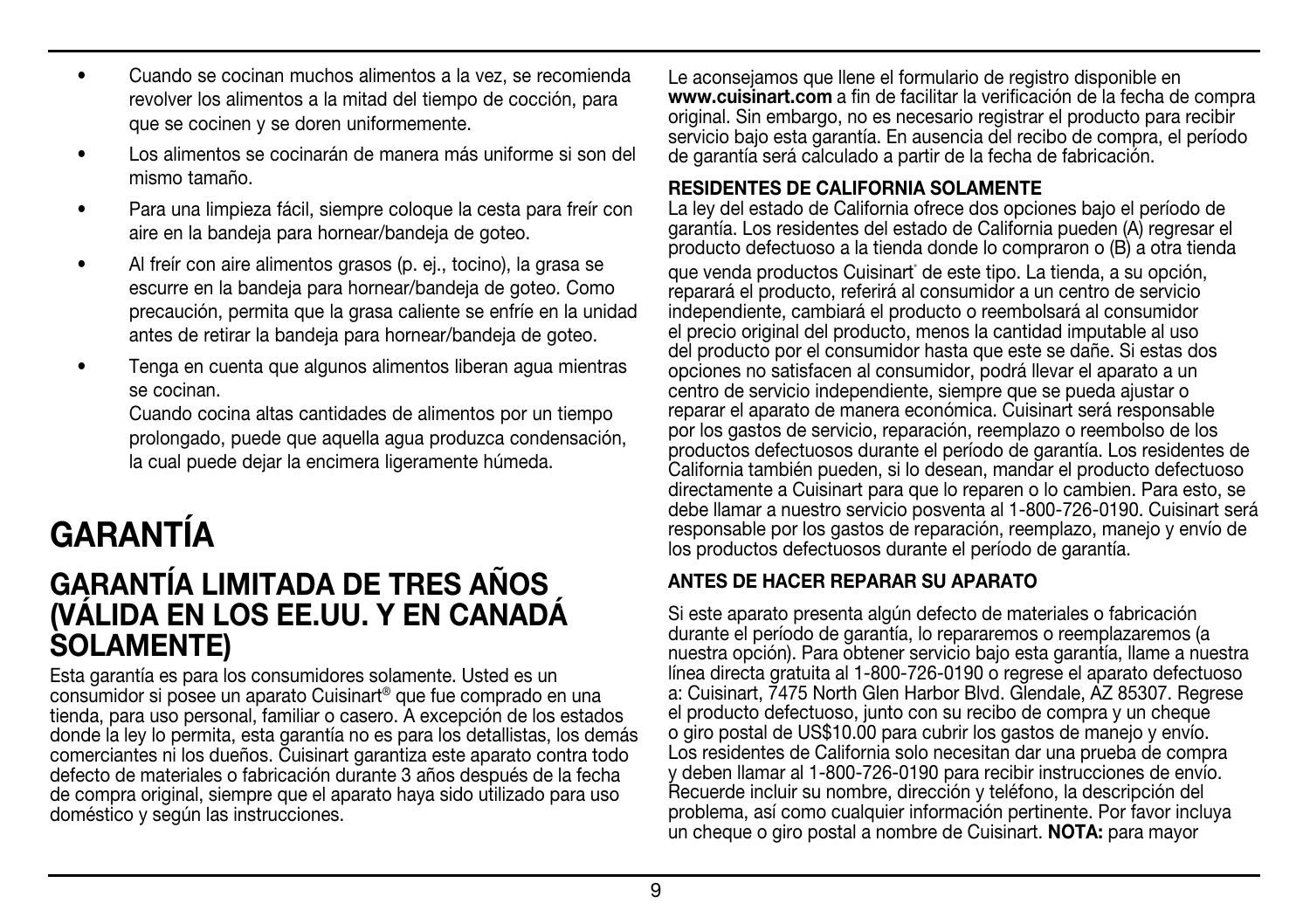seguridad, le aconsejamos que mande su paquete por un método de entrega con seguro y seguimiento. Cuisinart no será responsable por los daños ocurridos durante el transporte o por los paquetes enviados a una dirección equivocada. Los productos perdidos o dañados durante el envío no serán cubiertos bajo esta garantía.

Este aparato satisface las más altas exigencias de fabricación y ha sido diseñado para uso con accesorios y piezas de repuesto autorizados solamente. Esta garantía excluye expresamente los daños causados por accesorios, piezas o reparaciones no autorizados por Cuisinart. Esta garantía no cubre el uso institucional o comercial del producto, y no es válida en caso de daños causados por mal uso, negligencia o accidente. Esta garantía excluye expresamente todos los daños incidentales o consecuentes. Algunos Estados no permiten la exclusión o limitación de daños incidentales o consecuentes, de modo que las limitaciones mencionadas pueden no regir para usted. Esta garantía le otorga derechos legales específicos y usted puede tener otros derechos que varían de un Estado a otro.

Importante: si debe llevar el producto defectuoso a un centro de servicio no autorizado, por favor informe al personal del centro de servicio que deben llamar al servicio posventa de Cuisinart al 1-800-726-0190 a fin de diagnosticar el problema correctamente, usar las piezas correctas para repararlo y asegurarse de que el producto aún está bajo garantía.

## RECETAS

Estas recetas, que le harán agua la boca, son solo unos ejemplos de lo que este aparato puede hacer.

## APERITIVOS Y BOCADITOS

|--|

## PLATOS PRINCIPALES

| Alitas de pollo, de dos maneras con 3 salsas 15               |
|---------------------------------------------------------------|
|                                                               |
| Mini "Shepherd's pie" (empanadas del pastor) 17               |
| Albóndigas de cordero con salsa para mojar de yogur-Tahini 18 |
|                                                               |
|                                                               |

## ACOMPAÑAMIENTOS

| Batatas fritas con mayonesa de chipotle  24       |  |
|---------------------------------------------------|--|
| "Tacitas" de macarrones con queso y pimentones 24 |  |

## **POSTRES**

| "Crumble" de arándanos azules  25                            |  |
|--------------------------------------------------------------|--|
|                                                              |  |
| Torta de lava de chocolate ...............................26 |  |
|                                                              |  |
|                                                              |  |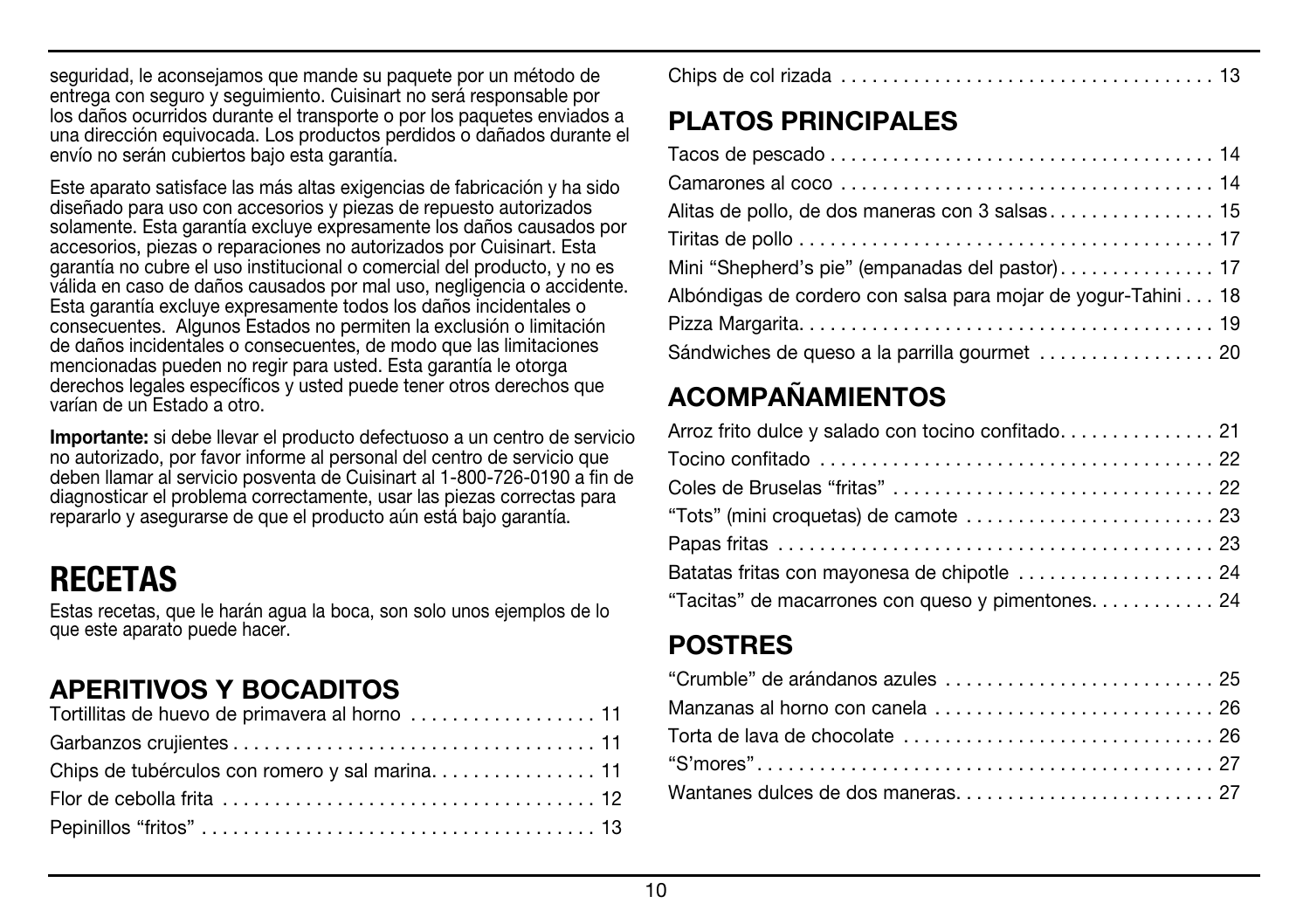### Tortillitas de huevo de primavera al horno

Este plato sofisticado impresionará a sus invitados durante el desayuno-almuerzo.

Rinde 6 porciones individuales

- 6 lonchas de jamón de Parma (Prosciutto)
- 2 a 3 puntas de espárrago, cortadas longitudinalmente en lazos delgados usando un pelador de vegetales o una mandolina
- 5 huevos grandes
- ¼ taza (60 ml) de crema líquida "half-and-half" (mitad leche/mitad crema)
- ¼ cucharadita de sal kosher Pimienta negra recién molida (al gusto)
- 2 cucharada de eneldo fresco finamente picado
- ¼ taza (30 g) de quesos de cabra desmenuzado
- 1. Engrasar ligeramente un molde para 6 "muffins" con aceite. Colocar una loncha de jamón en cada moldecito, cubriendo el fondo y los lados de cada molde y dejando un poco de jamón saliente. Cerciorarse de no dejar grietas. Llenar cada moldecito con lazos de espárrago.
- 2. Poner los huevos, la crema líquida, la sal y la pimienta en un tazón; batir. Agregar el eneldo y el queso de cabra.
- 3. Llenar cada moldecito hasta los 2/3 con la mezcla de huevo.
- 4. Colocar el molde directamente en el fondo del horno. Freír con aire en 350 °F (180 °C) por 8 a 10 minutos, hasta que el huevo esté cuajado. Pasar un cuchillo alrededor de cada moldecito para desmoldar. Servir tibio.

#### *Información nutricional por porción:*

*Calorías 116 (62 % de grasa) • Carbohidratos 1.5 g • Proteínas 10 g Grasa 8 g • Grasa saturada 3.3 g • Colesterol 172 mg • Sodio 432 mg Calcio 32 mg • Fibra 0 g*

## Garbanzos crujientes

¡Convierta una lata de garbanzos en un sabroso tentempié crujiente en minutos!

1 lata de 15.5 onzas (440 g) de garbanzos, escurridos y secados

Aceite de oliva para rociar

- ¼ cucharadita de sal kosher
- ¼ cucharadita de comino en polvo
- 1 pizca de pimienta negra recién molida
- 1. Colocar la cesta para freír con aire en la bandeja para hornear/ bandeja de goteo. Colocar los garbanzos en la cesta y rociar generosamente con aceite. Sazonar con sal, comino y pimienta.
- 2. Freír con aire en 350 °F (180 °C) por 15 minutos, hasta que los garbanzos estén fragantes y ligeramente dorados. Servir inmediatamente.

*Información nutricional por porción de ¼ de taza: Calorías 75 (13 % de grasa) • Carbohidratos 14 g • Proteínas 3 g • Grasa 1 g Grasa saturada 0 g • Colesterol 0 mg • Sodio 275 mg • Calcio 20 mg Fibra 3 g*

## Chips de tubérculos con romero y sal marina

¡Valen el esfuerzo, y son mejores que los chips comprados!

Rinde 4 a 6 porciones

- 1½ libras (680 g) de tubérculos (remolachas, chirivías, papas, camotes/batatas/ñames)
- 1 cucharada de aceite de oliva para cepillar
- 2 cucharaditas de romero fresco finamente picado
- 2 cucharaditas de hojuelas de sal marina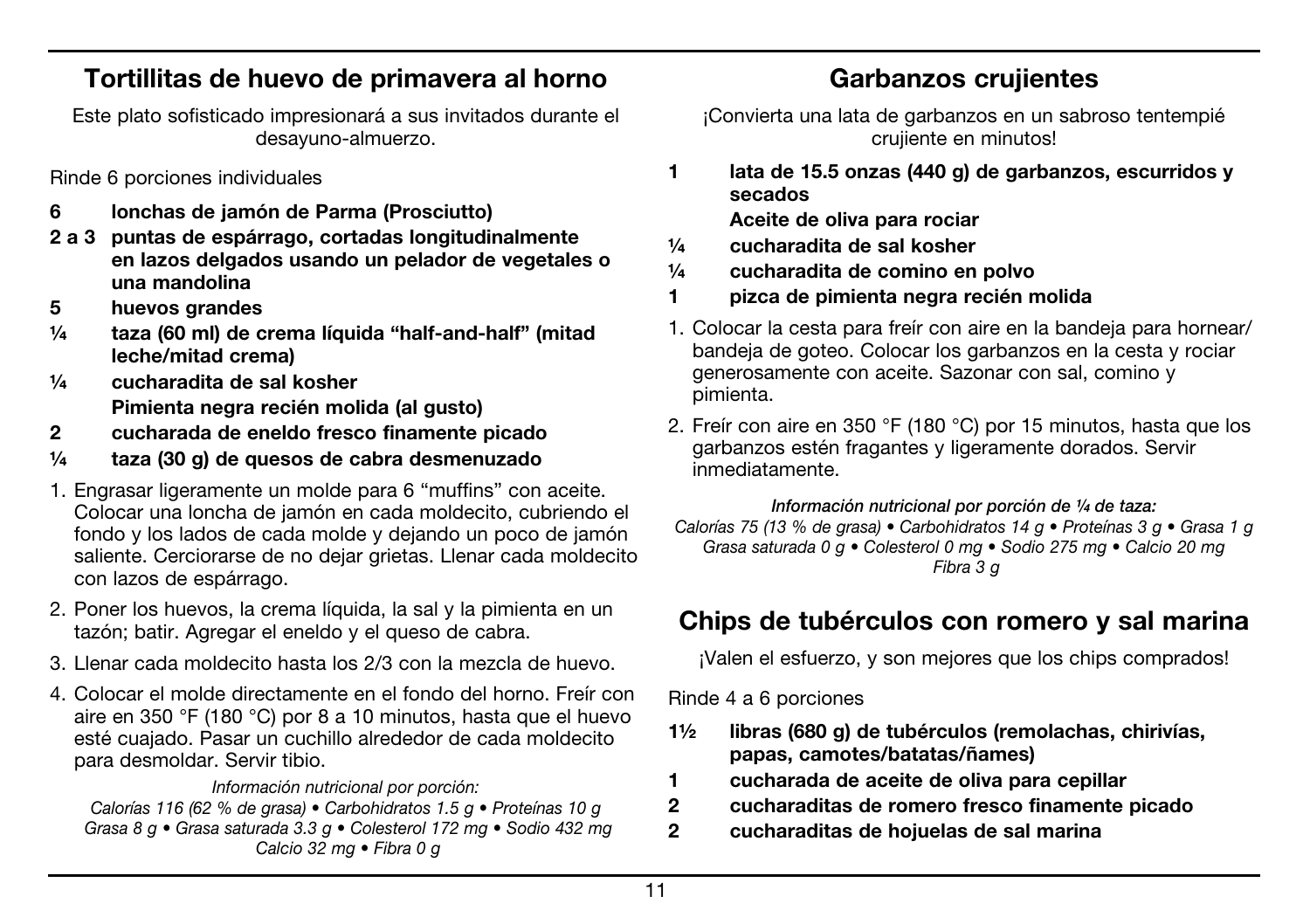- 1. Colocar la cesta para freír con aire en la bandeja para hornear/ bandeja de goteo. Reservar.
- 2. Usando una mandolina, cortar los vegetales en rodajas de ¼ de pulgada (5 mm). Secarlos con papel absorbente. Disponer cuantas más rodajas pueda en la cesta para freír, evitando que se superpongan. Cepillar ambos lados de las rodajas con aceite de oliva y rociar con romero y sal.
- 3. Meter al horno, en la posición inferior. Freír con aire en 250 °F (120 °C) hasta que estén crujientes. Las remolachas demorarán de 30 a 35 minutos; las chirivías de 20 a 25 minutos; las papas y los camotes de 15 a 20 minutos. Para resultados óptimos, voltear a la mitad del tiempo.
- 4. Servir inmediatamente.

Nota: freír los chips con aire usando una temperatura más baja logra resultados crujientes irresistibles. Sin embargo, si no tiene mucho tiempo, puede colocarlos en la posición superior y freírlos con aire en 400 °F (205 °C) por 8 a 10 minutos.

*Información nutricional por porción (basada en 6 porciones): Calorías 103 (19 % de grasa) • Carbohidratos 19 g • Proteínas 2 g • Grasa 2 g Grasa saturada 0 g • Colesterol 0 mg • Sodio 805 mg • Calcio 33 mg Fibra 2 g*

## Flor de cebolla frita

¿Quién hubiera pensado que este popular aperitivo de restaurante fuese tan fácil de preparar? Servir con mayonesa de chipotle (página 24).

Rinde 2 a 3 porciones (1 flor de cebolla)

- ½ taza (60 g) de harina común
- 1 huevo grande, ligeramente batido
- 2 cucharadas (30 g) de suero de leche ("buttermilk")
- ½ taza (60 g) de pan rallado japonés "panko"
- ½ cucharadita de ajo en polvo
- ¼ cucharadita de sal kosher
- 1 pizca de pimienta negra recién molida
- 1 pizca de pimienta de Cayena
- 1 cebolla dulce grande, pelada Aceite de oliva para rociar Spray vegetal
- 1. Colocar la cesta para freír con aire en la bandeja para hornear/ bandeja de goteo. Reservar.
- 2. Colocar la harina en un tazón grande en el cual quepa la cebolla. Colocar los huevos y el suero de leche en otro tazón y el pan rallado y las especias en un tercer tazón (ambos del mismo tamaño que el primero). Reservar.
- 3. Cortar la extremidad superior de la cebolla de tal manera que forme una superficie plana. Dejar la raíz intacta. Voltear la cebolla para que la raíz apunte hacia arriba.
- 4. Sin cortar la raíz, cortar la cebolla en cuatro tajadas, y luego cortar cada tajada a la mitad; repetir hasta conseguir tajadas de ¼ de pulgada (0.5 cm) de grueso.
- 5. Voltear cuidadosamente la cebolla, teniendo cuidado de no separar las tajadas de la raíz, y abrir/separar las capas de cebolla para que se parezca a una flor.
- 6. Rebozar la cebolla en la harina y sacudir suavemente el exceso. Luego, meterla en la mezcla de huevo, y cubrirla con pan rallado. Rociar uniformemente la cebolla rebozada con aceite de oliva.
- 7. Engrasar la cesta para freír con aire con spray vegetal. Colocar la cebolla preparada en la cesta para freír con aire. Meter al horno, en la posición superior. Freír con aire en 400 °F (205 °C) por 10 minutos, hasta que esté crujiente y dorada.

*Información nutricional por porción (basada en 3 porciones):*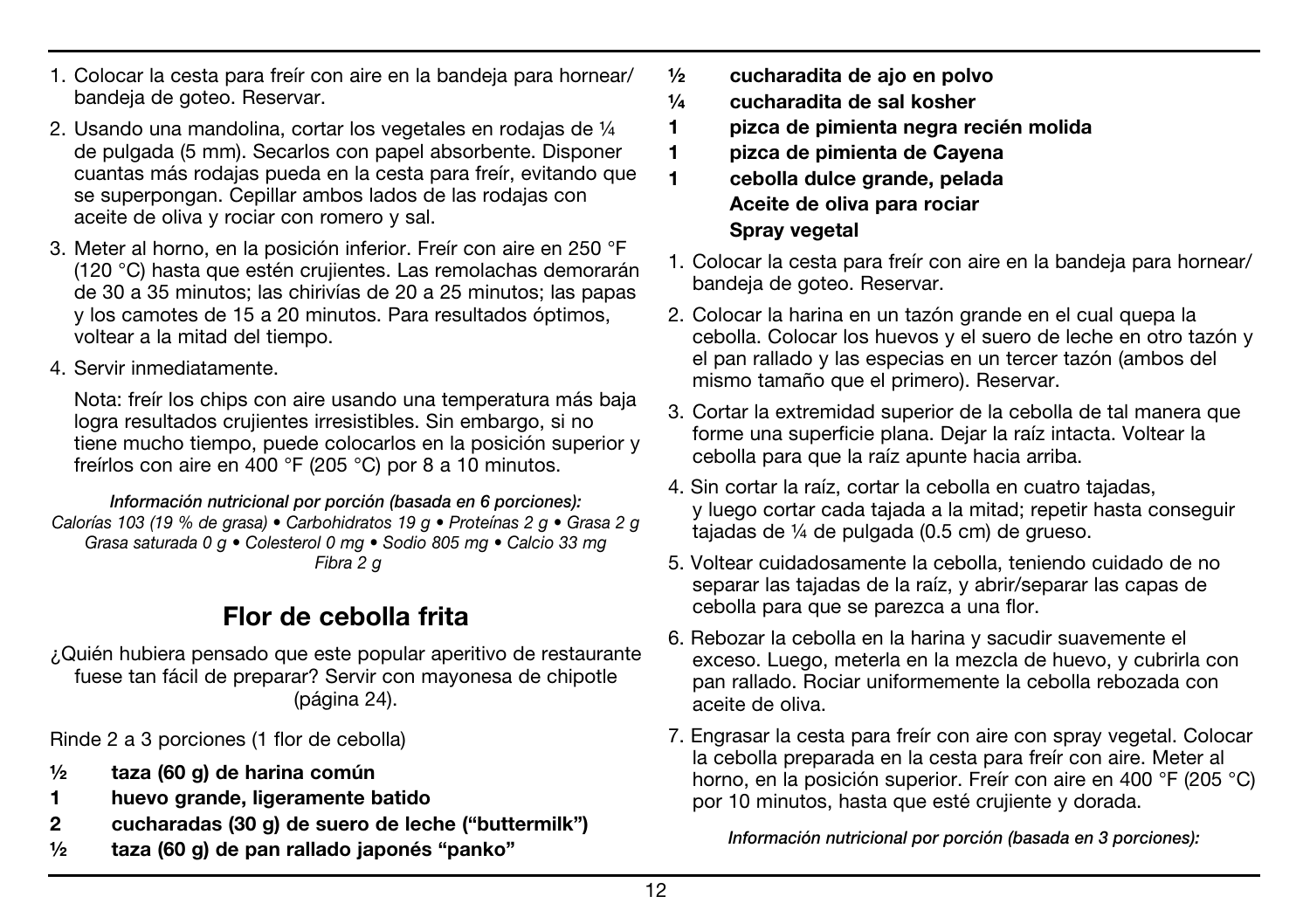*Calorías 165 (18 % de grasa) • Carbohidratos 28 g • Proteínas 6 g Grasa 3 g • Grasa saturada 1 g • Colesterol 72 mg • Sodio 234 mg Calcio 31 mg • Fibra 2 g*

## Pepinillos fritos

Sírvalos como aperitivo, con mayonesa de chipotle (página 24).

Rinde 3 a 4 porciones

- ½ taza (60 g) de harina común
- 1 huevo grande, bien batido
- ½ taza (80 g) de harina de maíz finamente molida
- ½ cucharadita de sal kosher
- ¼ cucharadita de pimienta de Cayena Spray vegetal
- 2 pepinillos kosher con eneldo, en rodajas de ¼ de pulgada (0.5 cm) Aceite de oliva para rociar
- 1. Colocar la harina, el huevo y el pan rallado en tres platos hondos distintos, suficientemente grandes como para poder rebozar los pepinillos. Agregar la sal y la pimienta de canela a la harina de maíz; revolver.
- 2. Colocar la cesta para freír con aire en la bandeja para hornear/ bandeja de goteo. Engrasar generosamente la cesta con spray vegetal. Reservar.
- 3. Secar los pepinillos con papel absorbente. Rebozar cada rodaja de pepinillo en la harina y sacudir el exceso. Luego, bañarla en la mezcla de huevo, y finalmente, cubrirla con la mezcla de harina de maíz/pimienta de canela. Rociar ambos lados con aceite de oliva.
- 4. Meter al horno, en la posición superior. Fijar la temperatura en 400 °F (205 °C) y el tiempo en 10 minutos. Cocinar hasta que estén dorados y crujientes. Dejar enfriar

ligeramente. Servir con mayonesa de chipotle (receta en la página 24) si desea.

*Información nutricional por porción (basada en 4 porciones): Calorías 139 (18 % de grasa) • Carbohidratos 24 g • Proteínas 4 g • Grasa 3 g Grasa saturada 1 g • Colesterol 54 mg • Sodio 719 mg • Calcio 5 mg Fibra 3 g*

## Chips de col rizada

Sirva estos chips de col rizada como tentempié ligero o desmenúcelos para usar en ensaladas.

Rinde 4 porciones

- 4 hojas de col rizada, sin los tallos duros Aceite de oliva para rociar
- ¼ cucharadita de sal kosher
- 1. Colocar la cesta para freír con aire en la bandeja para hornear/ bandeja de goteo. Disponer las hojas de col en la cesta y rociar generosamente con aceite. Meter al horno, en la posición inferior. Freír con aire en 350 °F (180 °C) por aprox. 5 minutos, hasta que la col rizada esté dorada y crujiente.

NOTA: vigilar la cocción, ya que la col rizada suele ponerse crujiente muy rápido.

2. Cuando la col esté lista, retirarla del horno y rociar con sal. Servir inmediatamente.

#### *Información nutricional por porción:*

*Calorías 39 (27 % de grasa) • Carbohidratos 7 g • Proteínas 2 g • Grasa 1 g Grasa saturada 0 g • Colesterol 0 mg • Sodio 171 mg • Calcio 58 mg Fibra 1 g*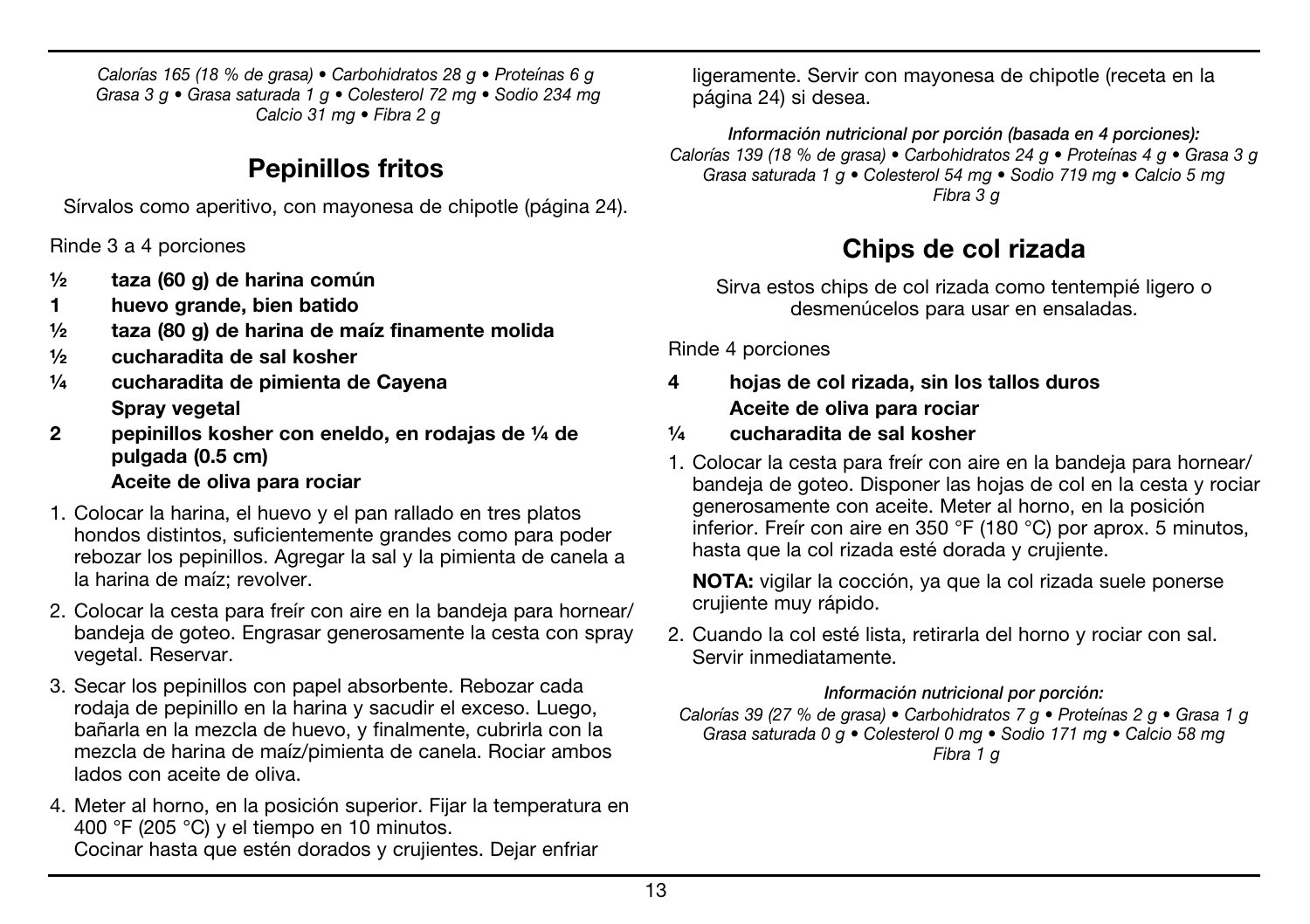### Tacos de pescado

Estos tacos de pescado le recordarán a Baja California y a la playa. ¡Y puede comérselos sin sentirse culpable!

Rinde 6 tacos

- 12 onzas (340 g) de bacalao, en tiras de ½ pulgada (1.5 cm)
- 1 cucharadita de sal kosher
- ½ lima/limón verde
- ½ taza (60 g) de harina común
- 1 huevo grande, ligeramente batido
- 1 taza (40 g) de pan rallado japonés "panko" Spray vegetal Aceite de oliva para rociar
- 6 tortillas de maíz

Col rallada

Cilantro fresco, picado grueso Aguacate

Crema o crema agria

- Pedazos de lima/limón verde
- 1. Sazonar el pescado con ½ cucharadita de sal y rociar con un poco de jugo de lima/limón verde.
- 2. Preparar 3 recipientes para rebozar: uno con harina, otro con huevo, y el tercero con pan rallado y la sal restante. Cubrir cada pedazo de pescado con harina, sacudiendo el exceso. Luego, mojarlo en el huevo, y luego rebozarlo con pan rallado.
- 3. Colocar la cesta para freír con aire en la bandeja para hornear/ bandeja de goteo. Engrasar generosamente la cesta para freír con aire con spray vegetal. Rociar ambos lados del pescado con aceite de oliva y colocarlo en la cesta para freír. Meter al horno, en la posición superior. Freír con aire en 400 °F (205 °F) por 9 minutos. Voltear los pedazos de pescado y cocinar por 3

a 5 minutos adicionales, hasta que estén uniformemente crujientes.

4. Reservar el pescado cocinado y calentar las tortillas por 2 a 3 minutos en 300 °F (150 °C), hasta que estén suaves y flexibles. Servir los tacos, usando 2 pedazos de pescado por taco. Aderezar con col rallada, cilantro, aguacate, crema y lima fresca.

*Información nutricional por taco:*

*Calorías 149 (6 % de grasa) • Carbohidratos 21 g • Proteínas 13 g Grasa 1 g • Grasa saturada 0 g • Colesterol 24 mg • Sodio 447 mg Calcio 55 mg • Fibra 2 g*

## Camarones al coco

Sírvalos con una mayonesa con curry para un entremés divertido.

Rinde aprox. 3 a 4 porciones como primer plato

- ½ libra (225 g) de camarones limpios
- ½ cucharadita de sal kosher
- ½ taza (60 g) de harina común
- 1 huevo grande, batido
- 1 taza (40 g) de pan rallado japonés "panko"
- ½ taza (40 g) de coco rallado sin azúcar Spray vegetal Aceite de oliva para rociar
- 1. Sazonar los camarones con sal.
- 2. Preparar 3 recipientes para rebozar: uno con harina, otro con huevo, y el tercero con pan rallado y coco.
- 3. Cubrir cada camarón con harina, sacudiendo el exceso. Luego, mojarlo en el huevo, y luego rebozarlo con la mezcla de pan rallado.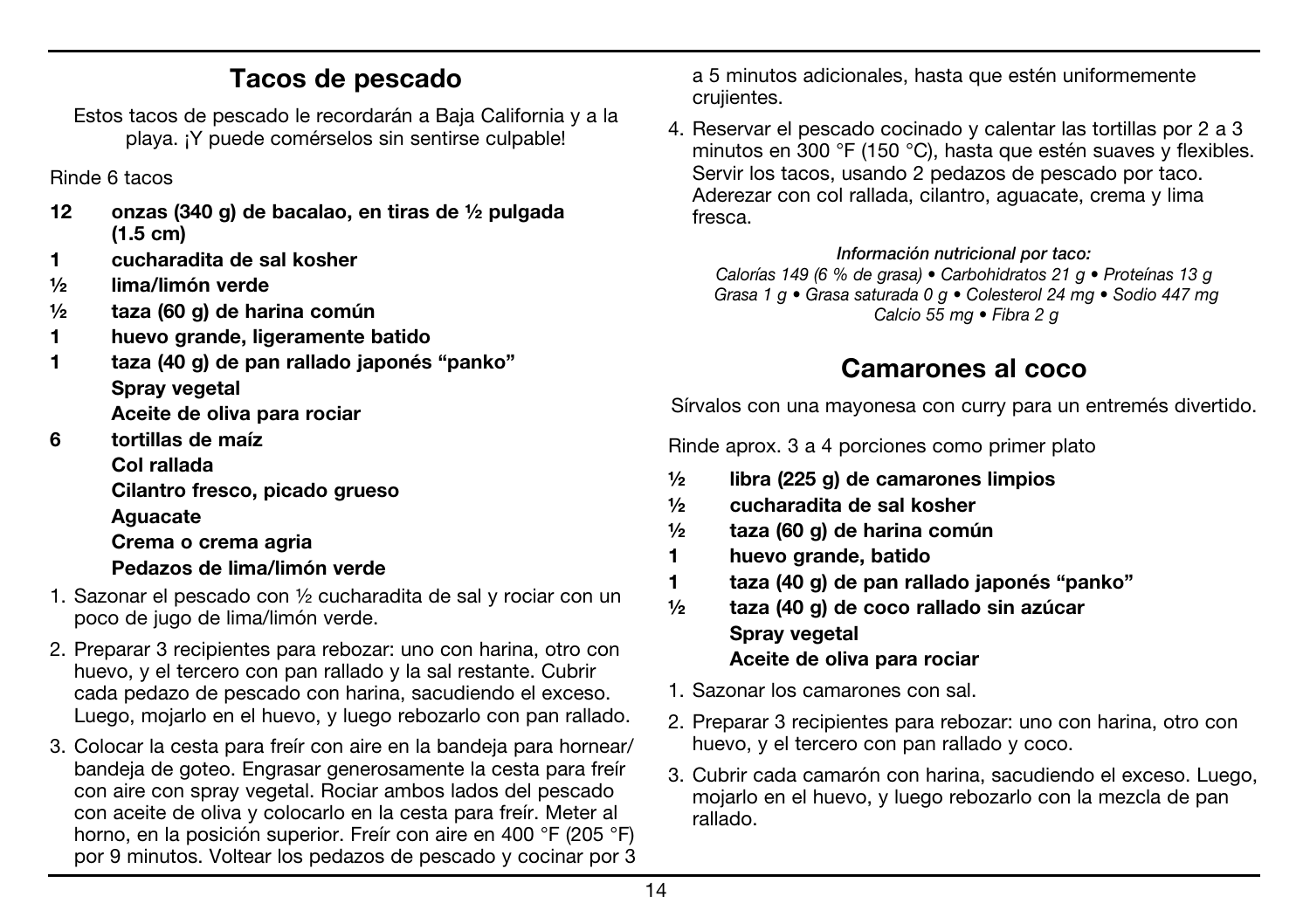4. Colocar la cesta para freír con aire en la bandeja para hornear/ bandeja de goteo. Engrasar generosamente la cesta para freír con aire con spray vegetal. Rociar ambos lados de los camarones con aceite de oliva. Sazonar ligeramente otra vez con un poco de sal.

Meter al horno, la posición superior. Freír con aire en 375 °F (190 °C) por aprox. 5 minutos por lado, hasta que estén bien dorados.

5. Servir inmediatamente.

*Información nutricional por porción (basada en 4 porciones): Calorías 294 (56 % de grasa) • Carbohidratos 21 g • Proteínas 12 g Grasa 19 g • Grasa saturada 16 g • Colesterol 71 mg • Sodio 657 mg Calcio 39 mg • Fibra 5 g*

## Alitas de pollo, de dos maneras con 3 salsas

Freír las alitas de pollo con aire es más saludable que freírlas en aceite. Aquí le proponemos dos versiones, una simple y otra (más crujiente) en rebozado de cerveza, con tres deliciosas salsas.

Rinde aprox. 20 alitas

#### Spray vegetal

Alitas de pollo en rebozado de cerveza:

- 2 libras (910 g) de alitas\* de pollo
- ¾ cucharadita de sal kosher
- ½ taza (60 g) de harina común
- ½ taza (120 ml) de cerveza "light"

Alitas de pollo simples:

- 2 libras (910 g) de alitas\* de pollo
- ¾ cucharadita de sal kosher

 Muchas alas ya vienen separadas, pero si solo tiene alas enteras, cerciórese de quitar las puntas y separar

#### las alas en dos partes.

- 1. Colocar la cesta para freír con aire en la bandeja para hornear/ bandeja de goteo y engrasar generosamente con spray vegetal. Reservar.
- 2. Si quiere usar rebozado de cerveza: mezclar la harina y la cerveza en un tazón grande. Agregar las alitas de pollo. Cubrir con la mezcla y sazonar con sal. Colocar las alitas en la cesta.
- 3. Si no quiere usar rebozado de cerveza: colocar las alitas directamente en la cesta. Rociar con sal.
- 4. Meter al horno, en la posición inferior. Freír con aire en 400 °F (205 °C) por 20 a 25 minutos por lado, hasta que estén doradas y crujientes.
- 5. Cuando las alitas estén cocinadas, revolverlas inmediatamente en salsa y agregar la cobertura de su elección, p. ej., mantequilla, ajo, hierbas frescas o especias.

#### *Información nutricional por alita (simple):*

*Calorías 94 (39 % de grasa) • Carbohidratos 0 g • Proteínas 14 g • Grasa 4 g Grasa saturada 1 g • Colesterol 39 mg • Sodio 127 mg • Calcio 7 mg Fibra 0 g*

*Información nutricional por alita (en rebozado de cerveza):*

*Calorías 101 (36 % de grasa) • Carbohidratos 1 g • Proteínas 14 g • Grasa 4 g Grasa saturada 1 g • Colesterol 39 mg • Sodio 127 mg • Calcio 7 mg Fibra 0 g*

## Salsa "Buffalo" para alitas de pollo

Una salsa clásica para alitas de pollo, hecha con aceite de coco en vez de mantequilla.

Rinde aprox. ¼ de taza (60 ml) de salsa, suficiente como para cubrir 20 alitas.

¼ taza (60 ml) de salsa picante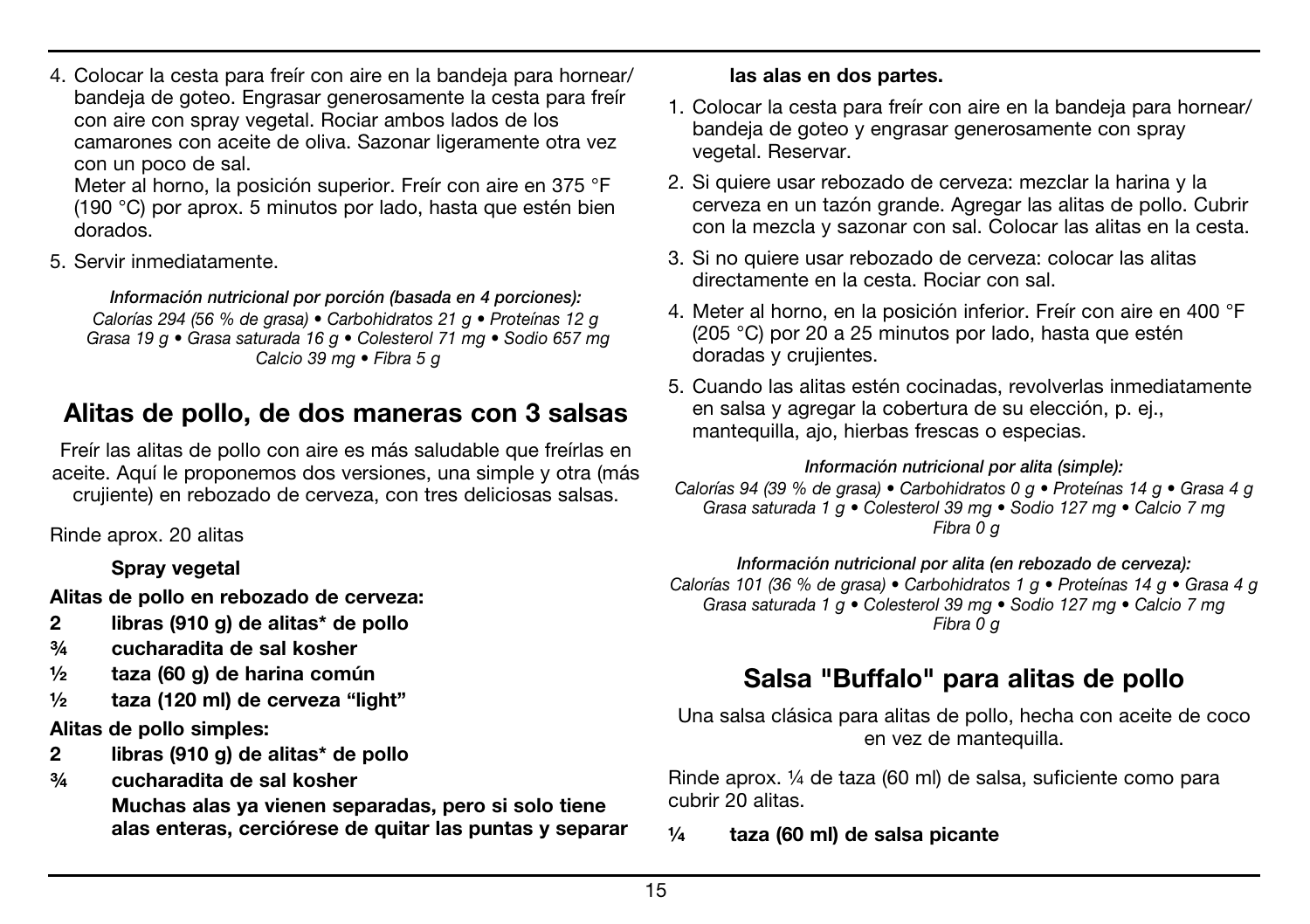#### 1 cucharada (15 ml) de aceite de coco

- 1. Poner la salsa picante y el aceite de coco en un tazón grande. Revolver para mezclar.
- 2. Cuando las alitas estén listas, colocarlas en el tazón y revolver para cubrir uniformemente. Servir inmediatamente.

#### *Información nutricional por porción de salsa "Buffalo" (basada en 20 porciones):*

*Calorías 6 (100 % de grasa) • Carbohidratos 0 g • Proteínas 0 g • Grasa 1 g Grasa saturada 1 g • Colesterol 0 mg • Sodio 28 mg • Calcio 0 mg • Fibra 0 g*

## Salsa de jengibre-sésamo para alitas de pollo

Si le gusta la salsa picante, añada hojuelas de chile a esta sabrosa salsa.

Rinde aprox. ²∕³ de taza (160 ml)

- ¼ taza (60 ml) de aceite de sésamo/ajonjolí
- 2 cucharadas de salsa de soya
- 2 cucharadas (30 g) de miel (regular o picante)
- 1 trozo de 2 x 2 pulgadas (5 x 5 cm) de jengibre fresco, pelado y rallado
- 3 dientes de ajo, rallados
- ¼ taza (30 g) de semillas de sésamo/ajonjolí tostadas
- 2 a 3 cebolletas ("green onions"), finamente rebanadas
- 1. Colocar el aceite de ajonjolí/sésamo, la salsa de soya, la miel, el jengibre rallado y el ajo en un tazón grande. Batir para revolver. Agregar las semillas de sésamo/ajonjolí.
- 2. Cuando las alitas estén listas, colocarlas en el tazón y revolver para cubrir uniformemente. Salpicar con las cebolletas rebanadas.

Servir inmediatamente.

*Información nutricional por porción de salsa de jengibre-sésamo* 

*(basada en 20 porciones): Calorías 39 (78 % de grasa) • Carbohidratos 2 g • Proteínas 0 g • Grasa 3 g* 

*Grasa saturada 0 g • Colesterol 0 mg • Sodio 68 mg • Calcio 4 mg • Fibra 0 g*

## Alitas de pollo con cinco especias y salsa para mojar

No omita la salsa con estas alitas crujiente con cinco especias. Cualquier resto de salsa se puede rociar sobre una taza de arroz al vapor.

Suficiente condimento para 20 alitas de pollo. Rinde aprox. <sup>2</sup>/<sub>3</sub> de taza (160 ml) de salsa.

- 1 cucharadita de sal kosher
- 1 cucharadita de polvo de cinco especias

Salsas para mojar:

- ¼ taza (60 ml) de salsa de pescado
- ¼ taza (50 g) de azúcar granulada
- 1 diente de ajo, finamente picado
- $\frac{1}{2}$  chile tailandés finamente rebanado (o  $\frac{1}{2}$  ialapeño, sin semillas y finamente rebanado)
- 1 cucharada de jugo de lima/limón verde fresco
- 1 cucharada de cilantro fresco picado
- 1 cucharada de menta fresca picada
- 1 cucharadas de zanahoria rallada
- 2 cucharadas de cebolleta ("green onion") finamente rebanada
- 1. Rociar la sal y el polvo de cinco especias sobre las alitas de pollo (simples o con rebozado de cerveza). Cocinar las alitas según las instrucciones en la receta anterior.
- 2. Mientras las alitas se están cocinando, preparar la salsa para mojar. Colocar la salsa de pescado, el azúcar, el ajo y el chile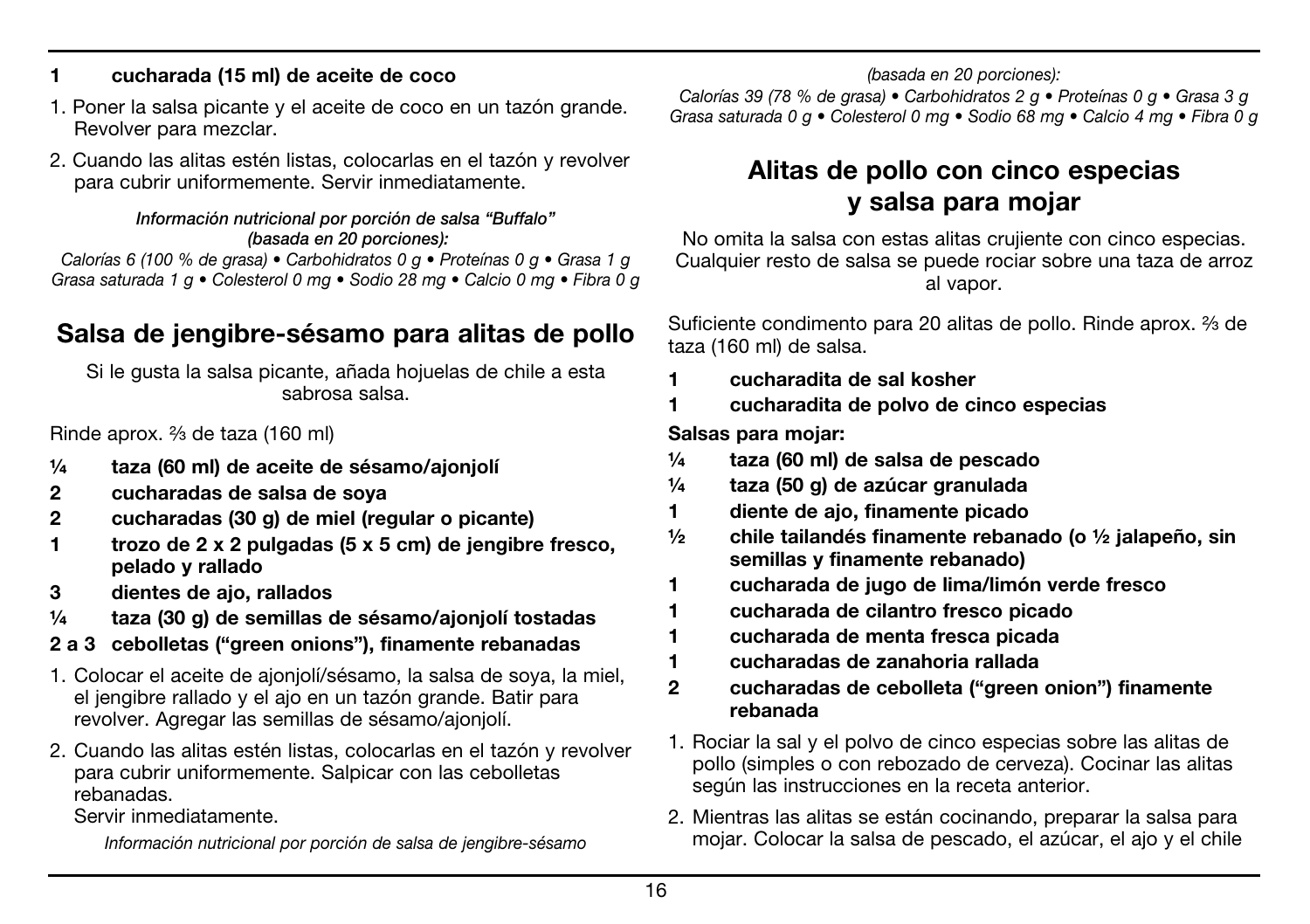en una cacerola pequeña; calentar a fuego medio-lento. Cocinar hasta que el azúcar esté disuelto. Retirar del fuego y dejar enfriar a temperatura ambiente. Una vez fría, agregar los ingredientes restantes; revolver. Colocar la salsa en un bol para servir y servir al lado de las alitas calientes.

*Información nutricional por porción (1 cucharadita de salsa): Calorías 39 (78 % de grasa) • Carbohidratos 2 g • Proteínas 0 g • Grasa 3 g Grasa saturada 0 g • Colesterol 0 mg • Sodio 68 mg • Calcio 4 mg • Fibra 0 g*

## Tiritas de pollo

Esta versión casera de este plato favorito les encantará a todos los niños, pequeños y grandes.

Rinde aprox. 4 porciones

- ¾ taza (95 g) de harina común
- 2 huevos grandes, ligeramente batidos
- 1½ tazas (180 g) de pan rallado japonés "panko"
- ¾ cucharadita de sal kosher
- ¾ cucharadita de pimienta negra recién molida
- 1 libra de pechuga o muslos de pollo deshuesados, en tiras uniformes de 1½ pulgadas (4 cm) Aceite de oliva para rociar Spray vegetal
- 1. Colocar la harina, los huevos y el pan rallado en tres platos hondos distintos. Agregar una pizca de sal y de pimienta al pan rallado; revolver para mezclar.
- 2. Sazonar el pollo por ambos lados con la sal y la pimienta restantes. Cubrir cada pedazo de pollo en harina y sacudir el exceso. Luego, bañar cada pedazo en el huevo, y rebozar uniformemente con pan rallado. Rociar ambos lados con aceite de oliva.
- 3. Colocar la cesta para freír con aire en la bandeja para hornear/ bandeja de goteo y engrasar generosamente con spray vegetal. Colocar las tiritas de pollo en la cesta. Meter al horno, en la posición superior. Freír con aire en 400 °F (205 °C) por 15 minutos, hasta que el pollo esté uniformemente dorado en ambos lados, volteando los pedazos a la mitad del tiempo.
- 4. Servir inmediatamente.

*Información nutricional por porción (basada en 4 porciones): Calorías 191 (22 % de grasa) • Carbohidratos 32 g • Proteínas 5 g • Grasa 5 g Grasa saturada 1 g • Colesterol 0 mg • Sodio 434 mg • Calcio 1 mg Fibra 1 g*

## Mini "Shepherd's pies" (empanadas del pastor)

Esta versión miniatura de la receta clásica casi es demasiado adorable para comérsela.

Es una manera perfecta de usar sobras de puré de papas.

Rinde 6 porciones individuales

- 1 fondo de tarta refrigerado (comprado)
- $\frac{1}{2}$  libra (225 g) de carne magra de res o de cordero, molida
- 1 zanahoria, en cubitos
- 1 rama de apio, en cubitos
- ½ cebolla pequeña, picada
- 1 diente de ajo, finamente picado
- 2 a 3 ramitas de tomillo fresco
- 1 hoja de laurel
- 1 cucharada de harina común
- 1 taza (235 ml) de caldo de res
- 2 a 3 pizcas de salsa Worcestershire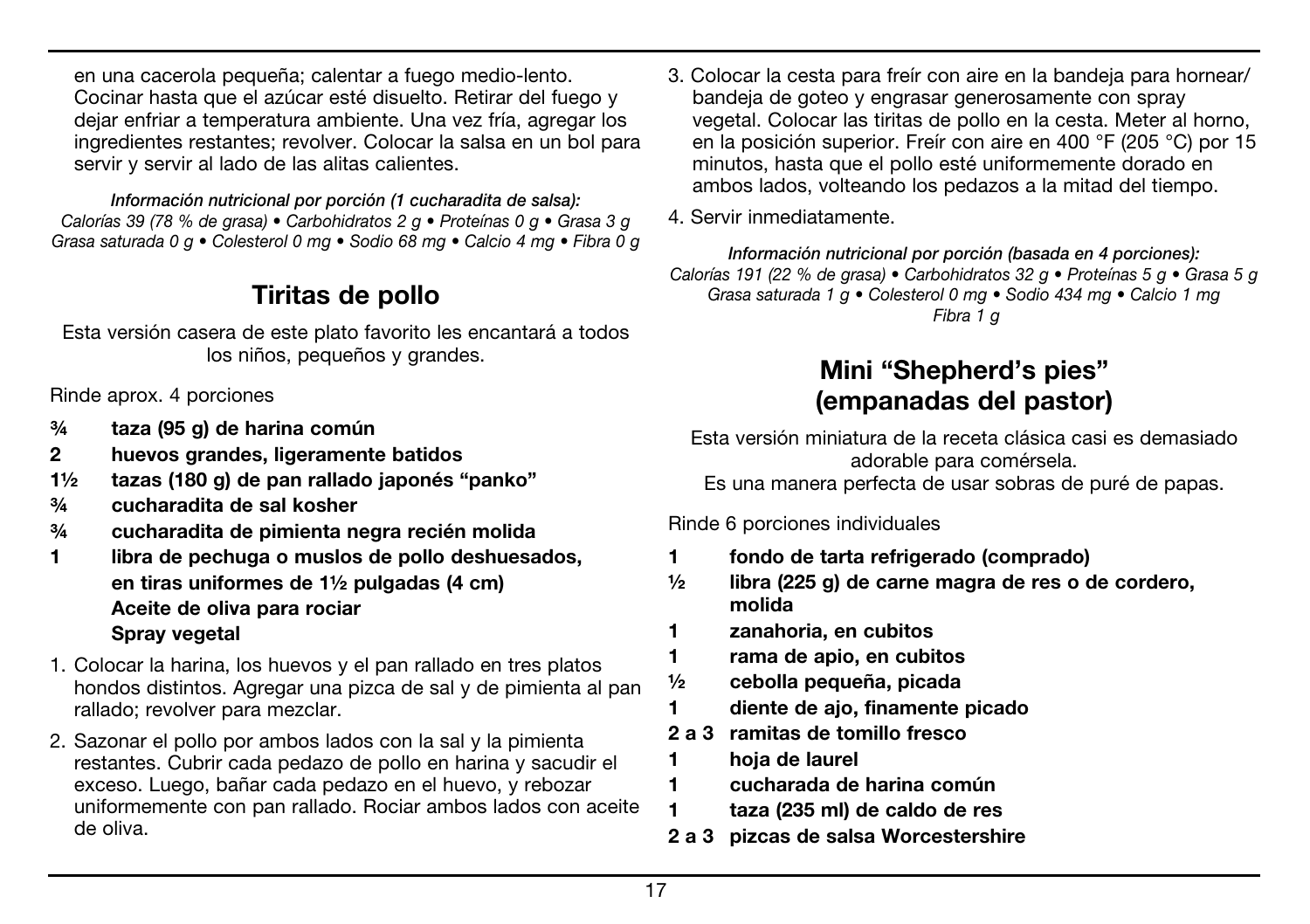- 1 cucharadita de concentrado/pasta de tomate Sal kosher y pimienta recién molida, a gusto
- ½ taza (70 g) de arvejas congeladas, descongeladas
- 1½ tazas (250 g) de puré de papas Pereiil picado para decorar
- 1. Desenrollar el fondo de tarta refrigerado y cortar 6 círculos, usando un cortador de galletas redondo de 4 pulgadas (10 cm). Engrasar el molde para "muffins" y colocar un círculo en cada moldecito, comprimiéndolo en el fondo y en los costados del moldecito. Forrar cada moldecito con papel sulfurizado y llenarlos con un puñado de bolas de cerámica para hornear o de frijoles secos. Colocar el molde en la bandeja para hornear/ bandeja de goteo y meter al horno, en la posición inferior. Hornear en 350 °F (180 °C) por 10 a 12 minutos, hasta que las orillas y los fondos estén dorados. Dejar enfriar.
- 2. Durante este tiempo, colocar la carne molida en un sartén antiadherente mediano y cocinarla a fuego medio-alto por aprox. 5 minutos. Agregar la zanahoria, el apio, la cebolla, el ajo, las ramitas de tomillo y la hoja de laurel y seguir cocinando a fuego medio por aprox. 8 a 10 minutos, hasta que los vegetales estén tiernos. Luego, rociar harina sobre la mezcla y seguir cocinando, revolviendo constantemente, por 1 a 2 minutos. Agregar el caldo, la salsa Worcestershire y el concentrado de tomate. Cocinar a fuego lento, revolviendo frecuentemente, por 5 a 8 minutos, hasta que la mezcla esté espesa y burbujeante. Sacar el romero y la hoja de laurel. Sazonar con sal y pimienta blanca. Agregar las arvejas descongeladas, revolver y reservar.
- 3. Dividir la mezcla de carne entre los 6 fondos de tarta y cubrir con 4 cucharadas de puré de papa. Meter al horno, en la posición inferior, y hornear en 350 °F (180 °C) por 5 a 8 minutos, hasta que el puré de papas esté dorado y que el relleno esté burbujeante.

4. Con cuidado, desmoldar las "empanadas" de los moldecitos. Decorar con perejil picado. Servir tibio.

#### *Información nutricional por porción:*

*Calorías 246 (43 % de grasa) • Carbohidratos 25 g • Proteínas 11 g Grasa 12 g • Grasa saturada 12 g • Colesterol 36 mg • Sodio 346 mg Calcio 16 mg • Fibra 2 g*

### Albóndigas de cordero con salsa para mojar de yogur-Tahini

Los sabores mediterráneos son la estrella de estas albóndigas rápidas y fáciles.

Rinde 15 albóndigas y a1 taza (235 ml) de salsa

#### Spray vegetal

#### Albóndigas:

- 1 libra (455 g) de carne de cordero molida
- 2 dientes de ajo, finamente picados
- 1 cucharadita de sal kosher
- ½ cucharadita de orégano fresco
- ½ cucharadita de comino en polvo
- ¼ cucharadita de pimienta de Cayena
- $\frac{1}{4}$  cucharadita de semillas de cilantro en polvo
- ¼ cucharadita de pimienta negra recién molida
- 1 pizca de canela en polvo Aceite de oliva para rociar

#### Salsa:

- 1 taza (235 ml) de yogur griego natural (cualquier variedad)
- 1 cucharada de Tahini (pasta de sésamo)
- ½ cucharadita de jugo de limón fresco
- ½ cucharadita de sal kosher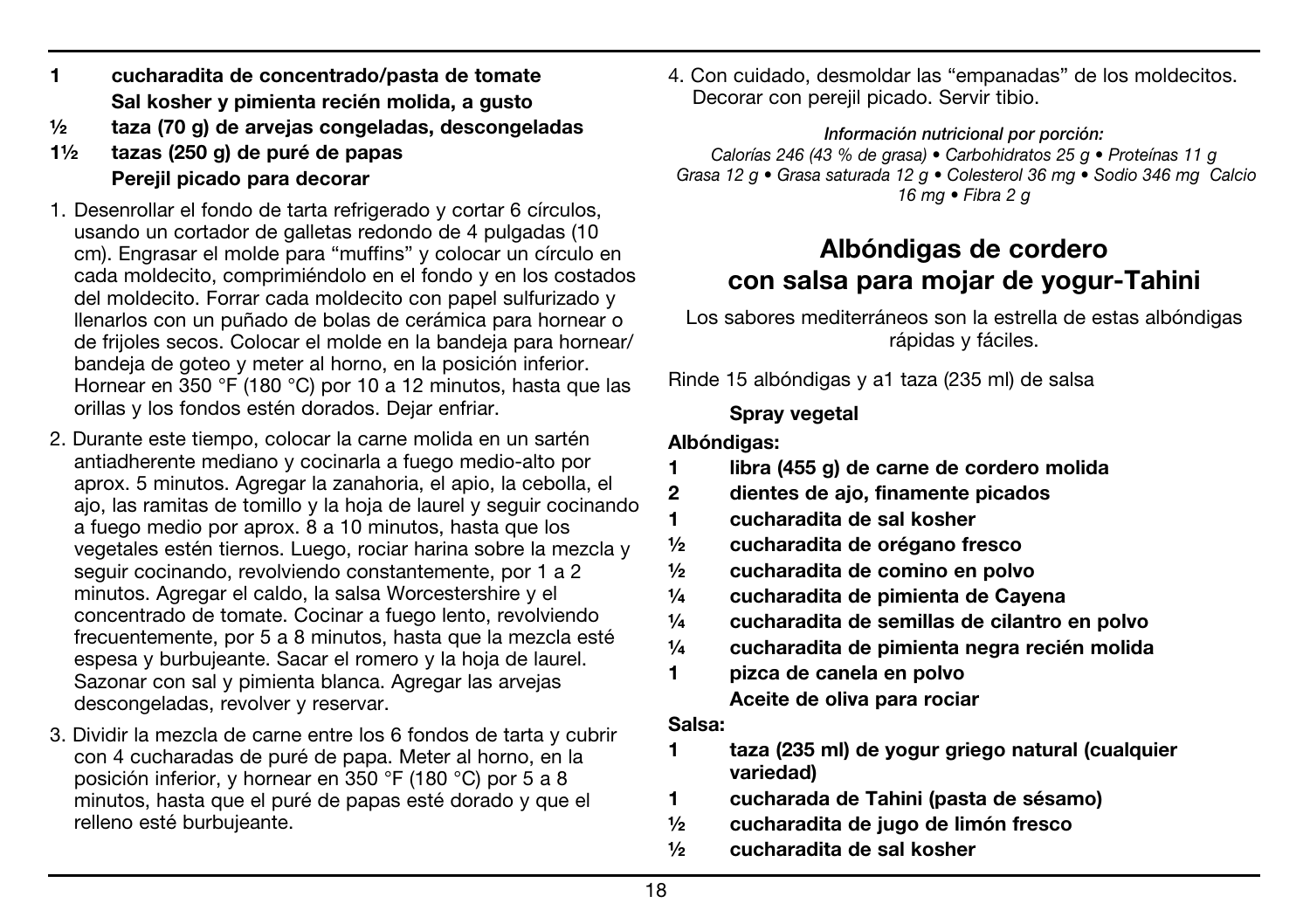#### ¼ cucharadita de comino en polvo Pan pita, tostado y mantenido caliente para servir Perejil picado para decorar

- 1. Colocar la cesta para freír con aire en la bandeja para hornear/ bandeja de goteo y engrasar generosamente con spray vegetal. Reservar.
- 2. Colocar todos los ingredientes de las albóndigas en un tazón grande. Revolver suavemente con las manos hasta que los ingredientes estén bien combinados. Formar 15 albóndigas del tamaño de bolas de golf. Rociar uniformemente con aceite de oliva y colocar en la cesta preparada.
- 3. Freír con aire en 400 °F (205 °C), en la posición superior, por aprox. 10 a 15 minutos, hasta dorarse.
- 4. Mientras las albóndigas se están cocinando, preparar la salsa para mojar de yogur-Tahini. Colocar todos los ingredientes de la salsa en un tazón pequeño y batir hasta obtener una mezcla homogénea. Refrigerar hasta el momento de usar. Nota: la salsa puede prepararse con anticipación y conservarse en el refrigerador por hasta 1 semana, en un recipiente hermético.
- 5. Servir las albóndigas con la salsa para mojar de yogur-Tahini, perejil picado y pan pita tostado.

#### *Información nutricional por porción*

*(basado en 1 albóndiga + 1 cucharada de salsa): Calorías 103 (69 % de grasa) • Carbohidratos 1 g • Proteínas 7 g • Grasa 8 g Grasa saturada 3 g • Colesterol 22 mg • Sodio 253 mg • Calcio 32 mg Fibra 0 g*

## Pizza Margarita

¡Simple, deliciosa y más rápida que comida para llevar!

Rinde 6 porciones (una pizza)

- 12 onzas (340 g) de masa de pizza, a temperatura ambiente
- ½ taza (120 ml) de salsa para pizza
- 2 cucharadas de queso Parmesano rallado
- 3 onzas (85 g) de Mozzarella fresca, finamente rebanada
- ¼ taza (15 g) de hojas de albahaca fresca, finamente rebanadas

#### Aceite de oliva para rociar

- 1. Rociar la bandeja para hornear/bandeja de goteo con aceite de oliva. Colocar la masa de pizza en la bandeja. Estirar la masa de manera que cubra el fondo de la bandeja. Rociar con aceite de oliva.
- 2. Colocar la bandeja para hornear/bandeja de goteo en la posición inferior. Freír con aire en 400 °F (205 °C) hasta que esté ligeramente dorada. Sacar del horno y voltear el fondo de pizza. Esparcir la salsa uniformemente sobre toda la pizza, dejando una orilla de 1 pulgada (2.5 cm). Esparcir el queso Parmesano encima y cubrir con Mozzarella. Rociar la orilla con aceite de oliva.
- 3. Volver a colocar la pizza en el horno, en la posición inferior, y hornear por 5 a 8 minutos, hasta que el queso esté derretido y ligeramente dorado, y que el fondo de la pizza esté dorado. Esparcir la albahaca rebanada sobre la pizza antes de servir.

### *Información nutricional por porción:*

*Calorías 192 (20 % de grasa) • Carbohidratos 28 g • Proteínas 10 g Grasa 4 g • Grasa saturada 2 g • Colesterol 12 mg • Sodio 384 mg Calcio 100 mg • Fibra 1 g*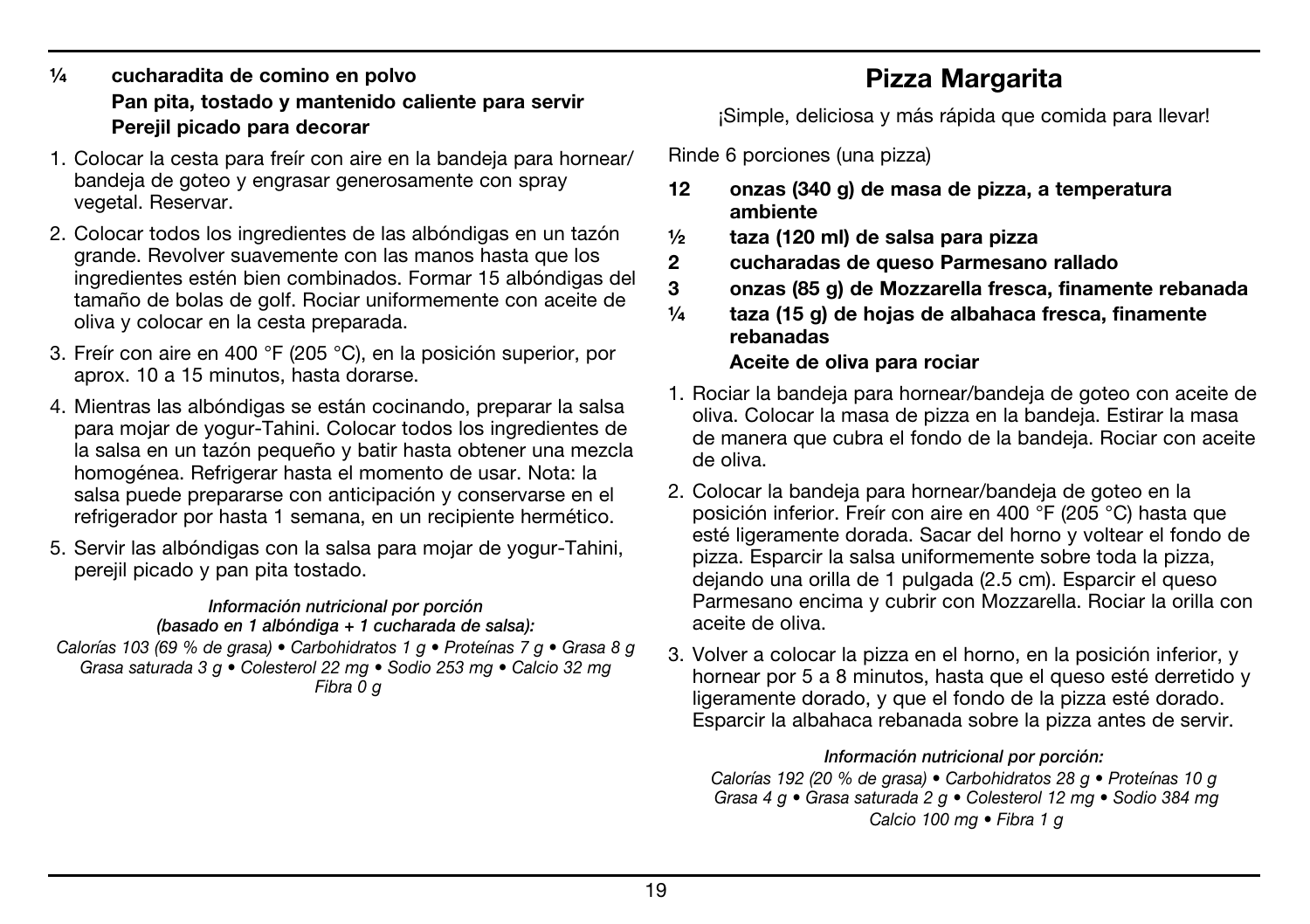## Sándwiches de queso a la parrilla gourmet

Su horno freidor es perfecto para hacer sándwiches a la parrilla con poco alboroto (¡y menos lío!). Si quiere variar del típico sándwich de queso, aquí le proponemos algunas opciones mejoradas.

### Manzana y queso Brie

- 4 rebanadas de pan multigrano
- 2 cucharaditas de mostaza con miel
- 2 onzas (55 g) de queso Brie helado, rebanado
- ½ manzana pequeña (una variedad crujiente y jugosa), finamente rebanada

Aceite de oliva para rociar

Rinde 2 sándwiches

- 1. Colocar la cesta para freír con aire en la bandeja para hornear/ bandeja de goteo. Reservar.
- 2. Colocar las rebanadas de pan sobre una superficie limpia. Untar la mostaza con miel en dos rebanadas. Dividir el Brie y la manzana entre las dos rebanadas untadas con mostaza y cerrar con la otra rebanada. Untar ambos lados de los sándwiches con una generosa cantidad de aceite de oliva. Colocarlos en la cesta preparada.
- 3. Freír con aire en 350 °F (180 °C), en la posición superior, por 10 minutos. Freír con aire por aprox. 6 minutos, hasta que la parte superior esté uniformemente dorada. Luego, voltear cuidadosamente y dorar el lado opuesto.
- 4. Retirar del horno y dejar enfriar por 1 a 2 minutos antes de cortar y servir.

#### *Información nutricional por porción:*

*Calorías 381 (35 % de grasa) • Carbohidratos 46 g • Proteínas 14 g Grasa 14 g • Grasa saturada 5 g • Colesterol 28 mg • Sodio 603 mg Calcio 134 mg • Fibra 6 g*

## Higo, jamón de Parma y queso de cabra

- 4 rebanadas de pan rústico (p. ej., pan de campaña o pan de masa fermentada)
- 4 cucharadas de queso de cabra, suavizado
- ½ taza (20 g) de rúcula/rúgula/arúgula
- 4 lonchas de jamón de Parma (Prosciutto)
- 2 higos frescos, preferiblemente marrones, rebanados Aceite de oliva para rociar

#### Rinde 2 sándwiches

- 1. Colocar la cesta para freír con aire en la bandeja para hornear/ bandeja de goteo. Reservar.
- 2. Colocar las rebanadas de pan sobre una superficie limpia. Esparcir el queso de cabra suavizado en dos rebanadas. Dividir la rúcula entre las dos rebanadas con queso y colocar dos lonchas de jamón de Parma encima. Terminar con rebanadas de higo y cerrar los sándwiches con las dos rebanadas restantes. Untar ambos lados de los sándwiches con una generosa cantidad de aceite de oliva. Colocarlos en la cesta preparada.
- 3. Freír con aire en 350 °F (180 °C), en la posición superior, por 10 minutos. Freír con aire por aprox. 6 minutos, hasta que la parte superior esté uniformemente dorada. Luego, voltear cuidadosamente y dorar el lado opuesto.
- 4. Retirar del horno y dejar enfriar por 1 a 2 minutos antes de cortar y servir.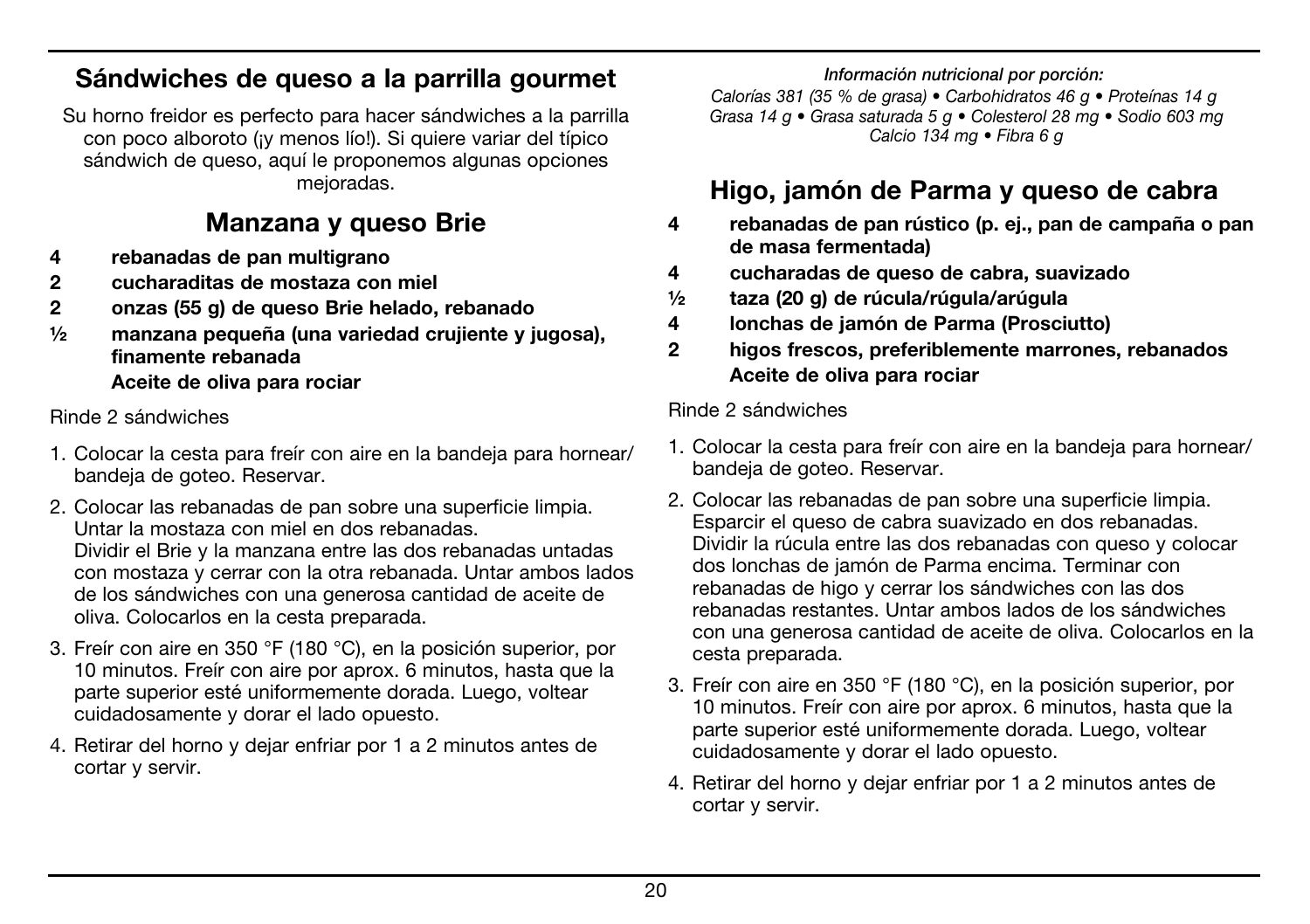#### *Información nutricional por porción:*

*Calorías 366 (25 % de grasa) • Carbohidratos 34 g • Proteínas 15 g Grasa 10 g • Grasa saturada 4 g • Colesterol 14 mg • Sodio 879 mg Calcio 85 mg • Fibra 4 g*

## Dos quesos y tomate

Rinde 2 sándwiches

- 4 rebanadas de pan blanco
- 2 rebanadas de queso Cheddar fuerte (aprox. 2 onzas/55 g)
- 1 tomate medianos, en rodajas gruesas
- 2 rebanadas de queso suizo, rebanado (aprox. 2 onzas/55 g) Aceite de oliva para rociar
- 1. Colocar la cesta para freír con aire en la bandeja para hornear/ bandeja de goteo. Reservar.
- 2. Colocar las rebanadas de pan sobre una superficie limpia. Colocar una rebana de queso Cheddar sobre dos de las rebanadas. Cubrir con rodajas de tomate, y luego añadir una rebanada de queso suizo en cada sándwich. Cerrar cada sándwich con otra rebanada de pan. Untar ambos lados de los sándwiches con una generosa cantidad de aceite de oliva. Colocarlos en la cesta preparada.
- 3. Freír con aire en 350 °F (180 °C), en la posición superior, por 10 minutos. Freír con aire por aprox. 6 minutos, hasta que la parte superior esté uniformemente dorada. Luego, voltear cuidadosamente y dorar el lado opuesto.
- 4. Retirar del horno y dejar enfriar por 1 a 2 minutos antes de cortar y servir.

*Información nutricional por porción:*

*Calorías 495 (43 % de grasa) • Carbohidratos 48 g • Proteínas 23 g Grasa 24 g • Grasa saturada 13 g • Colesterol 55 mg • Sodio 674 mg Calcio 451 mg • Fibra 5 g*

## Arroz frito dulce y salado con tocino confitado

Lo pensará dos veces antes de comprar arroz frito asiático después de probar esta simple pero deliciosa versión casera. ¡El tocino confitado hace que sea irresistible!

Rinde 4 porciones

- 2 cucharadas de aceite de colza
- 1 taza (200 g) de coliflor, en cogollitos de ½ pulgada (1.5 cm)
- ½ taza (50 g) de cebolleta ("green onion") finamente rebanada + un poco más para decorar antes de servir
- 2 cucharaditas de ajo rallado
- 1 cucharadita de jengibre fresco rallado
- ½ taza (70 g) de arvejas congeladas, descongeladas
- 2 tazas (370 g) de arroz cocinado frío
- 2 huevos grandes
- 2 cucharadas de salsa de soya baja en sodio
- 1 cucharada de vinagre de arroz
- 1 cucharadita de aceite de sésamo/ajonjolí
- 1 cucharadita (5 g) de azúcar granulada
- 4 lonchas de tocino confitado (ver la receta siguiente), desmenuzadas

#### Salsa asiática y pedazos de lima/limón verde para servir

1. Colocar la coliflor, la cebolleta, el ajo, el jengibre y 1 cucharada del aceite de colza en la bandeja para hornear/bandeja de goteo. Meter al horno, en la posición superior. Freír con aire en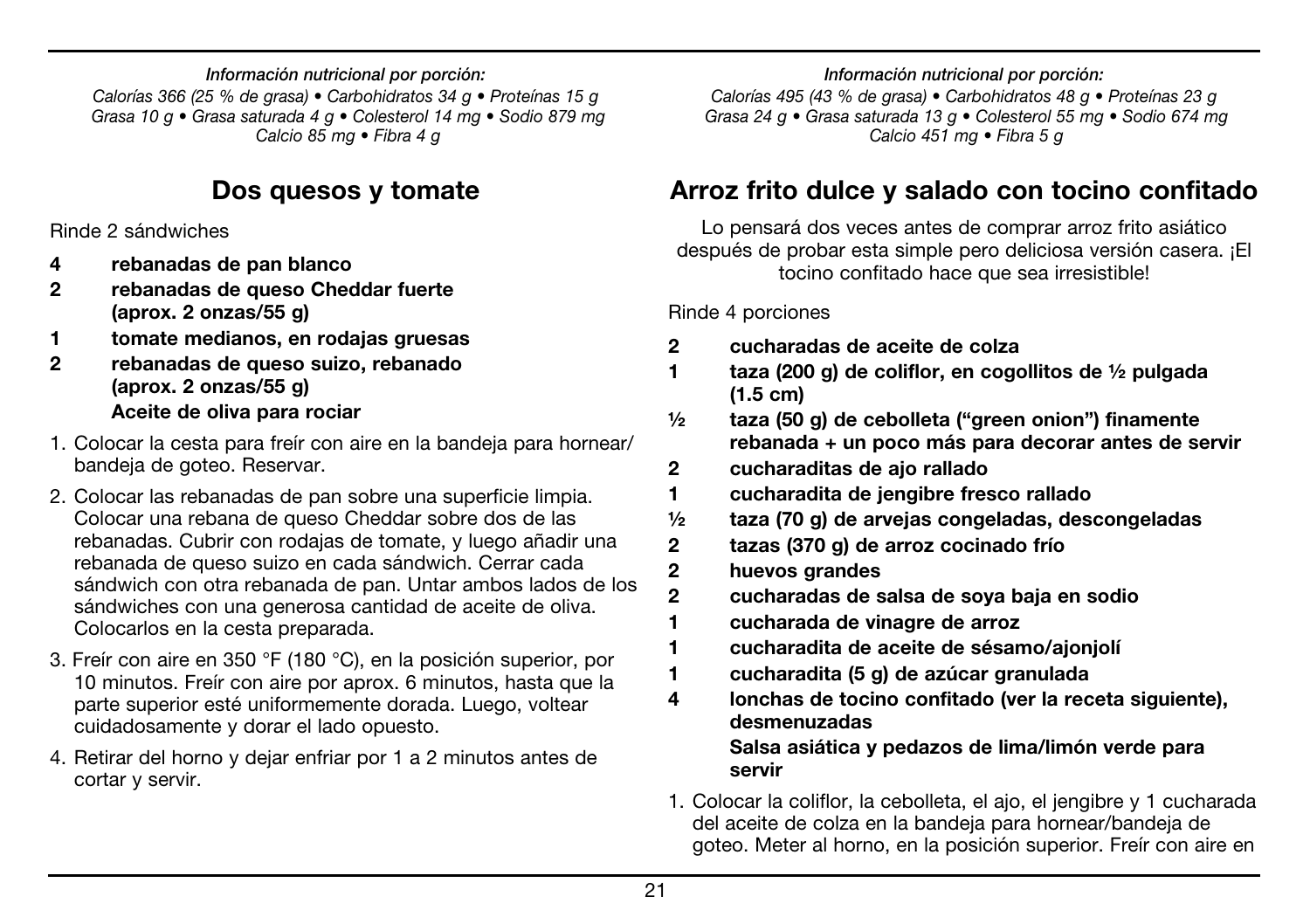400 °F (205 °C) por 5 minutos. Retirar del horno, agregar las arvejas, y hornear por 2 a 3 minutos adicionales. Colocar la mezcla en un tazón para servir.

- 2. Colocar el arroz y el resto del aceite de colza en la bandeja. Formar un pozo en el centro. Romper los huevos en el pozo, y mezclar con un tenedor. Meter al horno, en la posición superior. Freír con aire en 400 °F (205 °C) por 5 minutos, hasta que los huevos estén cuajados y que el arroz esté ligeramente crujiente. Romper los huevos en pedazos con un tenedor y colocar los huevos y el arroz en el bol para servir.
- 3. Combinar la salsa de soya, el vinagre de arroz, el aceite de sésamo/ajonjolí y el azúcar y verter la mezcla sobre la mezcla de arroz. Agregar el tocino confitado y revolver para mezclar. Servir inmediatamente con cebolleta, pedazos de lima/limón verde y su salsa asiática favorita.

#### *Información nutricional por porción:*

*Calorías 306 (42 % de grasa) • Carbohidratos 32 g • Proteínas 11 g Grasa 14 g • Grasa saturada 2 g • Colesterol 103 mg • Sodio 605 mg Calcio 34 mg • Fibra 2 g*

### Tocino confitado

Seriamente adictivo. ¡Trate de comer solo una loncha!

Rinde 12 porciones

- 2 cucharadas (20 g) de azúcar rubia (azúcar de caña integral)
- ¼ cucharadita de pimienta de Cayena
- 12 lonchas gruesas de tocino ahumado con madera de manzano
- 1. Colocar la cesta para freír con aire en la bandeja para hornear/ bandeja de goteo. Reservar.
- 2. Colocar el azúcar y la pimienta de Cayena en un tazón grande; revolver. Agregar el tocino y revolver para cubrir.
- 3. Disponer seis lonchas de tocino, sin superponerlas, en el fondo de la cesta para freír. Meter al horno, en la posición inferior. Freír con aire en 400 °F (205 °C) por 8 a 10 minutos, hasta que esté crujiente. Repetir con el tocino restante. Dejar enfriar antes de servir.

*Información nutricional por loncha:*

*Calorías 43 (75 % de grasa) • Carbohidratos 1 g • Proteínas 2 g • Grasa 4 g Grasa saturada 1 g • Colesterol 8 mg • Sodio 150 mg • Calcio 0 mg Fibra 0 g*

### Coles de Bruselas "fritas"

La sabrosa salsa dulce y picante hace de estas coles de Bruselas un plato favorito.

Rinde 4 porciones

- 1 libra (455 g) de coles de Bruselas Spray vegetal
- ¾ cucharadita de sal kosher Aceite de oliva para rociar
- 2 cucharadas (30 g) de miel
- 2 cucharada de salsa sriracha
- 1 cucharadita de jugo de lima/limón verde fresco
- 1. Cortar la parte de abajo de cada col de Bruselas, y luego cortarlas longitudinalmente a la mitad. Colocar la cesta para freír con aire en la bandeja para hornear/bandeja de goteo y engrasar ligeramente con spray vegetal. Disponer las mitades de col en la cesta y rociar con sal y aceite de oliva.
- 2. Meter al horno, en la posición superior. Freír con aire en 300 °F (150 °C) por 20 minutos. Después de este tiempo, ajustar la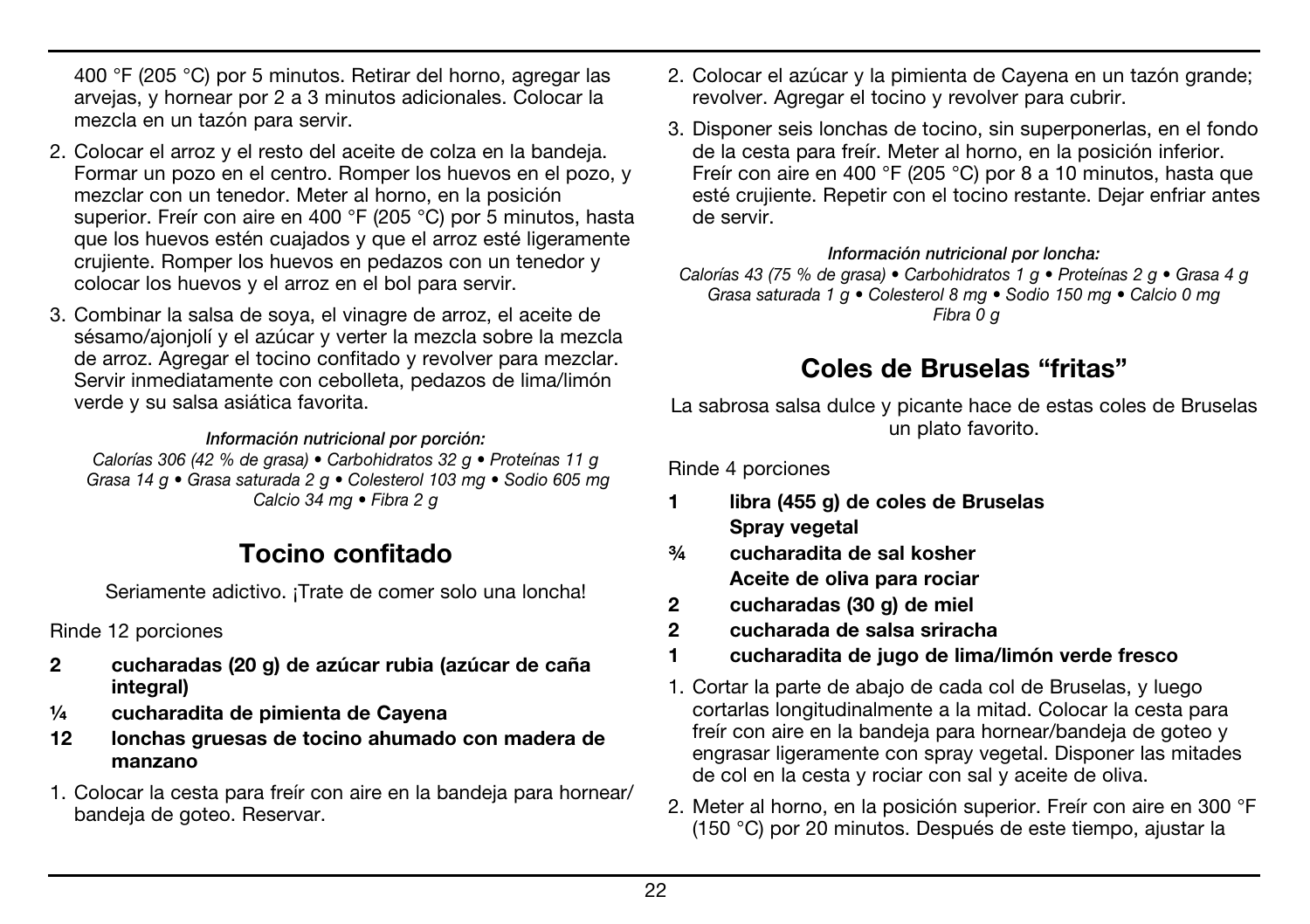temperatura a 350 °F (180 °C) y hornear por 10 minutos adicionales, hasta que las coles estén suaves y crujientes.

3. Mientras las coles se están cocinando, preparar la salsa, combinando la miel, la salsa sriracha y el jugo de lima/limón verde en un tazón mediano. Cuando las coles de Bruselas estén listas, cubrir con salsa, revolver y servir inmediatamente.

#### *Información nutricional por porción:*

*Calorías 89 (3 % de grasa) • Carbohidratos 19 g • Proteínas 4 g • Grasa 2 g Grasa saturada 0 g • Colesterol 0 mg • Sodio 443 mg • Calcio 48 mg Fibra 4 g*

## "Tots" (mini croquetas) de camote

Una alternativa nutritiva a los "tots" de papa originales.

Rinde aprox. 15 "tots"

- 1 libra (455 g) de camote/batatas/ñame
- ¼ cucharadita de sal kosher
- ¼ cucharadita de pimienta negra recién molida
- 1⁄8 cucharadita de páprika Spray vegetal Aceite de oliva
- 1. Pelar el camote y cocinarlo al vapor por aprox. 15 minutos, hasta que esté casi cocinado. Permitir que se enfríen antes de tocarlos. Cuando estén fríos, rallar los camotes con un rallador de cuatro lados. Agregar la sal, la pimienta y la páprika. Formar mini croquetas del tamaño de medio dedo.
- 2. Colocar la cesta para freír con aire en la bandeja para hornear/ bandeja de goteo y engrasar generosamente con spray vegetal. Disponer los "tots" uniformemente en el fondo de la cesta. Rociar ligeramente con aceite de oliva.

3. Meter al horno, en la posición superior. Freír con aire en 400 °F (205 °C) por 12 a 15 minutos, hasta que las orillas estén doradas. Voltear a la mitad del tiempo para asegurar que se doren de manera uniforme.

#### *Información nutricional por "tot":*

*Calorías 29 (10 % de grasa) • Carbohidratos 6 g • Proteínas 0 g • Grasa 0 g Grasa saturada 0 g • Colesterol 0 mg • Sodio 52 mg • Calcio 9 mg • Fibra 1 g*

## Papas fritas

Puede servir estas papas "fritas" crujientes con cualquiera de sus salsas favoritas.

Rinde 2 a 3 porciones

- 1 libra (455 g) de papas "Russet"
- 1 cucharadita de sal kosher o sal sazonada Aceite de oliva para rociar
- 1. Cortar las papas en pedazos largos de ¼ de pulgada (0.5 cm) de grueso. Secar bien.
- 2. Colocar la cesta para freír con aire en la bandeja para hornear/ bandeja de goteo. Colocar las papas en la cesta. Rociar con aceite. Sazonar con sal y revolver. Extender en una capa.
- 3. Meter al horno, en la posición superior. Freír con aire en 400 °F (205°C) por 15 minutos, hasta que estén crujientes al gusto.
- 4. Una vez listas, colocar las papas fritas en un bol para servir. Probar y ajustar la sazón al gusto. Servir inmediatamente.

*Información nutricional por porción (basada en 3 porciones): Calorías 138 (10 % de grasa) • Carbohidratos 27 g • Proteínas 4 g • Grasa 2 g Grasa saturada 0 g • Colesterol 0 mg • Sodio 389 mg • Calcio 0 mg Fibra 2 g*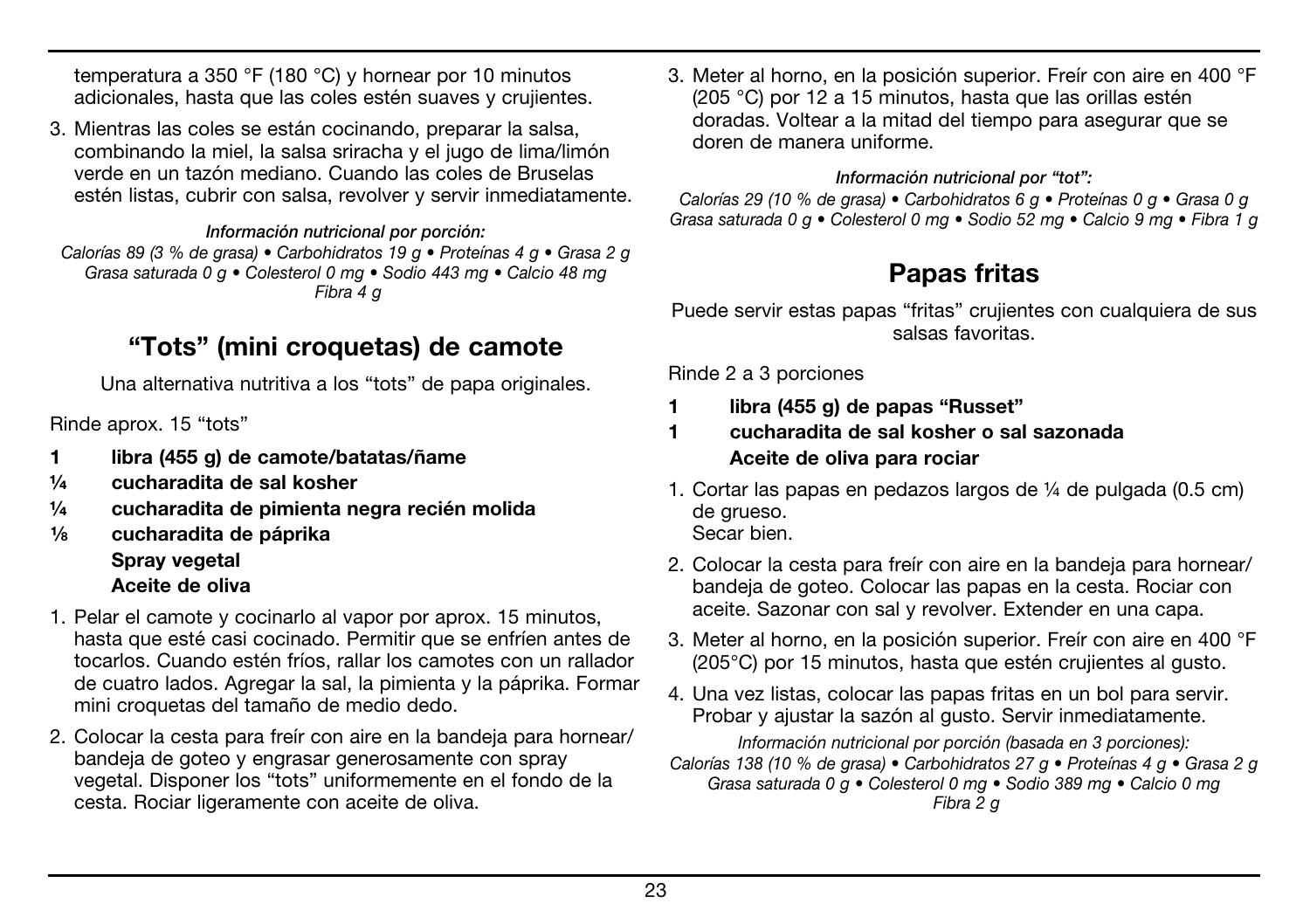### Batatas fritas con mayonesa de chipotle

Una nutritiva alternativa a las papas fritas tradicionales.

Rinde 2 a 3 porciones

- 1 libra (455 g) de camote/batatas, en pedazos largos de ¼ de pulgada (0.5 cm) de grueso
- ½ cucharadita de sal kosher Aceite de oliva para rociar
- ½ taza (120 ml) de mayonesa
- 1 chile chipotle en adobo, finamente picado
- ¼ cucharadita de jugo de limón fresco
- 1. Preparar la mayonesa de chipotle: colocar la mayonesa, el chipotle y el limón en el bol de una mini-procesadora de alimentos. Procesar a alta velocidad hasta obtener una mezcla suave y homogénea. Poner en un bol para servir, cubrir y refrigerar hasta el momento de usar.
- 2. Preparar las batatas fritas: colocar la cesta para freír con aire en la bandeja para hornear/bandeja de goteo. Colocar las batatas en la cesta. Rociar con aceite. Sazonar con sal y revolver. Extender en una capa.
- 3. Meter al horno, en la posición superior. Freír con aire en 400 °F (205 °C) por 15 minutos, hasta que las orillas estén bien doradas y crujientes.
- 4. Una vez listas, colocar las batatas fritas en un bol para servir. Servir inmediatamente, con mayonesa de chipotle al lado.

#### *Información nutricional por porción de mayonesa de chipotle (1 cucharada): Calorías 101 (99 % de grasa) • Carbohidratos 0 g • Proteínas 0 g • Grasa 11 g Grasa saturada 2 g • Colesterol 10 mg • Sodio 93 mg • Calcio 0 mg Fibra 0 g*

*Información nutricional por porción de batatas fritas (basada en 3 porciones):*

*Calorías 149 (11 % de grasa) • Carbohidratos 31 g • Proteínas 3 g • Grasa 2 g Grasa saturada 0 g • Colesterol 0 mg • Sodio 434 mg • Calcio 57 mg Fibra 5 g*

## "Tacitas" de macarrones con queso y pimentones

Un plato de la infancia clásico con un toque sureño. Estas "tacitas" son sumamente reconfortantes.

Rinde 6 porciones individuales

- ½ taza (120 ml) de leche entera
- 4 onzas (340 g) de queso crema, en pedazos
- 2 tazas (115 g) de queso Cheddar fuerte rallado
- 1/8 cucharadita de pimienta de Cayena
- 1 a 2 pizcas de salsa picante
- 4 onzas (115 g) de macarrones. cocinados según las instrucciones
- 2 onzas (55 g) de pimentones, escurridos y picados
- 2 cucharadas de mayonesa Sal kosher y pimienta negra, a gusto
- 5 galletas de soda molidas Mantequilla, para engrasar
- 1. Colocar la leche y el queso crema en una cacerola pequeña. Calentar a fuego medio-lento, revolviendo con un cucharón de madera, hasta que esté suave. Agregar el queso Cheddar y seguir cocinando, revolviendo de vez en cuando, hasta conseguir una mezcla espesa y cremosa. Retirar del fuego y agregar la pimienta de Cayena y la salsa picante.
- 2. Agregar los macarrones cocinados, los pimentones y la mayonesa; revolver bien. Sazonar con sal y pimienta.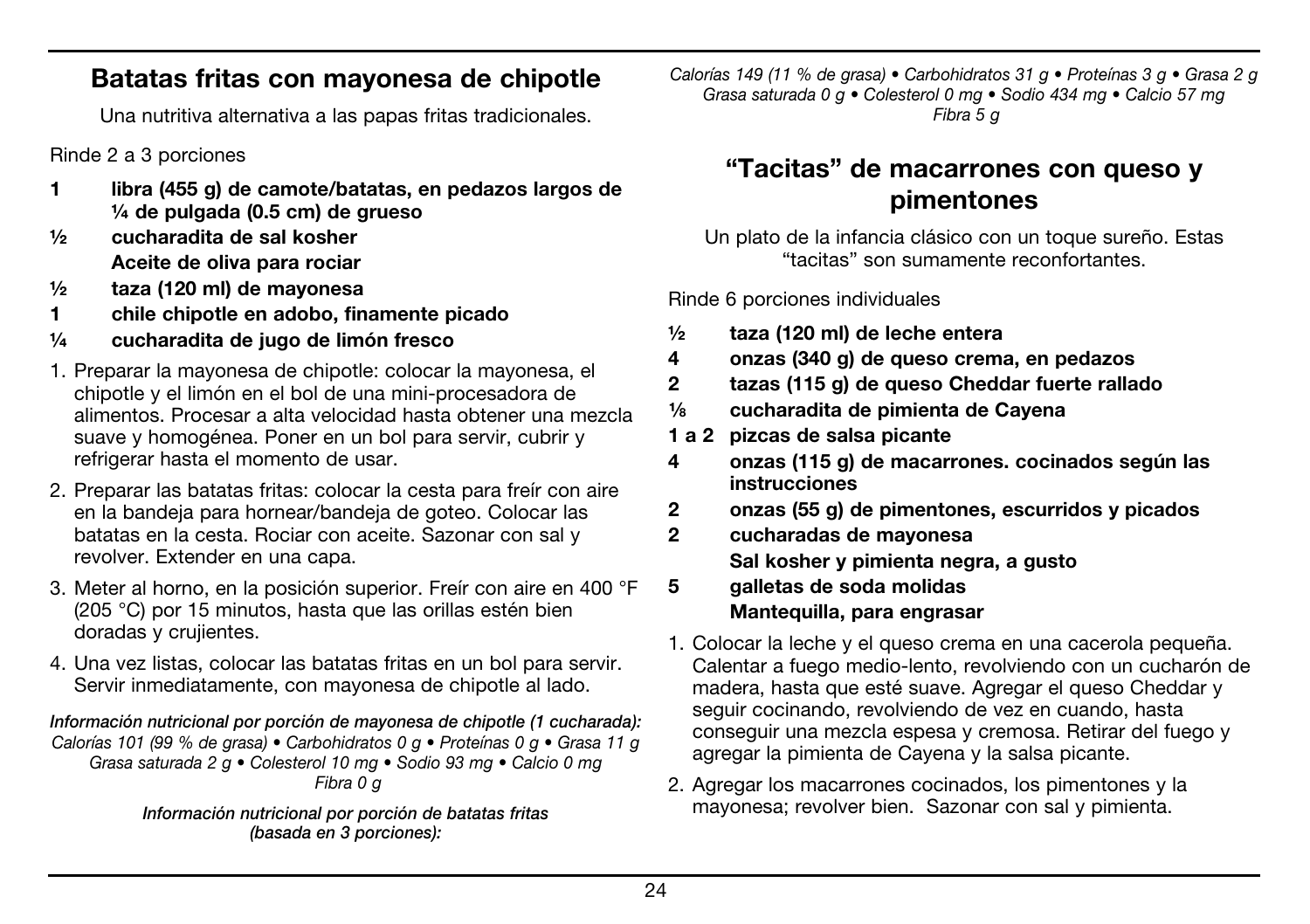- 3. Engrasar bien un molde para seis "muffins" con mantequilla y cubrir con la mitad las galletas molidas. Dividir los macarrones con queso entre los moldecitos y cubrir con el resto de las galletas molidas.
- 4. Meter al horno, directamente en el fondo. Freír con aire en 350 °F (180 °C) por 10 minutos, hasta que la parte superior esté burbujeante y dorada. Dejar enfriar ligeramente, por aprox. 5 a 10 minutos. Pasar un cuchillo a lo largo del borde de cada moldecito para desmoldar. Servir tibio.

#### *Información nutricional por taza:*

*Calorías 264 (58 % de grasa) • Carbohidratos 18 g • Proteínas 9 g Grasa 17 g • Grasa saturada 0 g • Colesterol 47 mg • Sodio 285 mg Calcio 170 mg • Fibra 1 g*

## "Crumble" de arándanos azules

Un postre rápido y simple. Cerciórese de dejar enfriar ligeramente, para que el relleno se cuaje, antes de servir.

Rinde 6 porciones

#### Relleno:

- ¼ taza (50 g) de azúcar granulada
- ¼ taza llena (50 g) de azúcar rubia (azúcar de caña integral)
- 1 cucharada de almidón/fécula de tapioca
- ¼ cucharadita de sal kosher
	- 1 pizca de canela en polvo
	- 1 pizca de jengibre en polvo
- $\frac{1}{4}$  cucharadita de extracto natural de vainilla
- 4 tazas (560 g) de arándanos azules frescos Cobertura:
- ¾ taza (95 g) de harina común
- $\frac{1}{2}$  taza (40 g) de copos de avena (no utilice avena instantánea)
- ½ taza (100 g) de azúcar rubia (azúcar de caña integral)
- ¼ cucharadita de canela en polvo
- ¼ cucharadita de sal kosher
- 6 cucharadas (85 g) de mantequilla sin sal, en pedacitos
- 1. Poner los azúcares, la fécula, la sal y las especias en un tazón pequeño; batir para mezclar. Agregar la vainilla y los arándanos azules; revolver para cubrir. Usando un tenedor o un majador de papas, aplastar los arándanos azules hasta que la mitad estén abiertos; reservar.
- 2. Poner todos los ingredientes de la cobertura, excepto la mantequilla, en un tazón mediano. Revolver, batiendo. Agregar la mantequilla y, usando sus dedos, combinarla con los ingredientes hasta que se formen migajas grandes (también puede hacer esto en una procesadora de alimentos Cuisinart® equipada con cuchilla picadora. Colocar los ingredientes secos en el bol; pulsar para mezclar. Agregar la mantequilla y pulsar hasta que se formen migajas grandes).
- 3. Verter la mezcla de frutas en un molde redondo de 8 pulgadas (20 cm). Rociar la cobertura encima.
- 4. Colocar el molde en la bandeja para hornear/bandeja de goteo y meter al horno, en la posición inferior.
- 5. Freír con aire en 300 °F (150 °C) por 15 minutos, hasta que el relleno esté crujiente y que la cobertura esté uniformemente dorada.
- 6. Retirar del horno y dejar enfriar ligeramente antes de servir.

#### *Información nutricional por porción:*

*Calorías 357 (29 % de grasa) • Carbohidratos 63 g • Proteínas 3 g Grasa 12 g • Grasa saturada 7 g • Colesterol 30 mg • Sodio 191 mg Calcio 7 mg • Fibra 3 g*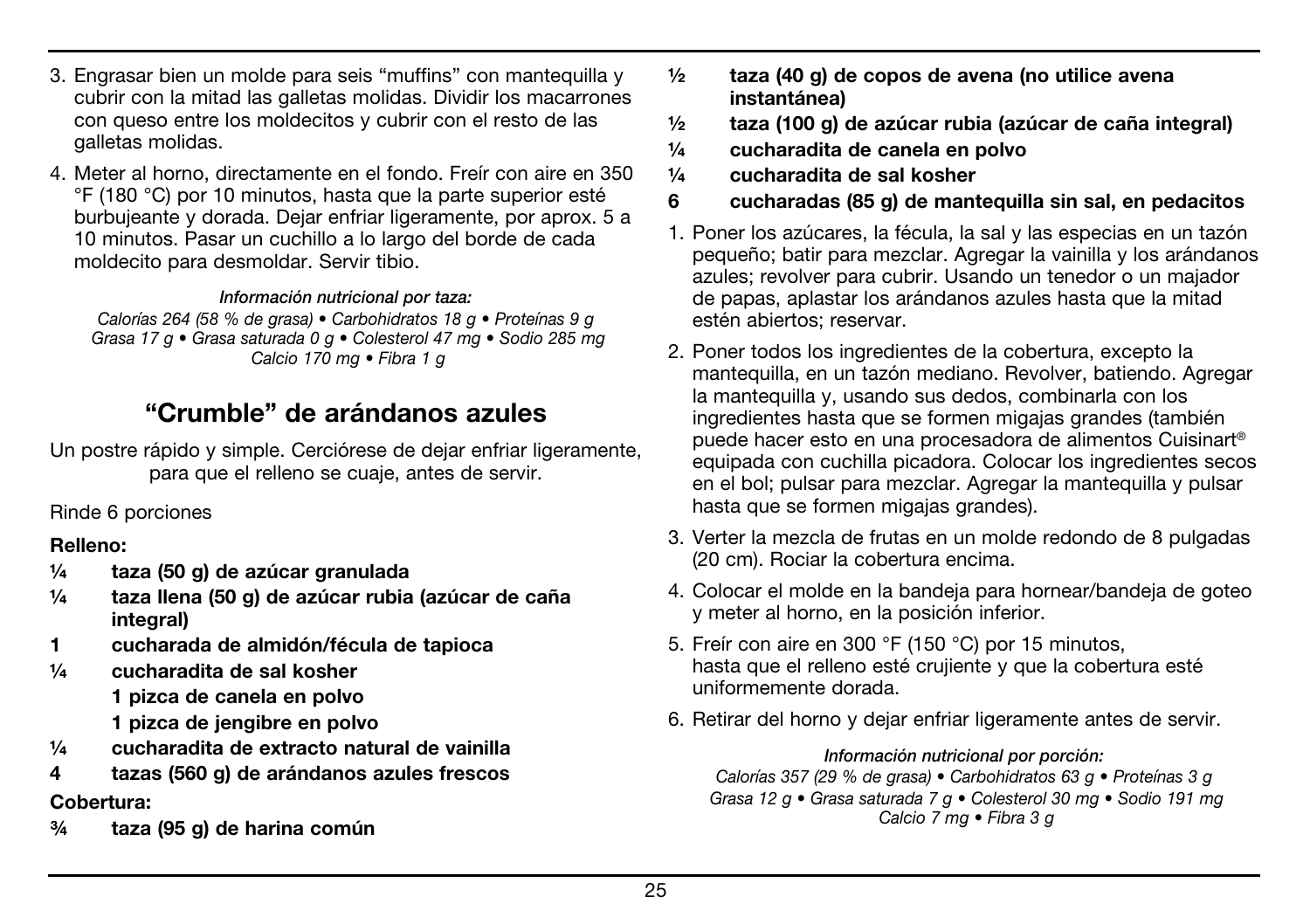### Manzanas al horno con canela

Ya sea como tentempié o postre libre de culpa, estas manzanas son deliciosas en cualquier momento.

Rinde 2 porciones

- 1 manzana mediana
- ¼ cucharadita de canela en polvo
- 1. Pelar y descarozar las manzanas. Cortar en 16 pedazos. Revolver con la canela para cubrir.
- 2. Colocar la cesta para freír con aire en la bandeja para hornear/ bandeja de goteo. Disponer la manzana en el fondo, en una capa. Meter al horno, en la posición superior. Freír con aire en 350 °F (180 °C) por 15 minutos, hasta que las manzanas estén fragantes y ligeramente suaves.

#### *Información nutricional por porción:*

*Calorías 39 (2 % de grasa) • Carbohidratos 10 g • Proteínas 0 g • Grasa 0 g Grasa saturada 0 g • Colesterol 0 mg • Sodio 0 mg • Calcio 6 mg • Fibra 1 g*

## Torta de lava de chocolate

Este postre que se hizo popular en los años 1980 ha sido un éxito desde entonces. El horno freidor Cuisinart® hace que sea un postre fácil y rápido.

Rinde 4 porciones

- 8 cucharadas (115 g) de mantequilla sin sal
- 6 onzas (170 g) de chocolate semidulce, picado
- 2 huevos grandes
- 2 yemas de huevo grande
- ½ cucharadita de extracto natural de vainilla
- ¼ taza (50 g) de azúcar granulada
- ½ cucharadita de café expreso instantáneo
- ¼ cucharadita de sal kosher
- 2 cucharadas (15 g) de harina común Mantequilla sin sal suave, para engrasar los ramequines Caco en polvo para espolvorear
- 1. Ponga la mantequilla y el chocolate en una cacerola para baño María y calentar a fuego medio (también puede colocarlos en un recipiente a prueba de calor, puesto encima de una olla de agua hirviendo a fuego lento). Revolver hasta que el chocolate y la mantequilla estén casi completamente derretidos. Retirar del fuego y dejar enfriar ligeramente.
- 2. Mientras la mezcla de chocolate/mantequilla se está enfriando, colocar los huevos, las yemas, la vainilla y el azúcar en un tazón. Batir para mezclar. Agregar la mezcla de chocolate/ mantequilla y los ingredientes restantes. Batir hasta obtener una mezcla suave.
- 3. Engrasar cuatro ramequines de 5 onzas (145 ml) con mantequilla y espolvorear con cacao en polvo. Golpear suavemente para eliminar el exceso.
- 4. Dividir la mezcla entre los cuatro ramequines. Dar unos golpecitos sobre la encimera varias veces para eliminar las burbujas de aire. Colocaren la bandeja para hornear/bandeja de goteo y meter al horno, en la posición inferior. Freír con aire en 350 °F (180 °C) por 15 minutos, hasta que las orillas estén muy secas y el centro gelatinoso. Dejar reposar por 2 a 5 minutos, y luego invertir en un plato.

#### *Información nutricional por porción:*

*Calorías 689 (50 % de grasa) • Carbohidratos 50 g • Proteínas 7 g Grasa 39 g • Grasa saturada 23 g • Colesterol 245 mg • Sodio 192 mg Calcio 45 mg • Fibra 3 g*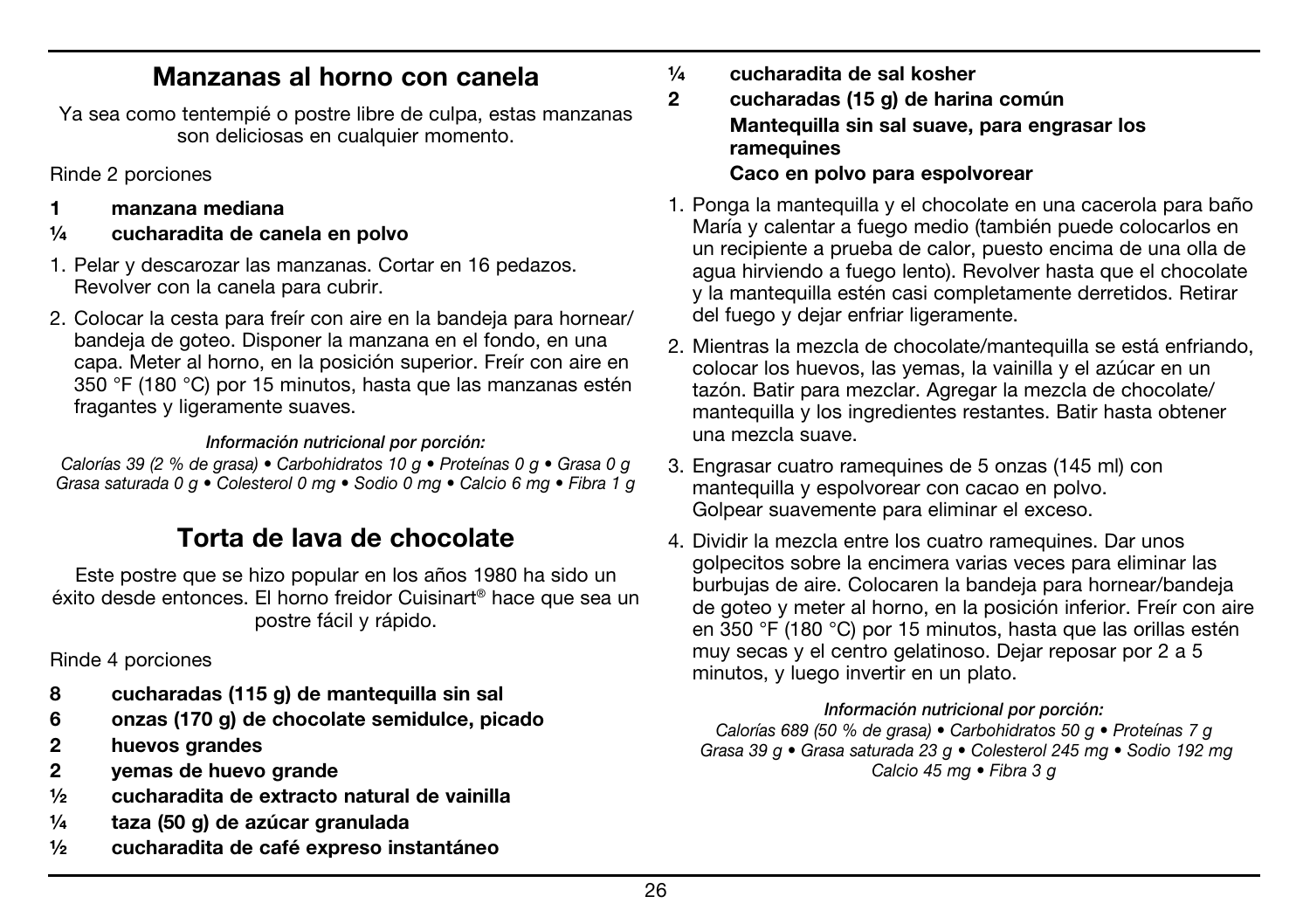## "S'mores"

¡Estos "s'mores" no requieren hoguera!

Rinde 4 porciones

- 8 galletas Graham, cortadas en cuadros de dos galletas
- 8 cuadros de chocolate con leche (aprox. 2 onzas/55 g)
- 8 malvaviscos estándares
- 1. Colocar la cesta para freír con aire en la bandeja para hornear/ bandeja de goteo. Colocar 8 mitades de galleta Graham en la cesta. Colocar un cuadro de chocolate, y luego un malvavisco, en el centro de cada galleta.
- 2. Meter al horno, en la posición superior. Fijar la temperatura en 350 °F (180 °C) y el tiempo en 5 minutos. Freír con aire hasta que los malvaviscos estén ligeramente tostados (empezar a chequear después de 4 minutos).
- 3. Con cuidado, retirar del horno y colocar en un plato. Cubrir con las galletas restantes.

#### *Información nutricional por porción:*

*Calorías 479 (25 % de grasa) • Carbohidratos 87 g • Proteínas 7 g Grasa 14 g • Grasa saturada 6 g • Colesterol 0 mg • Sodio 317 mg Calcio 54 mg • Fibra 2 g*

## Wantanes dulces de dos maneras

Haga participar a todo el mundo en la creación de su propio wantán en su próxima fiesta. ¡Sin duda creará un dulce recuerdo!

Rinde 24 wantanes

#### Chocolate/Mantequilla de maní/Banana:

- ¼ taza (60 ml) de crema líquida para batir ("heavy cream")
- 4 onzas (115 g) de chocolate semidulce de buena calidad, finamente picado
- ½ taza (115 g) de mantequilla de maní cremosa

24 rodajas de ½ pulgada (1.5 cm) de banana (aprox. 2 bananas maduras)

Fresa/Nutella®:

- 1 taza (200 g) de rodajas de fresa
- 2 cucharaditas de azúcar granulada
- 1 taza (200 g) de Nutella® u otra crema para untar de chocolate con avellanas
- 1 huevo grande
- 24 envolturas/hojas cuadradas de wantán/wonton (ravioles chinos) Spray vegetal Azúcar glasé para espolvorear
- 1. Para el relleno de chocolate/mantequilla de maní/banana: calentar la crema líquida a fuego medio-lento hasta que eche vapor. Retirar del fuego, agregar el chocolate y dejar reposar por aprox. 3 minutos. Revolver, usando una espátula a prueba de calor o un batidor, hasta que la mezcla esté suave y brillante. Dejar enfriar ligeramente.
- 2. Colocar el huevo y 1 cucharada del agua en un bol pequeño. Empezar con 12 envoltorios de wantán (cubrir los demás con una toalla humedecida). Trabajando rápidamente, colocar una rodaja de banana en el centro de cada envoltorio y agregar 1 cucharadita de mantequilla de maní y 1 cucharadita de ganache de chocolate. "Pintar" las orillas de cada envoltorio con la mezcla de huevo (usar el dedo). Formar los wantanes, pellizcando los rincones opuestos de cada cuadro juntos. Repetir con el resto de los envoltorios.
- 3. Para el relleno de fresa/Nutella®: mezclar las rodajas de fresa con 2 cucharaditas de azúcar y dejar macerar por 5 a 10 minutos. Colocar en el centro de cada envoltorio 2 cucharaditas de Nutella® y cubrir con 2 rodajas de fresa. "Pintar" las orillas de cada envoltorio con la mezcla de huevo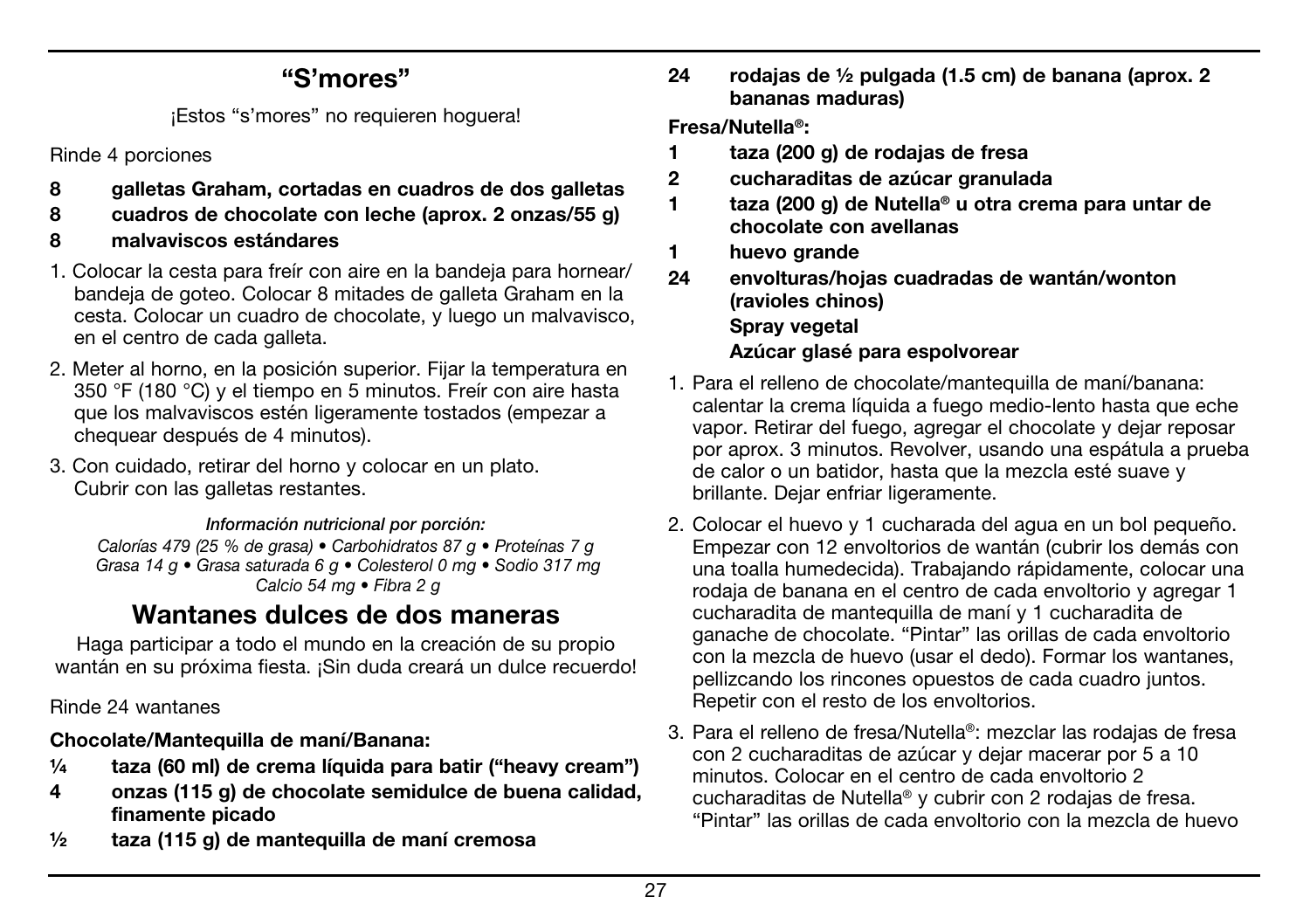(usar el dedo) y formar los wantanes, pellizcando los rincones opuestos de cada cuadro juntos.

4. Colocar la cesta para freír con aire en la bandeja para hornear/ bandeja de goteo. Engrasar con spray vegetal. Disponer las wantanes en la cesta

Rociar ligeramente con aceite. Meter al horno, en la posición superior. Freír con aire en 350 °F (180 °C) por 8 a 10 minutos, hasta que estén bien dorados.

5. Sacar de la cesta. Espolvorear con azúcar glasé y servir tibios.

#### *Información nutricional por wantán*

#### *de chocolate/mantequilla de maní/banana:*

*Calorías 91 (47 % de grasa) • Carbohidratos 11 g • Proteínas 3 g • Grasa 5 g Grasa saturada 2 g • Colesterol 5 mg • Sodio 51 mg • Calcio 6 mg • Fibra 1 g*

#### *Información nutricional por wantán de fresa/nutella:*

*Calorías 57 (34 % de grasa) • Carbohidratos 8 g • Proteínas 1 g • Grasa 2 g Grasa saturada 1 g • Colesterol 2 mg • Sodio 49 mg • Calcio 10 mg • Fibra 0 g*